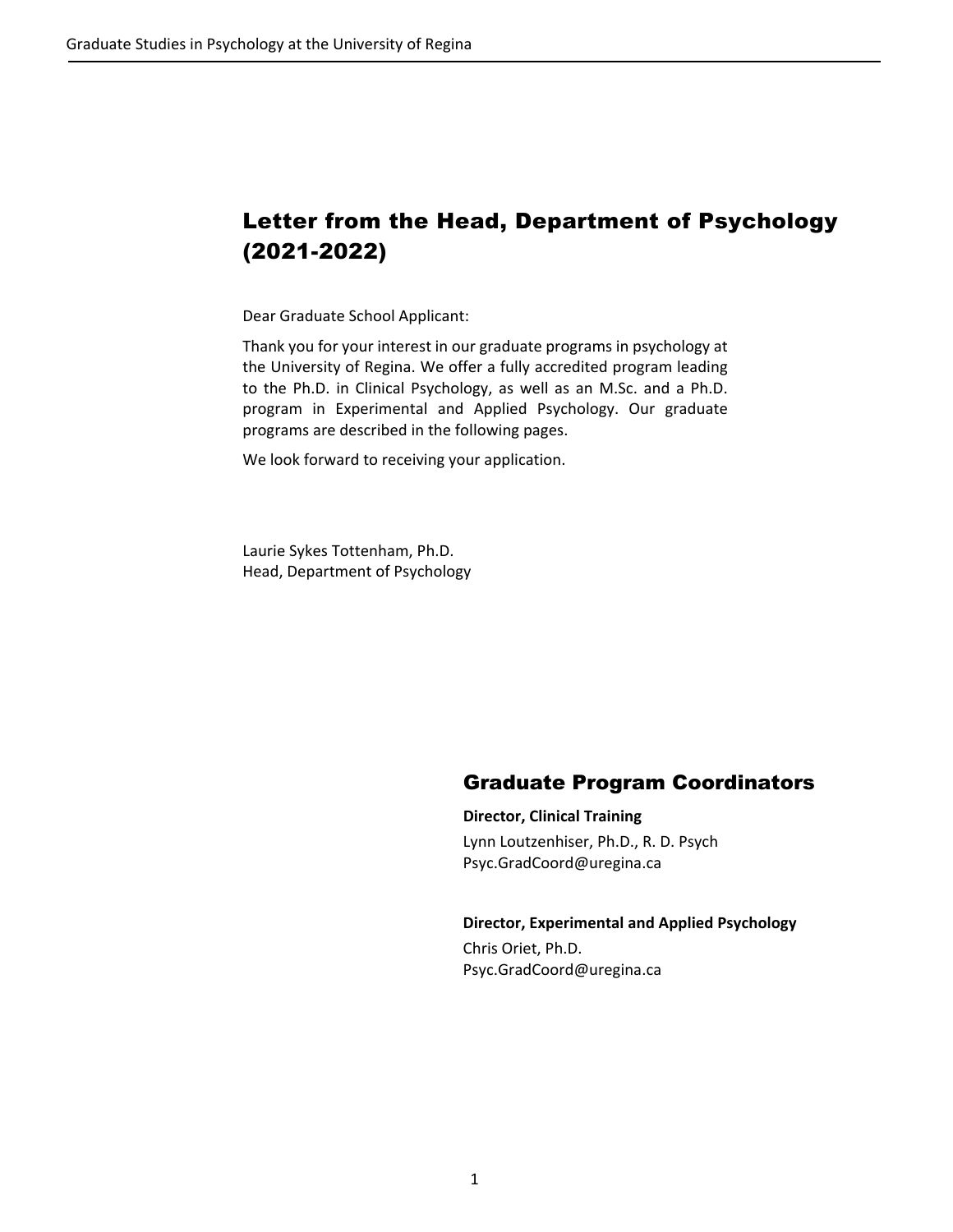# Living in Saskatchewan

Residents of Saskatchewan enjoy a high standard of living. Saskatchewan is rich with cultural heritage, has an excellent network of national and provincial parks, and has clean air that is smog free. The landscape varies tremendously from the vast wheat fieldsin the South to the dense trees and thousands of lakes that make up the Northern Forest.

Saskatchewan has been a leader in health care for over 60 years. Saskatchewan pioneered universal hospital care insurance in the 1940's and comprehensive coverage in the 1960's. The province is now concentrating on a wellness model that promotes preventive care and innovative service delivery. Regina is home to three major healthcare facilities: The Regina General Hospital, Pasqua Hospital and the Wascana Rehabilitation Centre.

The climate is relatively diverse across four distinct seasons and residents enjoy more hours of sunlight than most other places in North America. The temperature shows considerable fluctuation over the course of the year. The average temperature is ‐11 degrees Celsius for the winter and +23 degrees Celsius for the summer.

# The City of Regina

Regina, the capital of Saskatchewan, is located in south central Saskatchewan, midway between Calgary, Alberta and Winnipeg, Manitoba. Regina is well known as one of the sunniest places in Canada with a metropolitan area population of approximately 263,184 (2020 statistic).

Regina is home to the beautiful Legislative Building, and residents benefit from an abundance of parks, pathways, cultural events, organised sports, and excellent sporting facilities. Regina's park system features over 100 parks and is crowned by the Wascana Centre, a 930‐hectare park that includes a lake, a picnic island, a marina, and waterfowl park and display ponds. Wascana Centre is one of the largest urban parks in North America and has no counterpart in Canada. Major annual events include: the Regina Dragon Boat Festival, the Regina Folk Music Festival and the intercultural celebration, Mosaic. Winter sports are also popular including, for example, curling, hockey, and skiing. Regina is also home to several theatre groups, the longest continually running symphony in Canada and many fine as well as ethnically diverse restaurants.

The cost of living in Regina is very reasonable compared to other major Canadian cities. Affordable arrangements for student accommodations include a variety of student housing options that are available on campus. As of September 2021 cost of on campus accommodations ranges between approximately \$3,276 (single room with private washroom) and \$4,580 (deluxe studio) per semester depending on the nature of the accommodation and the options selected. College West has newly renovated 2 to 7 bedroom apartments with their rooms ranging from \$3,884 to \$3,202 per semester. Dorm rooms with shared washrooms are available at a lower cost. Off-campus unfurnished one bedroom apartments near the University start at approximately \$950 per month. Less expensive rental accommodations are available throughout Regina. For additional information about on-campus housing, go to: http://www.uregina.ca/arts/english/graduate‐

studies/prospective‐students/student‐housing.html.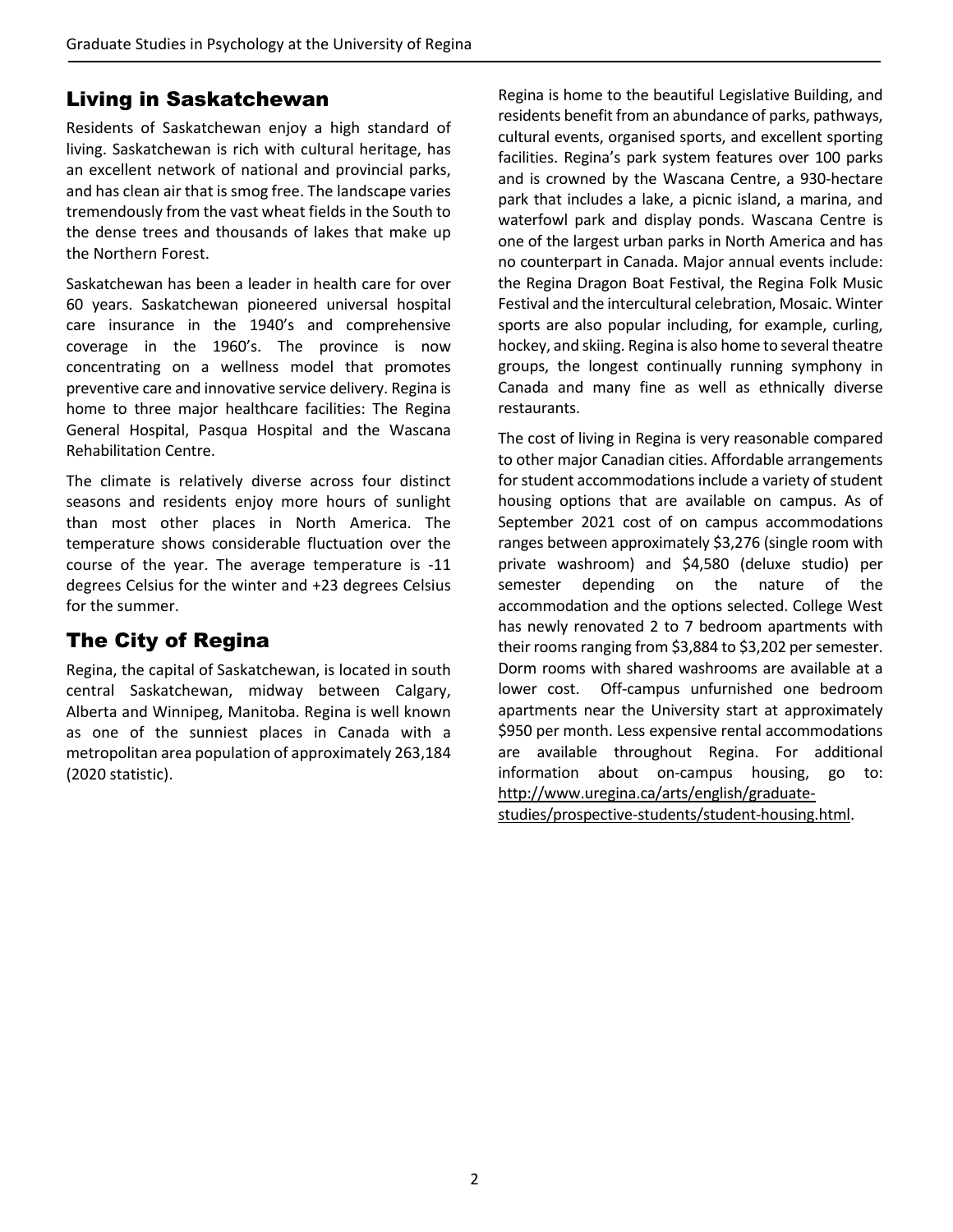

The University of Regina is a young and dynamic institution. Although we achieved independence only in 1974, we have grown to ten faculties and many departments, which have established reputations for excellence and innovative programs leading to Bachelor's, Master's, and Doctoral degrees. As well, a variety research centres and institutes on campus enhance teaching and research opportunities.

Our main campus is located in the heart of Wascana Centre, a unique 930‐hectare development dedicated to education, recreation, culture, and the seat of government. The new Campus and our historic 'old' campus provide an attractive work and study environment for our students, faculty, and staff.

The University of Regina has grown rapidly over the past few years. The annual operating budget is approximately \$238 million. Enrollment has exceeded 16,500 full and part‐time students with over 1,700 faculty and staff. Over the last decade, the University has achieved dramatic increasesin itsresearch revenues from external sources. Research efforts cover an impressive array of topics such as mental health, and environment & climate action.

The University has enjoyed renewed physical growth. This consisted of the addition of several new buildings including the multi‐million dollar a new 600 bed residence with indoor parkade, a two‐storey addition and renovation to the Education Building, an impressive home for the First Nations University of Canada, two new residences, a state of the art Kinesiology and Health Studies complex, a major laboratory building addition and new Regina Research Park buildings that have led to synergies and research partnerships with industry and government. The University's College Avenue campus, located a 5‐10 minute drive away from the main campus, has undergone a major multi‐million dollar upgrade and renovation to better serve the needs of the University and the community.

### **Much of thisinformation is derived from the University of Regina's official website at www.uregina.ca.**

# Psychology Department

The Department of Psychology offers MS.c. and Ph.D. degrees in Clinical Psychology as well as Experimental and Applied Psychology (EAP). The Master's degree programs offered in the Department are considered as preparatory for further work at the doctoral level. In all cases, the graduate programs offered in the Department of Psychology are subject to the general regulations of the Faculty of Graduate Studies and Research.

For a relatively small Department, a rather broad range of interests is reflected in the scholarly activities of psychology faculty members (see section on faculty interests); and an even broader range of research activities is reflected in the products of our graduate students (see list of recent faculty publications and student theses). The size of the program allows students to receive a great deal of individual attention from faculty. At the undergraduate level, the Department of Psychology has the largest number of majors in the university. Our current complement of graduate students stands at 36 clinical and 14 EAP students.

# Admission Requirements

Fully qualified acceptance into the M.Sc. program requires an Honours degree or its equivalent in psychology. Applicants with an Honours degree (or its equivalent) in related disciplines may also be considered for admission into the Master's program. Admission to the Ph.D. program is traditionally contingent upon a Master's degree in Psychology. Fully qualified acceptance into either stream of doctoral studies requires previous academic preparation equivalent to that comprising the Master's degree programs offered in the Department.

# Financial Support

The department strives to ensure that all of its graduate students have access to a satisfactory level of funding support. This is typically achieved through a combination of sources of support described in this section. During 2020‐2021 the average levels of funding (over 12 months) obtained by students in the Clinical program were \$23,153 at the Master's level and \$29,496 at the doctoral level prior to pre-doctoral residency. These levels of average funding have been relatively stable in recent years. Students in the EAP program are also funded through a combination of sources with most students receiving funding from supervisors' grants. A high proportion of our graduate students are funded through national scholarships.

A number of department‐managed internal scholarships (variable value) are available. In addition teaching assistantshipsfor 2021 ‐ \$1,936.90 [MA]; \$2,032.00 [PhD] per semester including vacation pay, and teaching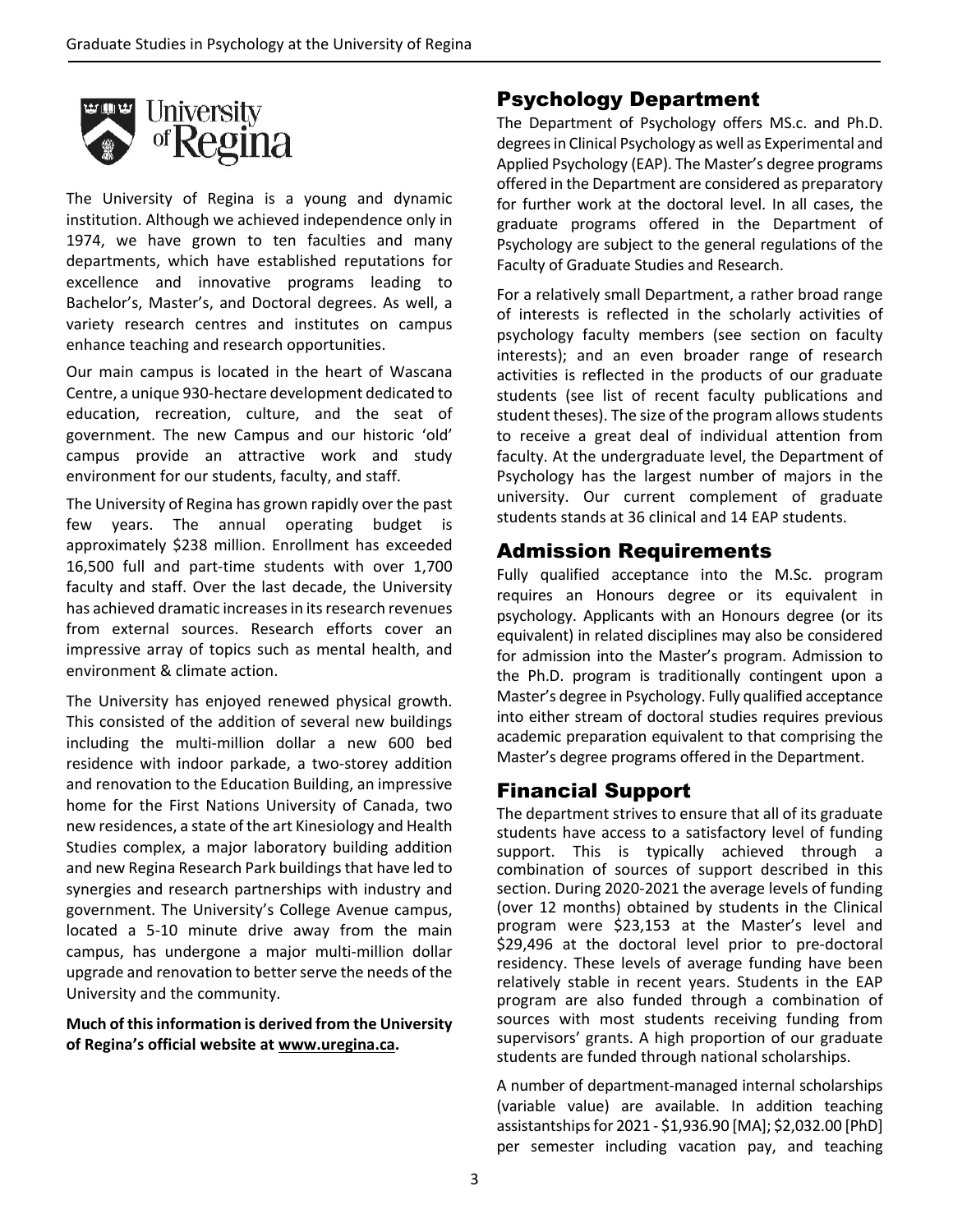fellowships \$6,961.77 per semester including vacation pay. are available through the Faculty of Graduate Studies and Research (FGSR). Highly‐qualified applicants may be offered additional entrance awards through FGSR and the Faculty of Arts. Fully‐qualified students (see Faculty of Graduate Studies and Research Calendar) are eligible for University scholarships, assistantships, and fellowships. Some additional teaching assistantships are available from the Faculty of Arts, and individual faculty members often also support their own graduate students with research assistantships from their grants. A variety of other internally administered scholarships and fellowships are also available and students are encouraged to review these through the Faculty of Graduate Studies and Research website at www.uregina.ca/gradstudies/scholarships/index.html.

Students are strongly encouraged to seek additional funding from external sources. There are several national granting agencies that support graduate research through scholarships such as the Social Sciences and Humanities Research Council (SSHRC), the Natural Sciences and Engineering Research Council (NSERC), and the Canadian Institutes of Health Research (CIHR), among others. The Faculty of Graduate Studies and Research (FGSR) has offered financial enhancement packages for students who hold CIHR,

NSERC and SSHRC awards. For more information on these enhancement packages please review the FGSR website www.uregina.ca/gradstudies/about‐us/index.html. Both EAP and Clinical students have achieved a great deal of success earning prestigious national scholarships. These awards have ranged in value fromapproximately \$17,000 to \$50,000 per year. Our students have also been highly successful in winning institutional scholarships and other awards such as the Governor General's Medal for best graduate thesis at the University of Regina.

# Application Procedures

If what we have to offer appears to mesh with your goals, you can obtain the application or apply online https://www.uregina.ca/gradstudies/futurestudents/Application/index.html . There is a nonrefundable application fee of \$100.00 for all applicants; please note that if your file is not complete by January 15th you cannot be considered for the fall of that year.

A complete file consists of:

- a) a completed application form
- b) your transcripts

c) your GRE scores(verbal, quantitative, analytical are required; the Psychology subject test is optional)

d) two letters of reference

e) an application statement detailing your background, goals, and research interests including faculty members whom you would be interested in having as research supervisors.

Over the past several years, most students admitted into our clinical programs, on average, have had combined GRE scores (verbal, quantitative, analytical) above the 71st percentile and an average grade of  $\sim$ 86%. It is unusual for students to be accepted into the program with GRE scores (verbal, quantitative, analytical, and psychology) below the 40th percentile or with an academic average lower than 80%.

With respect to the letter of intent, you must provide a short written statement detailing your background, your interests and why you think that our program is suited to your goals. A form letter designed to provide general information to a number of graduate schools may well be inadequate for our purposes. After you have reviewed faculty members' interests you should contact a faculty member who shares your interest and discuss potential supervision.

Applications must be complete and received in the Faculty of Graduate Studies and Research office, Studies and Research Centre for Kinesiology, Health & Sport Floor 2A, Room 227, 3925 Goldenrod Loop, University of Regina, Regina, Saskatchewan, S4S 0A2. Tel: (306) 585‐ 4161 by January 15th.

The department values diversity and encourages applications from all qualified women and men, including aboriginal peoples, persons with disabilities, and members of visible minorities.

We hope that the information we have provided in this package will help you to make an informed decision and we thank you for your initial interest in our Department.

# Other Student Services

The University of Regina, Department of Counselling Services offers confidential counselling services to any University of Regina student. For more information contact Counselling Services at:

Room 251, 2nd Floor, Riddell Centre, University of Regina Regina, Saskatchewan S4S 0A2 Telephone: (306) 585‐4491 Fax: (306) 585‐5172 http://www.uregina.ca/student/counselling/

Instructional areas used by the Department of Psychology are wheelchair accessible. Assistance can be arranged with parking, special arrangements with instructors and technologies to assist students. Other services are also available. For more information please contact the University's Centre for Student Accessibility, https://www.uregina.ca/student/accessibility/,

(306 585‐4631), or Room 229, Dr. William Riddell Centre.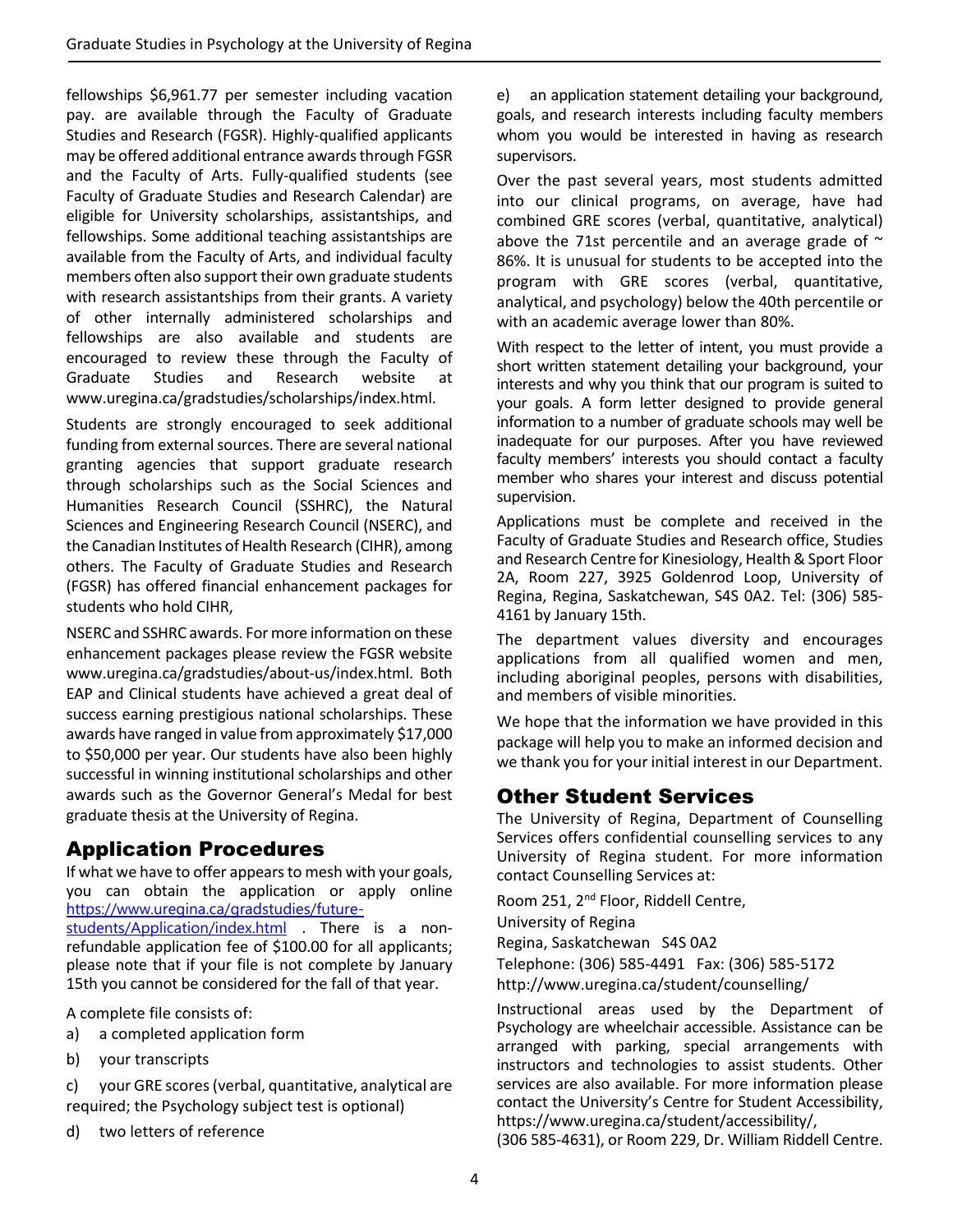# Graduate Programs  **Clinical Psychology Program**

### Accreditation

The Ph.D. program in Clinical Psychology has been fully accredited by the Canadian Psychological Association (CPA) since the 2003‐2004 academic year. During our February 2015 CPA site-visit, our program was reaccredited for seven years; until 2021‐2022. Information regarding CPA accreditation can be obtained by contacting the CPA Accreditation Office at:

Accreditation Office Canadian Psychological Association 141 Laurier Avenue West, Suite 702 Ottawa, ON K1P 5J3

CPA website: www.cpa.ca

### Mission

The mission of the Clinical Psychology Program at the University of Regina it to train our students in the scientist-practitioner tradition so that they will be prepared to work as either a researcher, teacher or practitioner or all of these within a variety of settings (academic, clinical, or research setting).

### Philosophy/Principles

In keeping with the motto of the University of Regina as "One Who Serves" the philosophy of the clinical program in the Department of Psychology is characterized by a commitment to our responsibility to society and to our responsibility to the profession. In fulfilling these responsibilities, we endeavour to ensure that our students are not only knowledgeable and competent in both delivery of services and in the conduct of creative research, but that they also endorse an ethic of care. Underlying these skills and attitude acquisitions is the principle of integrity in relationships, which, in turn, is characterized, by respect for the dignity, and welfare of others.

## Values

The following values are inherent in the clinical program's achievement of our mission:

- Excellence
- Scholarship
- Leadership
- Innovation & Creativity
- Integration of Science and Practice
- Generalist Training
- High Ethical Standards
- Responsiveness to Society
- Adherence to National Standards and Policies Concerning Training
- Compassion
- Diversity
- Respect & Integrity
- Professional Satisfaction
- Collegiality
- Collaboration
- Productivity and Effort
- Accountability

# Theoretical Orientations

Students have opportunities through work with faculty or community supervisors to pursue various interests in clinical psychology including clinical health psychology. Opportunities exist to work with children, adults or seniors in a variety of settings such as mental health, psychiatric, acute care, rehabilitation, counselling or forensic settings. Exposure to a variety of theoretical orientations is possible, including cognitive‐behavioural (CBT), and Acceptance and Commitment Therapy (ACT). Exposure to neuropsychology is also available.

### Professional and Research Interests

A rather broad range of interests is reflected in the professional and scholarly activities of the Clinical Psychology Faculty members (see section on faculty interests). Research expertise of faculty fall both within the quantitative as well as qualitative domain.

## Goals/Objectives

**Goals/Objectives:** Our program has identified five broad goals, in the areas of research, clinical practice, knowledge, ethics and professional practice, and leadership. We have also identified specific objectives designed to meet these goals. These are discussed below.

**1. Research:** The program strives to prepare students to have an understanding and respect for both basic and applied research. The Clinical Faculty subscribe to the views that: (a) the clinical scientist, who is competently‐trained in practice makes the most significant contributions to clinical research; and (b) the practitioner who is familiar with the body of basic and applied research, and who can critically evaluate research findings, makes the soundest contributions to society and the profession.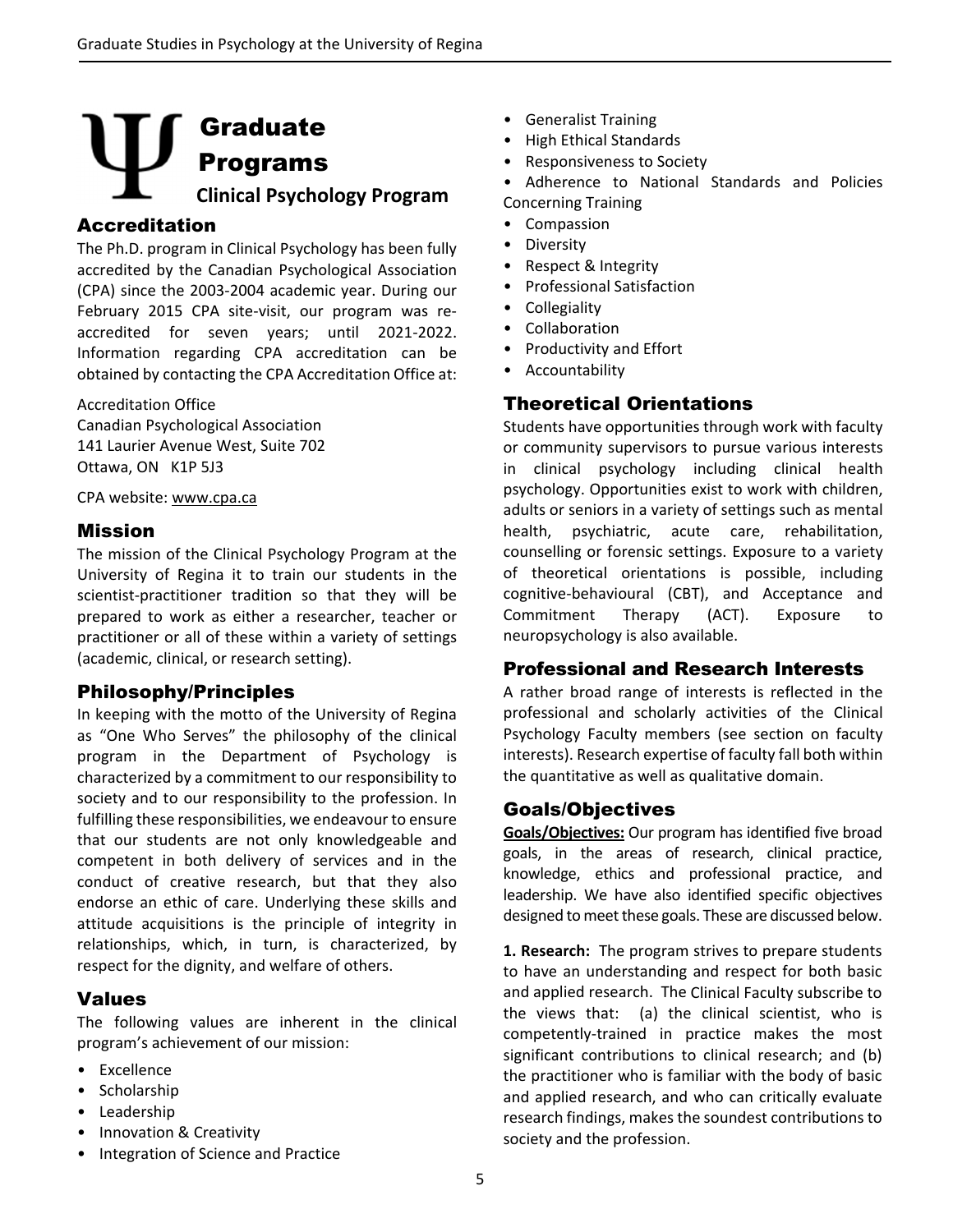**Objectives:** To meet the above goals, students take courses in research methods and statistics. Students complete both a M.Sc. and Ph.D. thesis and have the opportunity to participate in faculty research projects as research assistants. Students also obtain experience in program evaluation (e.g., through extensive preparation and participation in the Canadian Evaluation Society Annual Case Competition or completion of a program evaluation proposal as part of comprehensive exams). The critical evaluation of research is incorporated into clinical courses and is a component of reading required for clinical training.

**2. Clinical Practice:** Students become competent in: (a) assessment, (b) diagnosis, (c) evaluation; (d) consultation; and (e) intervention. In each area, students gain competency in the development and maintenance of interpersonal relationships, including competency in working with diverse groups. Our program is generalist in nature, and we expect students to engage in a wide variety of diverse clinical experiences. It is recognized, however, that the field of clinical psychology is diverse and no single practitioner can master all areas. Students are taught to recognize the limits of their skills and, when appropriate, refer to colleagues who have the requisite skills.

**Objectives:** Students complete course work in ethics, psychopathology, assessment and interventions. This course work exposes students to more than one theoretical orientation, with an emphasis on evidence‐ based approaches, and skills needed to work with adults, and children and diverse populations. Students also complete Psyc 900 AB, which is a doctoral level seminar course which provides training in clinical supervision and case conceptualization. They also attend the Clinical Seminar Series throughout their graduate program, where they are exposed to a number of topics in clinical practice. Students carry out at least 2,700 hours of clinical training under supervision (at least 300 direct client hours; at least 150 hours of supervision prior to the pre-doctoral residency), including a four month internship, two PhD clinical placements and a pre‐doctoral residency. Students also complete an oral case presentation, an oral ethics exam and an exam covering broad topics in clinical psychology (i.e., comprehensive exams).

**3. Knowledge:** Students gain a working understanding of biological, social, cognitive and affective bases of behaviour as well as individual differences, statistics and research methods. A more thorough knowledge of

personality, psychopathology, assessment, diagnostics, intervention, ethics and professional behaviours is obtained. Several theoretical orientations are covered.

**Objectives:** To gain the above knowledge students complete course work at the graduate level in the above areas. Further knowledge is gained through clinical experiences and comprehensive exams.

**4. Ethics and Professional Conduct:** The program strives to prepare students to be ethical and professional in their research, clinical, and teaching activities. Moreover, the program strives to prepare students to be sensitive to issues of racial and cultural diversity and individual differences.

**Objectives:** To meet the above goals, students take a course in professional ethics that not only thoroughly covers the CPA code of ethics and ethical decision making process, but also legislation, standards of practice, and cultural issues. They are also trained in becoming competent and culturally sensitive in their interpersonal relationships. Students are exposed to diverse clients (over 2700 hours of clinical training), and diverse faculty mentors. Students also complete an oral ethics exam as part of the comprehensive examination process.

**5. Leadership:** We encourage our graduates to: (a) disseminate their work through conference presentations and publishing papers; (b) expand their knowledge by attending conferences or workshops and reading journals; (c) train others in psychology and other mental health fields; (d) educate the public; and (e) contribute to psychology as a discipline by holding leadership roles.

**Objectives:** To meet the leadership goals, students are encouraged to present and publish their work, to obtain experience as teaching assistants, to be involved in training junior students and to play an active role in the development of the discipline of psychology by being an active member of the Psychology Graduate Students Association and the Canadian Psychological Association.

## Evaluation of Outcomes

The program evaluates its outcomes on an annual basis. Our annual program evaluation is available on the departmental website and is included as an Appendix of this brochure.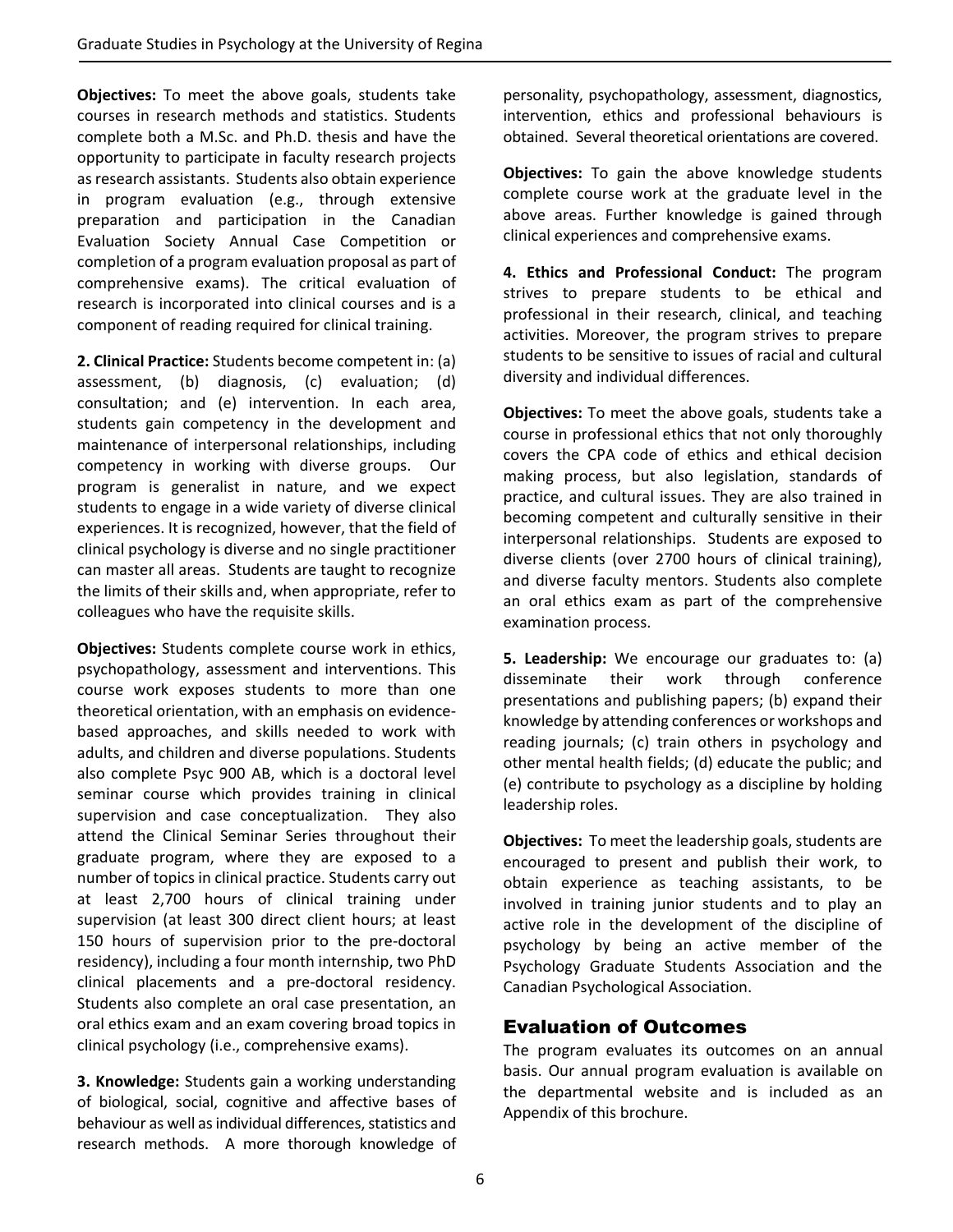# Academic and Practical Functions for which the Students will be Prepared

Students from our program will be prepared to pursue a variety of careers, including primarily research, clinical, or teaching positions, or a combination of these activities. We recognize and value that students have varying career aspirations. The program strives to prepare students to be well grounded in research, the provision of clinical services, and teaching.

# Recent Practica and Four Month Internship Settings

Beyond course work, clinical psychology students have a variety of training opportunities in Regina, other areas of Saskatchewan and elsewhere. Examples of four month internship and practica training sites include:

- **E** Counselling Services, University of Regina
- Psychology Training Clinic (Child-Family Clinic & Adult Clinic), University of Regina
- Child and Youth Services, Regina Qu'Appelle Health Region
- Mental Health Services, Regina Qu'Appelle Health Region
- Wascana Rehabilitation Centre (Adult Rehab Program; Functional Rehab Program; Children's Program; Extended Care/Veterans Program), Regina Qu'Appelle Health Region
- Saskatchewan Hospital (Inpatient Unit; Forensic Unit), North Battleford, SK
- **F** Yorkton Mental Health Centre, Yorkton, SK
- Yorkton Functional Rehabilitation Clinic, Yorkton, SK
- Cypress Health Region, Swift Current, SK
- Centre for Addiction and Mental Health, Toronto
- St. Joseph's Hospital, Anxiety Treatment and Research Centre, and Mood Disorder Program, Hamilton, ON
- Carnat Centre, Alberta Health Services, Calgary, AB
- Alberta Health Services, Calgary, AB
- **EXP** Cross Cancer Institute & Department of Psychology, University of Alberta Hospital, Edmonton, AB
- **E** Life Mark Health, Calgary, AB
- **Mandel and Associates, Calgary, AB**
- Saanich Child and Youth Mental Health, Victoria, BC
- Memorial University of Newfoundland-Counselling **Centre**
- Rogers Memorial Hospital, Oconomowoc, WI

These placements offer graduate students clinical experience in assessment, individual therapy, and or group therapy. Ph.D. level psychologists supervise from a variety of theoretical perspectives. Individuals who have an interest in seeking placements in other

provinces can explore this option with the Clinical Placement Coordinator. This has been feasible in several instances in the past. Students who are accepted into our program should be prepared to seek some of their clinical training outside of Regina.

# Sun Life Financial Psychology Training Clinic

Many students receive training in the Sun Life Financial Psychology Training Clinic with supervision provided by registered doctoral clinical psychologists. Clients or community providers can refer to the clinic. Students are involved in the assessment and treatment of clients under supervision. Clients present with a variety of mental health conditions and gain experience in diagnostic assessment of mental health conditions. Individual, group and family therapy is used. Students working in the clinic can book a clinic computer and desk to complete reports, and book a group room (2), individual assessment/therapy room (4 rooms) or family room (2 rooms) to see clients. All therapy rooms can be viewed by a one‐way mirror and both audio and video recording are available.

## Predoctoral Residency

As part of training, doctoral students must complete a 1‐year predoctoral residency at a CPA accredited site or equivalent. Our students have had a high degree of success in obtaining residences to their liking. Predoctoral residences are normally completed outside Regina. Sites since 2001 include:

- Annapolis Valley Health Valley Regional Hospital, Kentville, NS (3 students)
- **British Columbia Mental Health and Addiction** Services, Vancouver, BC
- Calgary Consortium in Clinical Psychology, Calgary, AB (5 students)
- **E** Central California Psychology Internship Consortium (CCPIC), California (2 students)
- Centre of Addictions and Mental Health, Toronto, ON (3 students)
- **Example 2** Clinical Health Psychology, University of Manitoba, Winnipeg, MB (8 students)
- **Edmonton Consortium Clinical Psychology** Residency, Edmonton, AB (2 students)
- **Hospital for Sick Children, Toronto, ON**
- Kingston Internship Consortium (2 students)
- **E** London Clinical Psychology Consortium, London, ON (4 students)
- Memorial University of Newfoundland-Counselling Centre, NF
- **Millard Health Centre, Edmonton, AB**
- Northern Ontario Psychological Consortium, Thunder Bay, ON (3 students)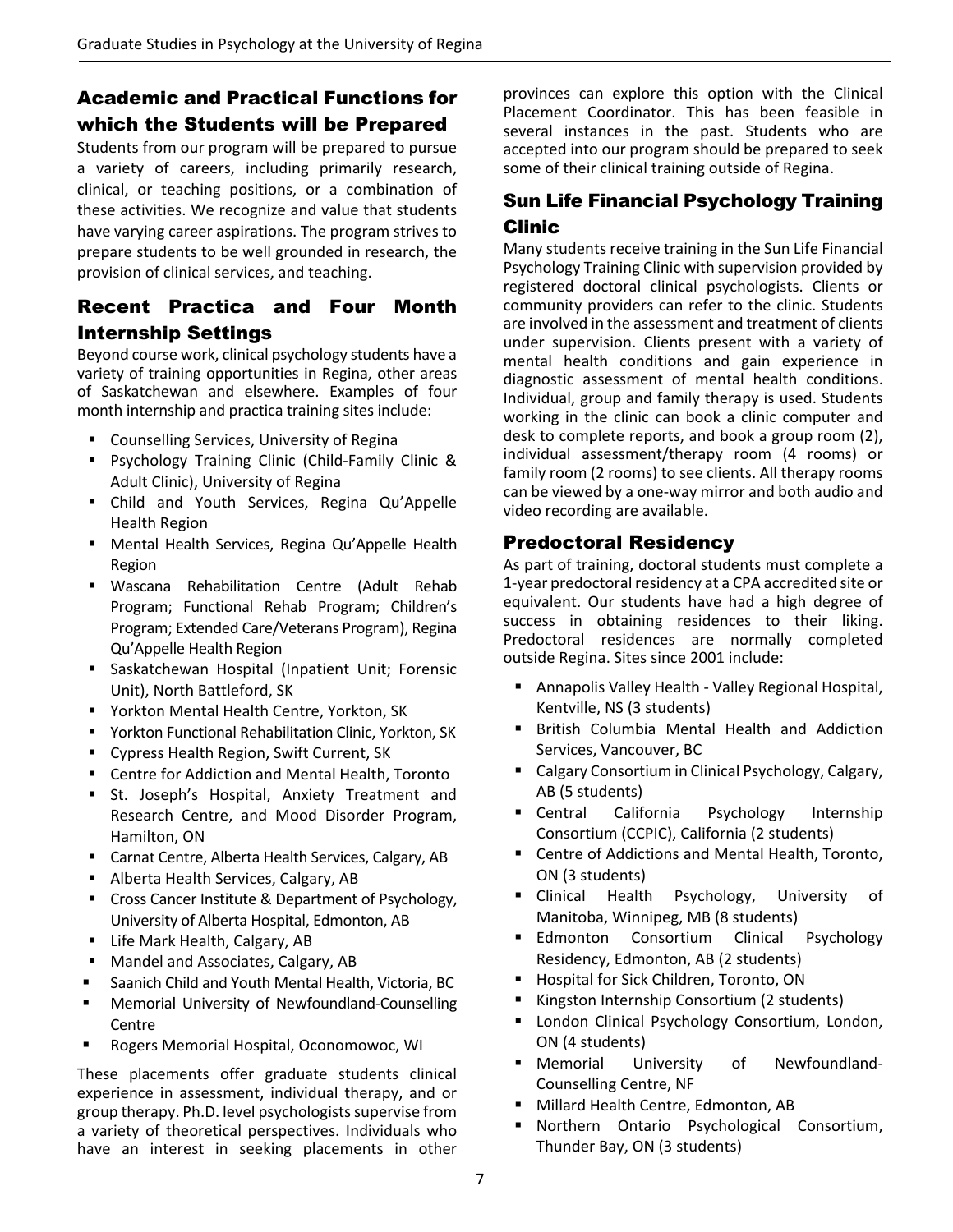- **Nova Scotia Capital District Mental Health,** Dartmouth, NS
- Ongwanada: Kingston Internship Consortium
- Ottawa Hospital, Ottawa, ON (4 students)
- **Queen Elizabeth II Health Science Centre, Halifax,** N.S. (4 students)
- **River Valley Health, Fredericton, NB**
- Royal Ottawa Health Care Group, Ottawa, ON (8 students)
- **Saskatchewan Health Authority, Regina, SK (12** students)
- Saskatchewan Health Authority, Saskatoon, SK (9 students)
- **F** St. Joseph's Hospital, Hamilton, ON
- **University of Arizona, College of Medicine**
- University of British Columbia, Counselling Services
- **University of Ottawa, Centre for Psychological** Services (2 students)
- **Waterloo Psychology Consortium**
- **University of Washington School of Medicine,** Seattle, WA
- Vancouver Coastal Health, Vancouver, BC (4 students)

## Clinical Program Facts

- We received 95 applications to our Master's Program for September 2021 admission.
- Each year, we extend approximately seven to nine offers to MA applicants and enrol five to seven new students.
- The majority of students accepted into our PhD program have completed their MA program at the University of Regina. However, we do consider applicants from other MA programs.
- **Students who were admitted in the last five years had** an average grade of approximately 86%. Average graduate record examination (GRE) percentile scores over the last 6 years were as follows: Verbal 81%, Quantitative 52%, Analytical 79%.
- Attrition rates (i.e., leaving the department before the completion of a degree) are approximately 3% for the Master's program and 3% for the PhD program in the last 15 years.
- The student body currently is comprised of 37 MA and PhD students, with 33 students identifying as female.
- 9 of these students are from Saskatchewan, 27 are from other Canadian provinces, and 1 is an international student.
- The average age of our graduate students is 28 years and ranges from 22‐48 years.
- Thirty percent of our students self-identify as diverse.

At present, we have no students who have self‐identified as having a physical disability enrolled in our graduate programs. However, all university buildings are wheel chair accessible and specific assistance and equipment for students can be arranged through the Centre for Student Accessibility (306‐585‐4631).

## Our Graduates

Graduates from our program have been highly successful in obtaining employment in clinical settings (e.g., hospitals, mental health clinics) and research settings (e.g., universities). All of our doctoral clinical program graduates have been successful in becoming registered, licensed or certified (or, in the case of very recent graduates, are in the process of becoming registered, licensed or certified) as psychologists in the jurisdiction of their choice.

## Clinical Degree Programs

The degree programs in Clinical Psychology offered in the Department are based on a scientist‐practitioner model of training and emphasise clinical, research, and professional skill development.

The Master's program in Clinical Psychology isintended to provide students with a solid grasp of basic academic and practical skills. The Ph.D. program in Clinical Psychology builds upon the Master's program and provides an opportunity for advanced research, study, and clinical skills acquisition. In line with the current emphasis of many programs and jurisdictions in North America with respect to academic training and credentialing in Psychology, students pursuing graduate education and training in Clinical Psychology are strongly encouraged to do so at the doctoral level. As such, all students completing the Master's are expected to apply to the Ph.D. program. Students who are enrolled in our clinical program are expected to maintain full‐time student status.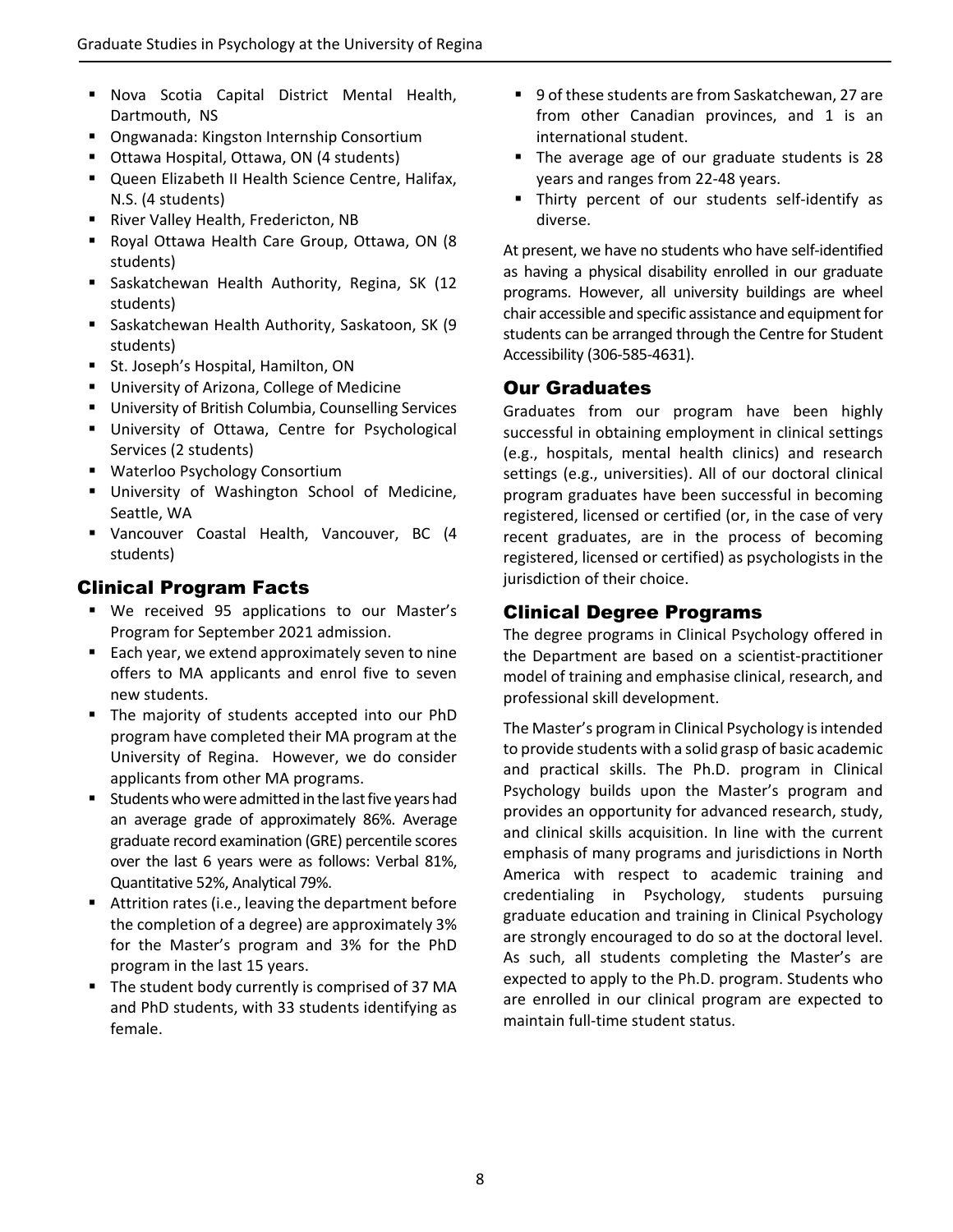# M.Sc.

| Psyc 801 Research Design and Methodology in Psychology | (3 credit hours)                    |
|--------------------------------------------------------|-------------------------------------|
| Psyc 802 Applied Multivariate Statistics               | (3 credit hours)                    |
| Psyc 806 Ethics and Standards of Professional Practice | (3 credit hours)                    |
| Psyc 832 Advanced Psychopathology                      | (3 credit hours)                    |
| Psyc 850 Psychological Assessment I                    | (3 credit hours)                    |
| Psyc 860 Psychological Interventions I                 | (3 credit hours)                    |
| Psyc 876 Internship in Clinical Psychology             | (1 credit hour)                     |
| Psyc 900 Graduate Seminar                              | (2 credit hours)                    |
| Psyc 901 Thesis Research                               | (16 credit hours)                   |
|                                                        | Total Credit Hours: 37 credit hours |

All course work istaken in the first academic year. The second academic year is used to complete research and usually the four month internship. Students in this program will normally apply for admission to the Ph.D. program in Clinical Psychology in January of their second year in the program. At this time of application to the PhD, all required course work and the clinical internship should be complete and data collection for the MA well underway. The likelihood of being accepted into the PhD program decreases if students do not meet these timelines.

# Ph.D.

| Psyc 800 History, Theory and System in Psychology |                                                   |                          |
|---------------------------------------------------|---------------------------------------------------|--------------------------|
| (or equivalent, e.g., Psyc 824, 826)              |                                                   | (3 credit hours)         |
| Psyc 803 Psychometrics                            |                                                   | (3 credit hours)         |
| Psyc 851 Psychological Assessment II              |                                                   | (3 credit hours)         |
| Psyc 861 Psychological Interventions II           |                                                   | (3 credit hours)         |
| One elective Psychology course                    |                                                   | (3 credit hours)         |
| Psyc 865 Comprehensive Exams                      |                                                   | (1 credit hour)          |
| Psyc 870 Practica in Clinical Psychology          |                                                   | (1 credit hour)          |
| Psyc 871 Practica in Clinical Psychology          |                                                   | (1 credit hour)          |
| Psyc 880AB Residency in Clinical Psychology       |                                                   | (3 credit hours)         |
| Psyc 900 Doctoral Seminar                         |                                                   | (1 credit hour)          |
| Psyc 901 Thesis Research                          |                                                   | (44 credit hours)        |
|                                                   | $T_{\alpha+\alpha}$ $C_{\alpha\alpha}$ dit Unusan | $CC$ and $\ddot{=}$ have |

Total Credit Hours: 66 credit hours

Ph.D. courses are typically offered every 2nd year. In addition to the above, students must demonstrate competence in: (a) biological bases of behaviour (e.g., physiological, comparative, neuropsychology, psychopharmacology); (b) cognitive and affective bases of behaviour (e.g., learning, sensation, perception, cognition, motivation, emotion); and (c) social bases of behaviour (e.g., social, cultural, ethnic, and group processes, sex roles, theories relating to organisations and systems). This can be accomplished either by taking a graduate course in each of these areas (one of which could be used to fulfil the Ph.D. elective course requirement), or by completing all‐ inclusive qualifying examinations (for students who demonstrate significant prior experience in an area, qualified faculty will co-ordinate the relevant reading lists and exam). A combination of graduate courses and examinations may also be used to fulfil the

requirements. Moreover, students can demonstrate competence (subject to approval by the clinical committee) in a maximum of one cognate area (i.e., biological, cognitive or social) if they have completed a minimum of two advanced undergraduate courses in any one of the three cognate areas. Courses in these cognate areas may be taken at any point during the student's graduate training with departmental approval. In addition, students are encouraged to take courses in other areas such as program development/evaluation.

The program requires two years of full-time residency for the Master's and four years full-time for the Ph.D. At least three years of the Ph.D. training are spent on campus and one year is spent on the predoctoral residency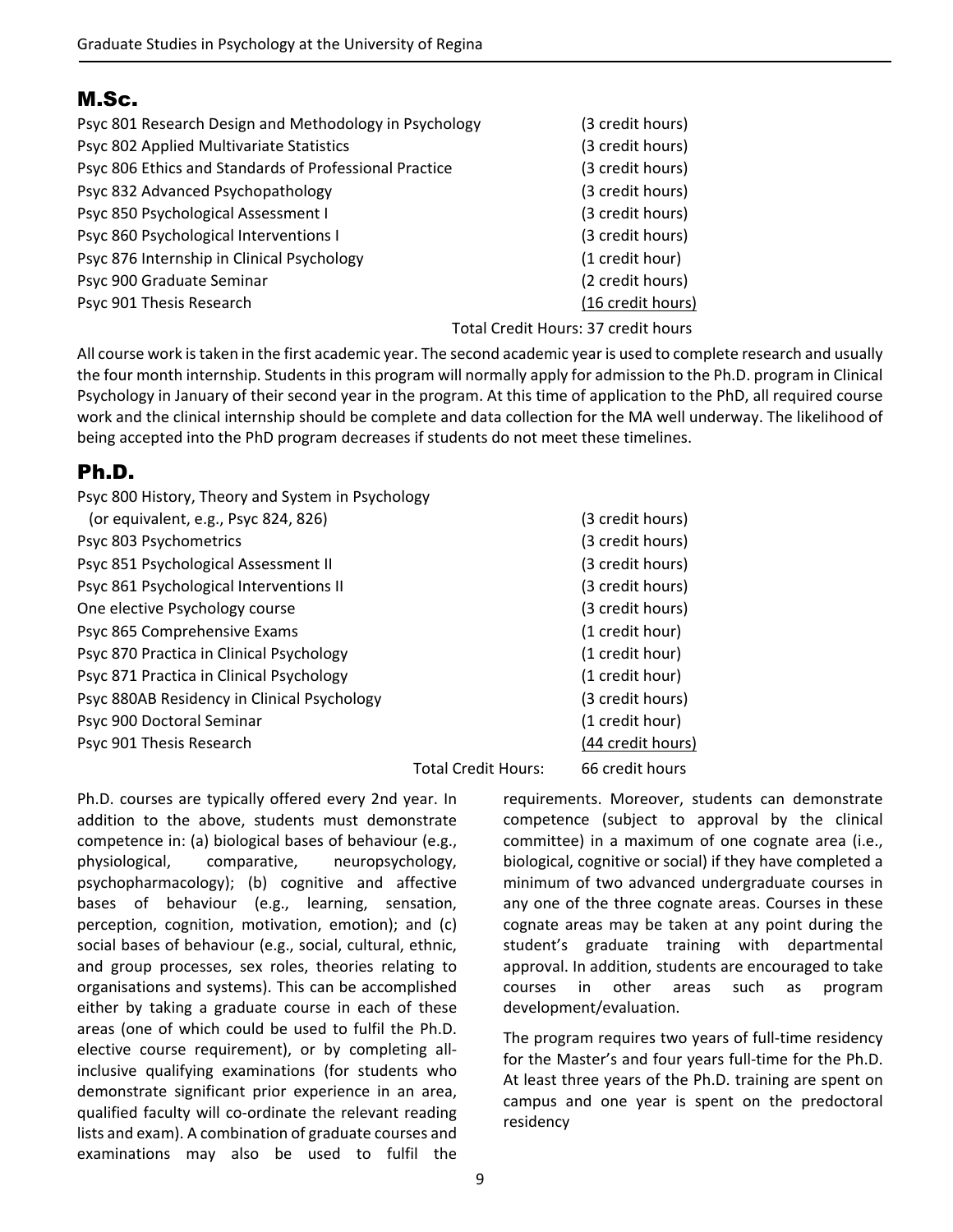# Clinical Training

Students in the graduate program in Clinical Psychology complete a minimum of 900 hours of supervised practical experience consisting of a 600 hour four month internship in Clinical Psychology (Psyc 876) and a minimum of two additional 150 hour Practica in Clinical Psychology (Psyc 870‐875) prior to the full‐year Pre‐doctoral Residency in Clinical Psychology (Psyc 880AB). No more than 600 hours of the required supervised clinical experience can be undertaken for academic credit by students enrolled in the Master's program in Clinical Psychology. For the full-year pre-doctoral residency, students are expected to apply to CPA accredited sites or equivalent and to go through the Association of Psychology Postdoctoral and Internship Centers (APPIC) matching process (www.appic.org).Students will receive at least 300 hours of direct contact with clients prior to the pre‐ doctoral residency and at least 150 hours of supervision.

# Comprehensive Examination

The Ph.D. Comprehensive Examination (Psyc 865‐CL) covers broad aspects of clinical psychology, and consists of four parts:

- 1) A case presentation (~2 hours in length for presentation and questions) in which students are required to summarize a case that they have assessed and treated during a previously completed practicum or internship. In the presentation, the student must cover and integrate theory, research, assessment, and intervention in relation to the clinical case.
- 2) A written exam testing students on recent literature published in the Annals of Clinical Psychology
- 3) An ethics oral examination  $(2-1/2)$  hours in length) during which students are asked questions that are

designed to assess their understanding of ethical and professional issues and their ability to resolve ethical dilemmas.

4) A program evaluation proposal. The following students are exempt from this component: a) Students who successfully completed a graduate course in program evaluation; b) students who participated in the Canadian Evaluation Society Annual Case Competition; and c) students who completed substantial supervised work (as determined by the clinical committee) in the area of program evaluation including a written program evaluation report.

The comprehensive examination process is typically completed over a four‐month time span during spring/summer and is used as a means of judging whether or not the student has a mature and substantial grasp of the discipline and the ability to integrate theory, research, and practice in the areas of psychopathology, assessment, treatment, and ethics.

This examination is scheduled after the student has completed all degree requirements, with the exception of the doctoral dissertation and pre-doctoral residency. It must be taken prior to applying for the pre‐doctoral residency.

All parts must be passed in order to meet the comprehensive examination requirement. Unsuccessful candidates for the comprehensive examination may repeat each component of the examination once. A second failure will result in the student being discontinued from the Clinical Program.

# Program Manual

More details on the Clinical Psychology Program can be obtained by downloading the Clinical Psychology Program Manual (http://www.uregina.ca/ arts/ psychology).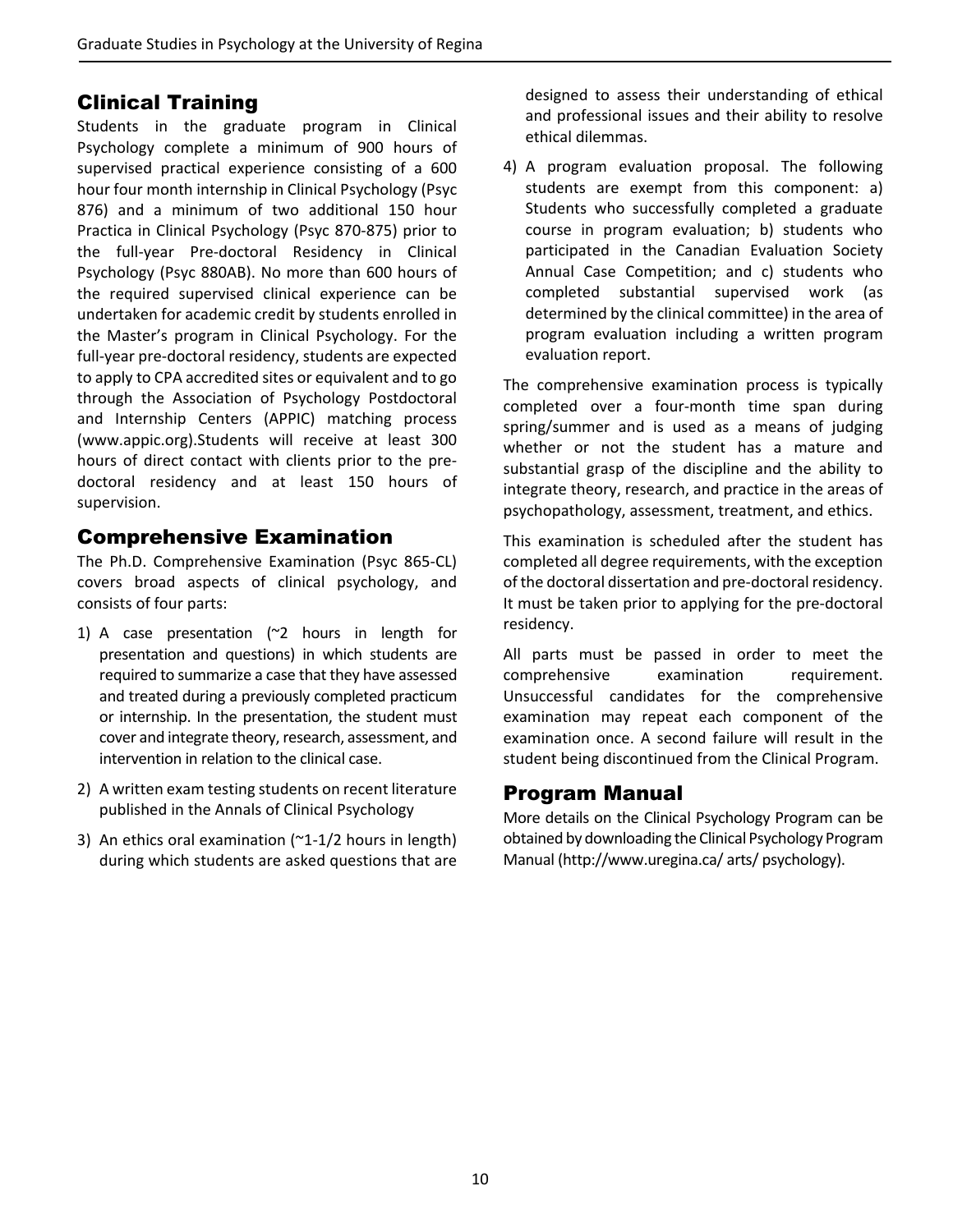# Experimental and Applied Psychology (EAP) Degree Program

The Experimental and Applied Psychology (EAP) program is designed to prepare students for careers in either academic settings or as researchers in industry or the public sector. Recent graduates of the doctoral program have accepted faculty appointments in Canada and abroad, and research positions with the Saskatchewan government, RCMP, and the Saskatchewan Health Authority.

The EAP program focuses on training students to become independent researchers who are capable of carrying out high quality, high impact research. Faculty in the EAP program have research interests that address both basic questions of global importance and applied problems that impact our community, our province, and our country. To this end, student training takes place in traditional laboratory settings as well as in non-academic community settings, such as in hospitals, schools, and law enforcement agencies. A key component of the EAP program is strong mentorship, with students working closely with their supervisors at every stage of the development and implementation of research projects. Students also have opportunities to work with researchers in areas outside of their immediate area of specialization, and collaboration is encouraged. As part of their training, students are encouraged to present their findings at research conferences both at the University of Regina and around the globe. To this end, the Faculty of Graduate Studies provides travel awards on a competitive basis, in three competitions each year.

# Research Areas

Our faculty carry out high quality research in a wide variety of areas, published in high‐calibre, peer‐ reviewed journals. Students interested in applying to our program are encouraged to consult the list of active research topics below when preparing their applicant's statement.

Faculty research in cognitive psychology focuses on questions of interest in both basic areas (including attention and perception, memory, learning, mathematical cognition, and reasoning/decision making) and applied areas (such as goal pursuit, with application to pro‐environmental and conservation behaviour; visuospatial attention, with application to driving; face recognition, with application to policing and security; investigative interviewing, with application to the law; and reasoning and decision‐

making, with application to the spread of misinformation, understanding religious belief, and use of technology).

Our faculty specialized in developmental psychology conduct research on how children learn and become skilled in academic domains such as arithmetic; the development of action perception and understanding of action goals; the development of fears of snakes, insects, and similar animals; development of moral behaviour; how social cognition develops in infancy and early childhood; and, developmental differences in children's memory.

Faculty research interests in forensic psychology include the psychology of policing, reliability of eyewitness testimony, the role of children in the justice system, assessment of instruments used in forensic settings, factors affecting decisions made by law enforcement officials in the field, and how defendants' race shapes jurors' perceptions of their guilt or innocence.

Our research in neuroscience explores the neural correlates of the expression and interpretation of emotion; sex differences in cognitive and visuomotor skills; attention and visuospatial biases in perceptions of emotion in artwork and in driving behaviour; and, the effects of differential prenatal exposure to hormones on behaviour later in life.

Faculty research in social psychology examines decision‐making in police investigators, judges, and jurors; perceptions of credibility; moral reasoning and lie detection; experiences with the reproductive health care system and informed reproductive decision-making; intimate partner violence; perceptions of efficacy of services for 2SLGBTQIA individuals; and, ethical practices such as debriefing in social psychology research.

# Program Structure

Students in the EAP program complete courses in research methods, statistics, ethics, and courses relevant to their thesis research, as well as courses in other areas of interest to the student. Both Master's and Ph.D. candidates complete thesis research, developed in consultation with the student's supervisor and a thesis committee. Following acceptance of a thesis by the student's thesis committee, an oral examination (defense) will be held. Doctoral candidates are also required to complete a comprehensive examination. The format of the comprehensive examination is flexible, with students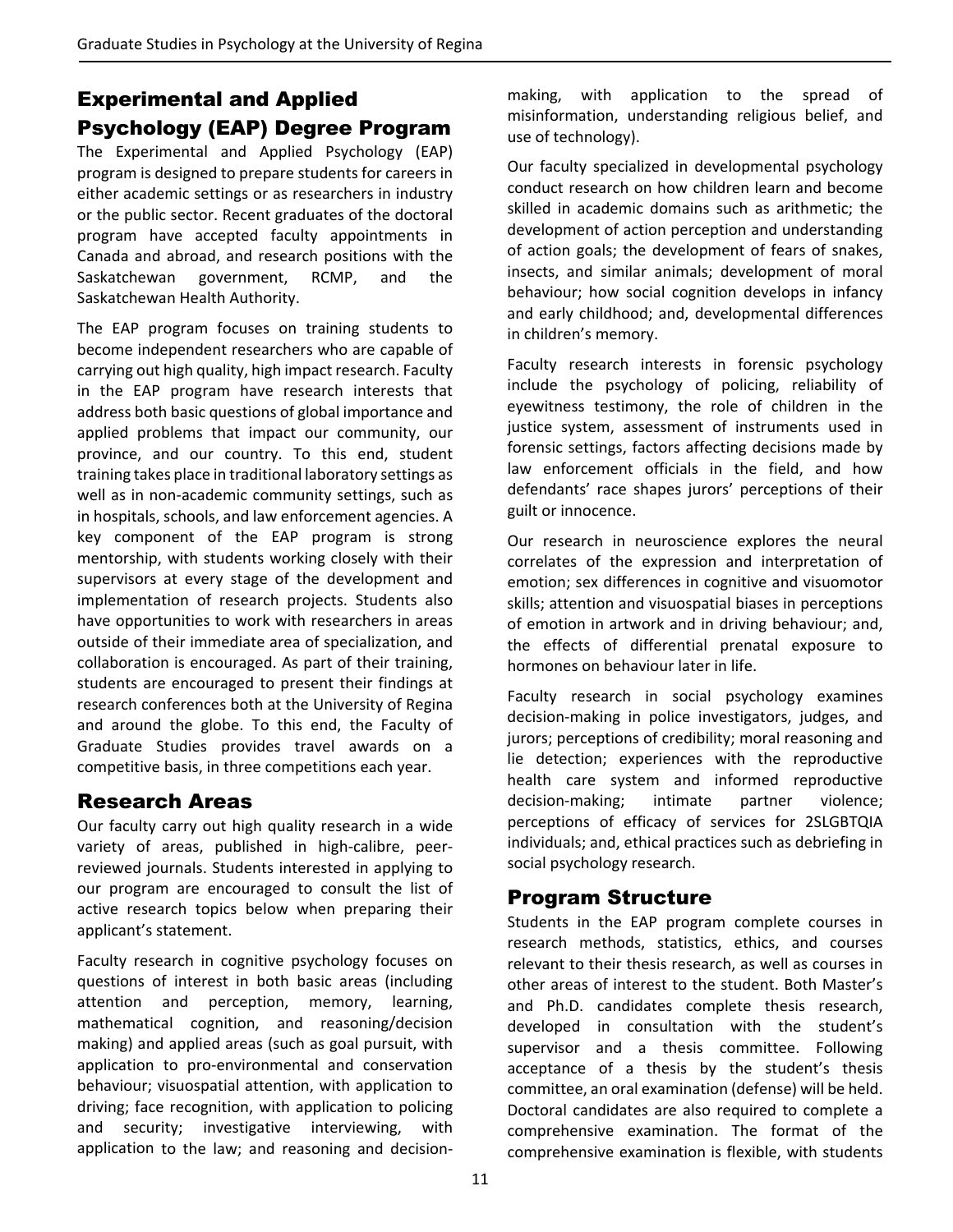able to choose from among several options including writing a mock research grant proposal, completing a research practicum with a community partner, or developing a new course, as best meets the career objectives of the student. Master's students typically complete their program of study in two years; Ph.D. students typically complete their program of study in three years.

The courses required for the Master's and Ph.D. degrees are as follows.

# M.Sc.

| PSYC 801 Research Design and Methodology in Psychology | (3 credit hours)       |
|--------------------------------------------------------|------------------------|
| PSYC 802 Applied Multivariate Statistics or            |                        |
| PSYC 805 Experimental Design and Analysis of Variance  | (3 credit hours)       |
| PSYC 807 Research and Applied Ethics                   | (3 credit hours)       |
| One additional PSYC course                             | (3 credit hours)       |
| PSYC 900 Graduate Seminar in Psychology                | (2 credit hours)       |
| PSYC 901 Thesis Research                               | (16 credit hours)      |
|                                                        | Total: 30 credit hours |
| Ph.D.                                                  |                        |
| PSYC 800 History, Theory and System in Psychology      | (3 credit hours)       |
| PSYC 865-EA Comprehensive Examination                  | (1 credit hour)        |
| Three additional PSYC courses                          | (9 credit hours)       |
| PSYC 901 Thesis Research                               | (48 credit hours)      |

 Total: 61 credit hours For more information: Please visit: https://www.uregina.ca/gradstudies/future‐

students/programs/psychology.html for current degree requirements and course descriptions.

Answers to questions about applying to the program and admissions can be found here: https://www.uregina.ca/arts/psychology/programs/graduate‐programs/FAQs/index.html

Suggested timelines for completing degree requirements can be found here:

Masters https://www.uregina.ca/arts/psychology/assets/docs/pdf/EAP‐MA%20Timelines.pdf

Ph.D.: https://www.uregina.ca/arts/psychology/assets/docs/pdf/EAP‐PhD%20Timelines.pdf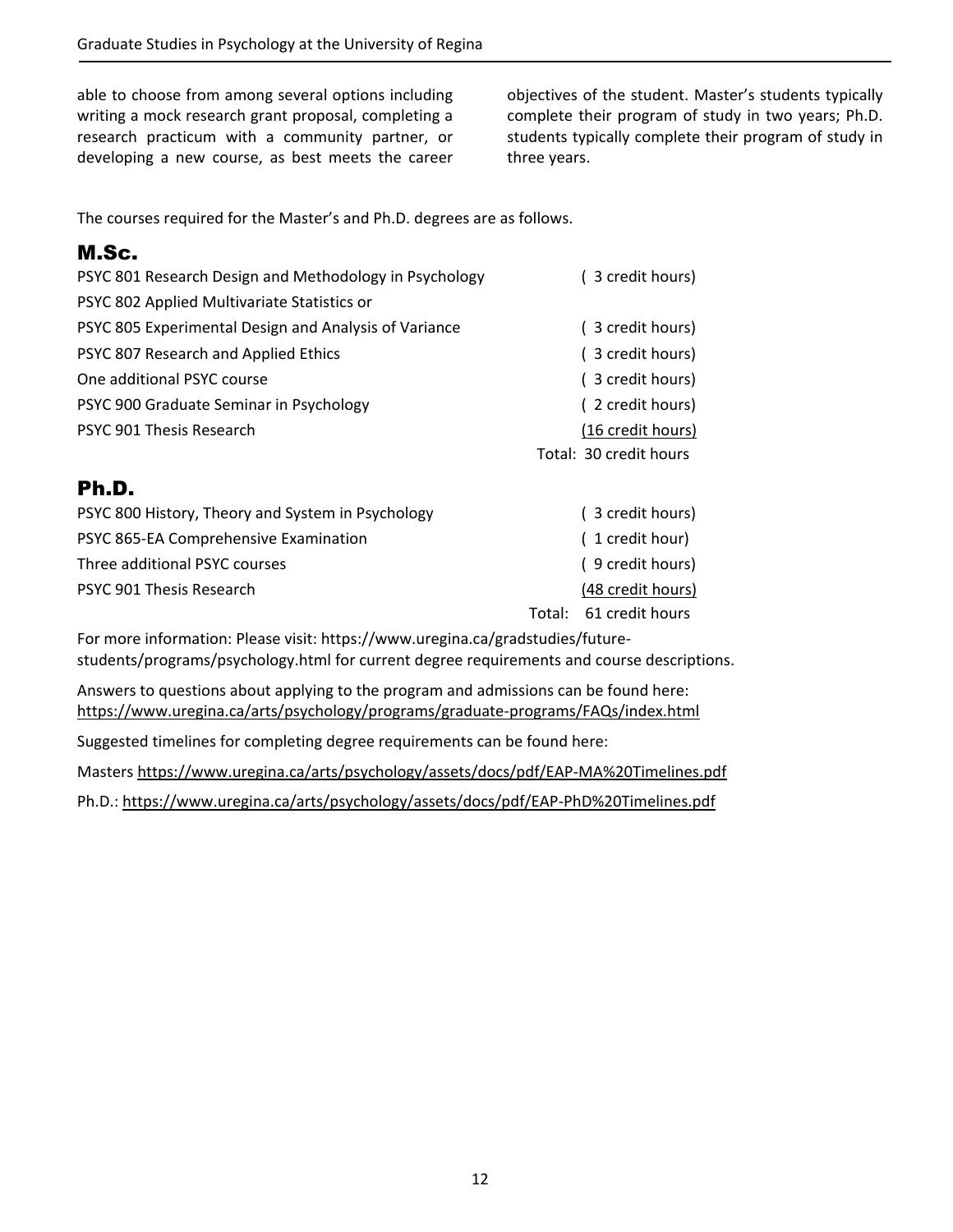# **Faculty Research Interests, Primary Departmental Area Affiliation and Selected Publications CLINICAL PSYCHOLOGY AREA FACULTY**



## **Gordon J. Asmundson,** Ph.D., FRSC (Manitoba), Professor

Research and clinical interests involve understanding the basic mechanisms of the anxiety disorders, health anxiety, acute and chronic pain, and the association of these with disability and behavior change as well as related assessment and treatment issues. Current research if focused on the psychology of pandemics.

**Email:** Gordon.Asmundson@uregina.ca

Asmundson, G. J. G., Paluszek, M. M., Landry, C. A., Rachor, G. S., McKay, D., & Taylor, S. (2020). Do pre‐existing anxiety-related and mood disorders differentially impact COVID-19 stress responses and coping? Journal of Anxiety Disorders, 74, 102271.

 Taylor, S., Landry, C. A., Paluszek, M. M., McKay, D., Fergus, T., & Asmundson, G. J. G. (2020). COVID Stress Syndrome: Concept, structure, and correlates. Depression and Anxiety, 37, 706‐714.

 Paluszek, M. M, Asmundson, A. J. N., Landry, C. A., McKay, D., Taylor, S., & Asmundson, G. J. G. (in press). Independent and conjoint effects of anxiety sensitivity, disgust, and intolerance of uncertainty on facets of COVID stress syndrome: A longitudinal assessment of transdiagnostic factors impacting the behavioural immune system. Cognitive Behaviour Therapy.



### **Shadi Beshai,** Ph.D. (Calgary) Associate Professor

Dr. Beshai is the director of the **D**epression **C**ognition and **C**ulture (DCC) Lab. His research is focused on improving access to and promotion of evidenced‐based psychological treatments for adult depression and anxiety. Specifically, Dr. Beshai has published several peer-reviewed scientific articles on the cultural adaptation of cognitive‐behavioral and mindfulness‐based interventions. He has also published extensively on improving public literacy about such interventions and ways to

disseminate them more widely. Dr. Beshai's research is funded by the Canadian Institute of Health Research (CIHR), and the Saskatchewan Health Research Foundation (SHRF).

### **Email:** Shadi.Beshai@uregina.ca

Beshai, S., Bueno, C., Yu, M., Feeney, J. R., & Pitariu, A. (2020). Examining the effectiveness of an online program to cultivate mindfulness and self‐compassion skills (Mind‐OP): Randomized controlled trial on Amazon's Mechanical Turk. Behaviour Research and Therapy, 134, 103724.

Beshai, S., Prentice, J. L., & Huang, V. (2018). Building blocks of emotional flexibility: Trait mindfulness and selfcompassion are associated with positive and negative mood shifts. *Mindfulness*, *9*(3), 939‐948.

Beshai, S., McAlpine, L., Weare, K., Kuyken, W. (2016). A Non‐Randomised Feasibility Study Assessing the Efficacy of the Foundation Course: A Mindfulness Intervention to Reduce Stress and Improve Well‐Being for Teachers. Mindfulness, 7, 198‐208.



### **R. Nicholas Carleton,** Ph.D. (Regina), Professor

The 2020 Recipient Royal Mach Gaensslen Prize for Mental Health Research https://www.theroyal.ca/research/about‐research/awards‐conferences/royal‐mach‐gaensslen‐ prize-mental-health-research, recently elected Fellow of the Canadian Academy of Health Sciences, recently elected College of the Royal Society of Canada Member, and Scientific Director, Canadian Institute for Public Safety Research and Treatment (CIPSRT; www.cipsrt‐icrtsp.ca). Representative Projects include: researching mental health with public safety personnel; the RCMP Longitudinal

Project (https://www.rcmpstudy.ca); the public safety personnel ICBT project (https://www.pspnet.ca); the Canadian Institute for Public Safety Research and Treatment (https://www.cipsrt‐icrtsp.ca); psychometrics; intolerance of uncertainty.

**Email:** Nick.Carleton@uregina.ca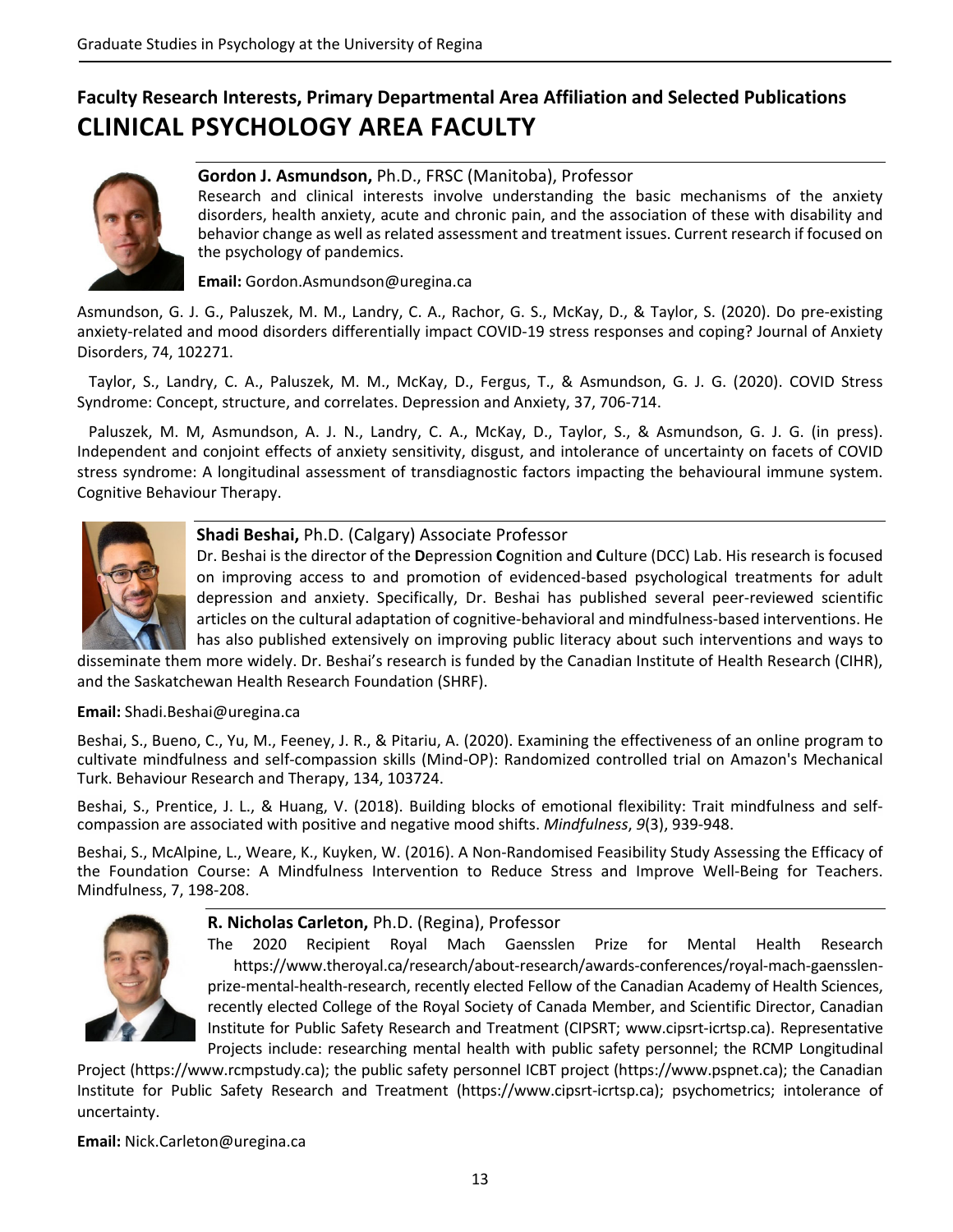Carleton, R. N., Afifi, T. O., Taillieu, T., Turner, S., Mason, J. E., Ricciardelli, R., McCreary, D. R., Vaughan, A., Anderson, G. S., Krakauer, R., Donnelly, E. A., Camp, R. D. II., Groll, D., Cramm, H. A., MacPhee, R. S., & Griffiths, C. T. (2020). Assessing the Relative Impact of Diverse Stressors Among Public Safety Personnel. International Journal of Environmental Research and Public Health, 17. doi: 10.3390/ijerph17041234

Carleton, R. N., Afifi, T. O., Turner, S., Taillieu, T., Vaughan, A. D., Anderson, G. S., Ricciardelli, R., MacPhee, R. S., Cramm, H. A., Czarnuch, S., Hozempa, K., & Camp, R. D. II. (2019). Mental Health Training, Attitudes Towards Support, and Screening Positive for Mental Disorders. Cognitive Behaviour Therapy, 43, 374‐386. doi: 10.1080/16506073.2019.1575900

Carleton, R. N. (2016). Fear of the unknown: One fear to rule them all? Journal of Anxiety Disorders, 41, 5‐21. doi: 10.1016/j.janxdis.2016.03.011



**Natasha Gallant**, Ph.D. (Regina), Assistant Professor

Current research interests include the (1) influence of psychosocial factors (e.g., ageism, social support, emotions) in the experience of chronic diseases among older persons; (2) role of adversity & resilience in the aging process; and (3) development of policy recommendations aimed at improving the lived experiences of aging populations. Using cognitive-behavioural and mindfulnessbased approaches, clinical interests include psychological assessments and interventions for adults living with chronic diseases or acute illnesses.

Email: Natasha.Gallant@uregina.ca

**Gallant, N. L.**, Peckham, A., Marchildon, G., Hadjistavropoulos, T., Roblin, B., & Stopyn, R. J. N. (2020). Provincial legislative and regulatory standards for pain assessment and management in long‐term care homes. *BMC Geriatrics, 20*, 458.

Zahid, M., **Gallant, N. L.**, Hadjistavropoulos, T., & Stroulia, E. (2020). Behavioral pain assessment implementation in long-term care using a tablet app: Case series and quasi experimental design. Journal of Medical Internet Research mHealth and uHealth, 8(4), e17108.

**Gallant, N. L.** & Hadjistavropoulos, T. (2017). Experiencing pain alone and in the presence of others: A laboratory experiment of older adults. The Journal of Pain, 18(4), 456‐467.



**Jennifer Gordon,** Ph.D. (McGill), Associate Professor, Director of the Women's Mental Health Research Unit, CIHR Canada Research Chair in Women's Mental Health, SHRF Patient‐ Oriented Research Leader

Current research interests involve 1) understanding the ways in which hormonal and psychological factors interact to influence mood and wellbeing across the female lifespan and 2) testing the efficacy of hormonal and behavioural interventions for the treatment and prevention of mood disorders tied to reproductive events (e.g. postpartum depression, depression related to infertility,

perimenopausal depression).

**Email:** Jennifer.Gordon@uregina.ca

Gordon JL, Rubinow DR, Eisenlohr‐Moul TA, Xia K, Schmidt PJ, Girdler S.S. (2018). Transdermal estradiol and micronized progesterone in the prevention of depressive symptoms in the menopause transition: a randomized clinical trial. JAMA Psychiatry, 75(2), 149‐157.

Gordon JL, Rubinow DR, Eisenlohr‐Moul TA, Leserman J, Girdler SS. (2016). Estradiol variability, stressful life events and the emergence of depressive symptomatology during the menopause transition. Menopause. 23(3), 257‐266.

Gordon JL, Girdler SS, Meltzer‐Brody S, Stika CS, Thurston RC, Clark CT, Prairie BA, Moses‐Kolko E, Joffe H, Wisner KL. (2015). Ovarian hormone fluctuation, neurosteroids and HPA axis dysregulation in perimenopausal depression: a novel heuristic model. American Journal of Psychiatry. 172(3), 227‐236.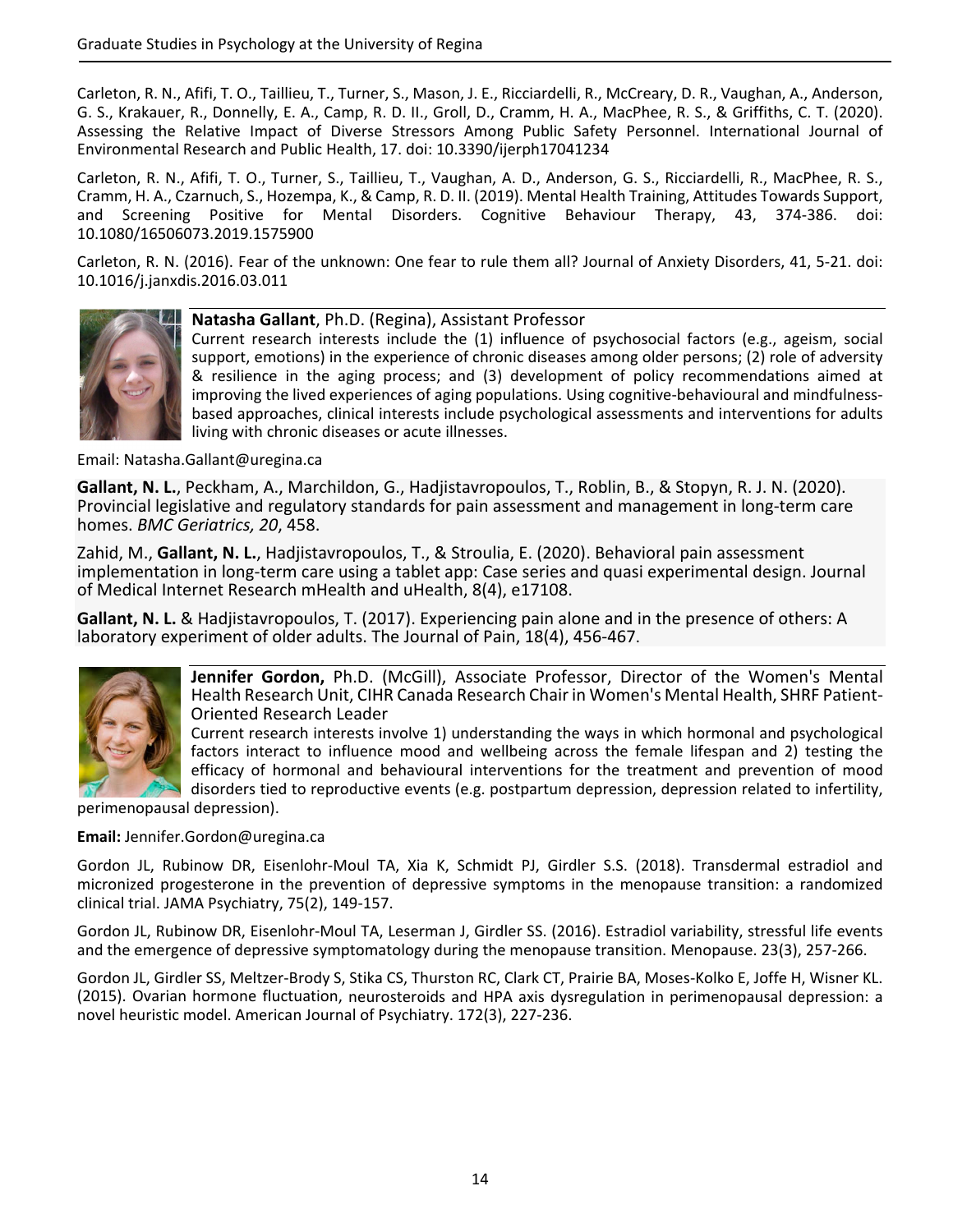

### **Heather Hadjistavropoulos,** Ph.D. (British Columbia), Professor

Current research is focussed on improving wellbeing among individuals who experience anxiety, depression, and or alcohol misuse problems with or without comorbid concerns (e.g., chronic pain, chronic health conditions, spinal cord injury, sleep). My research aims to improve the wellbeing of individuals experiencing psychological difficulties via innovative psychological interventions, specifically focussing on: 1) developing, evaluating, and optimizing innovative psychological interventions and therapeutic processes; 2) enhancing engagement in internet‐delivered

psychological interventions; 3) facilitating implementation of internet‐delivered psychological interventions in routine care (e.g., therapist training). Clinical interests focus on the assessment and treatment of adults with anxiety and depression, especially among those with medical conditions.

#### **Email:** Heather.Hadjistavropoulos@uregina.ca

Hadjistavropoulos, H.D., Peynenburg, V., Thiessen, D., Nugent, M., Eyal, K., Staples, L., Dear, B., & Titov, N. (2021). Utilization, patient characteristics and longitudinal improvements among patients from a provincially funded transdiagnostic internet‐delivered cognitive behavioural therapy program: Observational study of trends over six years. *Canadian Journal of Psychiatry, 1‐15.* https://doi.org/10.1177/07067437211006873

Hadjistavropoulos, H. D., McCall, H. C., Thiessen, D. L., Huang, Z., Carleton, R. N., Dear, B. F., & Titov, N. (2021). Initial outcomes of transdiagnostic internet‐delivered cognitive behavioural therapy tailored for public safety personnel: A longitudinal observational study. *Journal of Medical Internet Research, 23*(5), e27610. http://dx.doi.org/10.2196/27610

Hadjistavropoulos, H. D., Peynenburg, V., Thiessen, D., Nugent, M., Adlam, K., Owens, K., Karin, E., Dear, B.F. & Titov, N., (2020). A Pragmatic Factorial Randomized Controlled Transdiagnostic Internet‐Delivered Cognitive Behavioural Therapy Trial: Exploring Benefits of Homework Reflection Questionnaires and Twice‐Weekly Therapist Support. *Internet Interventions, 22*. doi:10.1016/j.invent.2020.100357



**Thomas Hadjistavropoulos,** Ph.D., ABPP, FCAHS (Saskatchewan) Professor, Research Chair in Aging and Health, Director of the Centre on Aging and Health

Current research interests include the following: a) Clinical psychology; b) health psychology; c) social influences on pain; d) aging; e) knowledge mobilization using social media platforms; and f) ethics and professional issuesin clinical psychology. Clinical interestsfall within the areas of adult Cognitive Behaviour Therapy and adult clinical assessment.

**Email:** Thomas.Hadjistavropoulos@uregina.ca

Guliani, H., Hadjistavropoulos, T., Jin, S. & Lix, L. (2020). Utilization of health care resources by long‐term care residents as a function of pain status. *Clinical Journal of Pain, 36*, 472‐479.

Hadjistavropoulos, T. & Hadjistavropoulos, H. (Editors) (2019). *Pain management for older adults: A self‐help guide.* Philadelphia: Wolters Kluwer.

Hadjistavropoulos, T. & Hadjistavropoulos, H. (Editors) (2019). *Fundamentals of health psychology*. Toronto: Oxford University Press.



### **Bridget Klest**, Ph.D. (Oregon), Associate Professor

Research interests focus on interrelations among trauma/negative event exposure, social context (including interpersonal relationships and institutional affiliations of perpetrators), and well‐being. Current projects are focused on institutional responses to trauma exposure, negative healthcare experiences, overt discrimination, and microaggressions.

**Email:** Bridget.Klest@uregina.ca

Tamaian, A., & Klest, B. (2018). Institutional betrayal in the Canadian medical system: Reliability and validity of a self‐ report questionnaire. Journal of Aggression, Maltreatment & Trauma, 27(7), 703‐719.

Klest, B., Tamaian, A., & Boughner, E. (2019). A model exploring the relationship between betrayal trauma and health: The roles of mental health, attachment, trust in healthcare systems, and nonadherence to treatment. Psychological trauma: theory, research, practice, and policy. 11(6), 656–662.

Lett, K., Tamaian, A., & Klest, B. (2019). Impact of ableist microaggressions on university students with self‐identified disabilities. Disability & Society, 1‐16.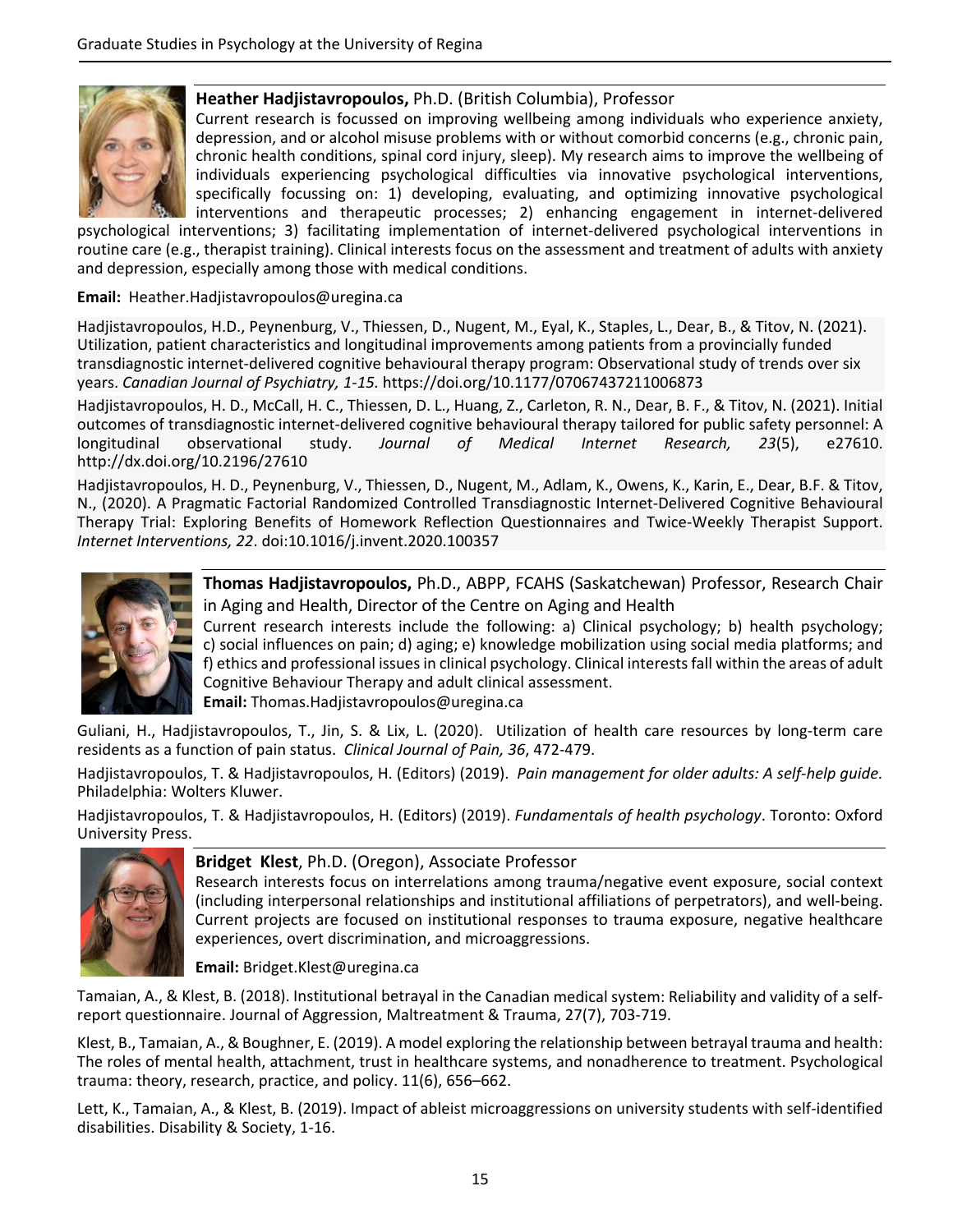

**Lynn Loutzenhiser,** Ph.D. (Saskatchewan), Professor, Director of Clinical Training Research interests include parenting and health, and on‐line interventions for parents of anxious children. Clinical interestsinclude the assessment and treatment of childhood disorders, particularly Autism Spectrum Disorders.

**Email:** Lynn.Loutzenhiser@uregina.ca

McCall, H.\*, Hadjistavropoulos, H.D. & Loutzenhiser, L. (2019). Reconsidering the Ethics of Exclusion Criteria in Research on Digital Mental Health Interventions. Ethics and Behaviour. doi: 10.1080/10508422. 2019.1684295

Berard, N.,\* Loutzenhiser, L., Sevigny, P.R.\*, Alfano, D. (2017). Executive Function, Social Emotional Learning, and Social Competence in School‐Aged Boys with Autism Spectrum Disorder. Canadian Journal of Psychology, 32, 265‐281.

Loutzenhiser, L., McAuslan, P. and Sharpe, D. P. (2015). The trajectory of maternal and paternal fatigue and factors associated with fatigue across the transition to parenthood. Clinical Psychologist, 19: 15–27. doi: 10.1111/cp.12048



**Kristi Wright,** Ph.D. (Dalhousie), Professor

Current research interests include: childhood psychopathology; health anxiety, preoperative anxiety, and chronic health conditions.

**Email:** Kristi.Wright@uregina.ca

Ingeman, K.,\* Frostholm, L. Hoffmann, D., Wright, K. D., Lockhart, E., Garralda, M. E., Kangas, M., &

Rask, C. U. (2021). A new measure of excessive parental worries about children's health: Development of the Health Anxiety by Proxy Scale (HAPYS). Nordic Journal of Psychiatry, epub ahead of print doi: 10.1080/08039488.2021.1900389

Wright, K. D., Kim, J.,\* Ratcliffe, C. R. D., Walker, K. L., Sharpe, D., Wilson, S., Raazi, M. (2020). Pilot examination of the efficacy of the Internet-delivered, preoperative, preparation program (I-PPP). Journal of Clinical Psychology in Medical Settings. Nov 28. Online ahead of print. doi: 10.1007/s10880‐020‐09754‐0.

Wright, K. D., Kim, J.,\* Ratcliffe, C. R. D., Sharpe, D., Wilson, S., O'Brien, J., & Raazi, M. (2020). Internet‐Delivered, preoperative, preparation program (I‐PPP): The effect of the timing of delivery on anxiety in children undergoing day surgery procedures. Children's Health Care, 49, 303‐319. doi: 10.1080/02739615.2020.1734459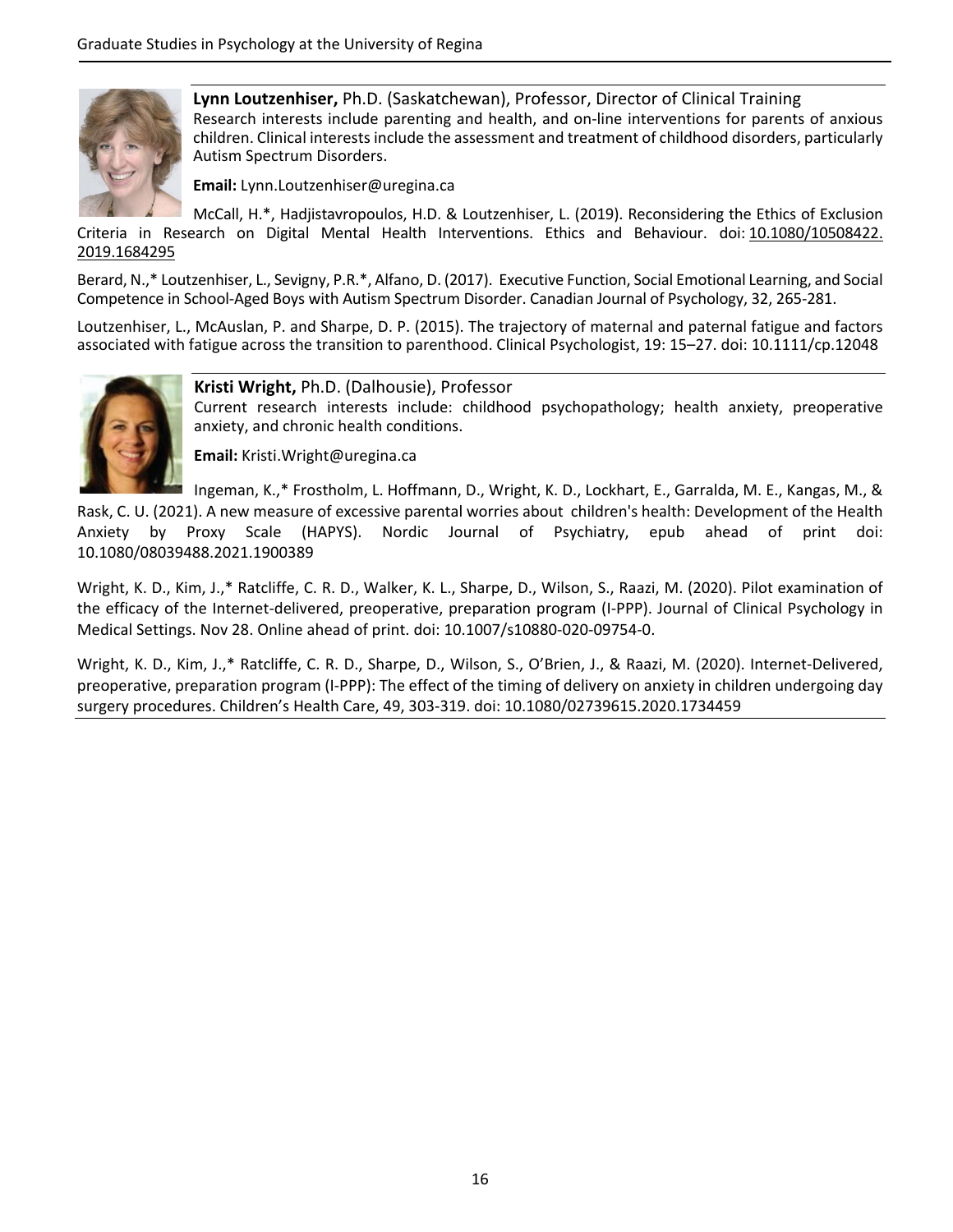# **Experimental and Applied Psychology Area Faculty**



### **Kaila Bruer**, Ph.D. (Regina) Assistant Professor

Dr. Bruer's research area is applied experimental forensic psychology and is largely motivated by addressing existing problems in the legal system—with a goal of developing evidence-based methods to facilitate legal practitioners (i.e., police, lawyers, judges) who work with victims and witnesses. Current research includes topics such as: children as witnesses; children's honesty; recognition and recall memory; eyewitness identification; reliability of witness testimony.

### **Email:** Kaila.bruer@uregina.ca

#### **Website:** http://uregina.ca/~bruer20k/

Bruer, K. C., Fitzgerald, R. J., Price, H. L., & Sauer, J. D. (2017). How sure are you that this is the man you saw? Using confidence judgments to identify a target with child eyewitnesses. Law and Human Behavior, 41(6), 541‐555. doi: 10.1037/lhb0000260

Price, H. L., Bruer, K. C., Adkins, M. (2020). Using an interactive simultaneous lineup procedure can identify looking behaviour that predicts accuracy in children and adult eyewitnesses. Law and Human Behavior. Advance online publication. https://doi.org/10.1037/lhb0000364

Bruer, K. C., Zanette, S., Ding, X., Lyon, T. D., & Lee, K. (2019). Identifying Liars Through Automatic Decoding of Children's Facial Expressions. Forthcoming in Child Development; doi: 10.1111/cdev.13336; USC CLASS Research Paper No. CLASS19-30; USC Law Legal Studies Paper No. 19-30. Available at SSRN: https://ssrn.com/abstract=3449383



### **Jeff Loucks**, Ph.D. (Oregon), Associate Professor

Broad research interests include cognitive development. More specific current interests include infant, child, and adult action perception, and infants' and children's conceptualization of animals.

**Email:** Jeff.Loucks@uregina.ca

Loucks, J., Verrett, K., & Reise, B. (2020). Animates engender robust memory representations in adults and young children. Cognition.

Loucks, J. & Price, H. L. (2019). Memory for temporal order in action is slow developing, sensitive to deviant input, and supported by foundational cognitive processes. Developmental Psychology, 55, 263‐273.

Loucks, J., & Sommerville, J. A. (2018). Developmental change in infants' action perception: Is motor experience the cause? Infancy, 1‐19.



**Richard N. MacLennan**, Ph.D. (Western), Professor & Academic Director, Statistics Canada Regina Research Data Centre

Psychological measurement and statistics. As Director of the Regina Research Data Centre (RDC), my focus is on using Statistics Canada datasets for psychological research at the national level. In order to do so, my students and I have to employ advanced statistical procedures such as weighting of cases and bootstrap estimation to reduce sampling bias and make the results more representative of

the Canadian population.

**Email:** Richard.Maclennan@uregina.ca

Knoll, A. & MacLennan, R. (2017). Depression in Canada: An Analysis of the Canadian Community Health Survey. *Canadian Psychology*, 58(2), 116–123

MacLennan, R. & Switzer, H. (March 28, 2016). Review of Search and Rescue (SAR) Services in Saskatchewan. *Collaborative Centre for Justice & Security*.

Funding*: "A Review of Search and Rescue (SAR) Services in Saskatchewan*". With Heather Switzer, PhD. RCMP and Collaborative Centre for Justice and Security (CCJS) \$37,850.80, 2013‐2016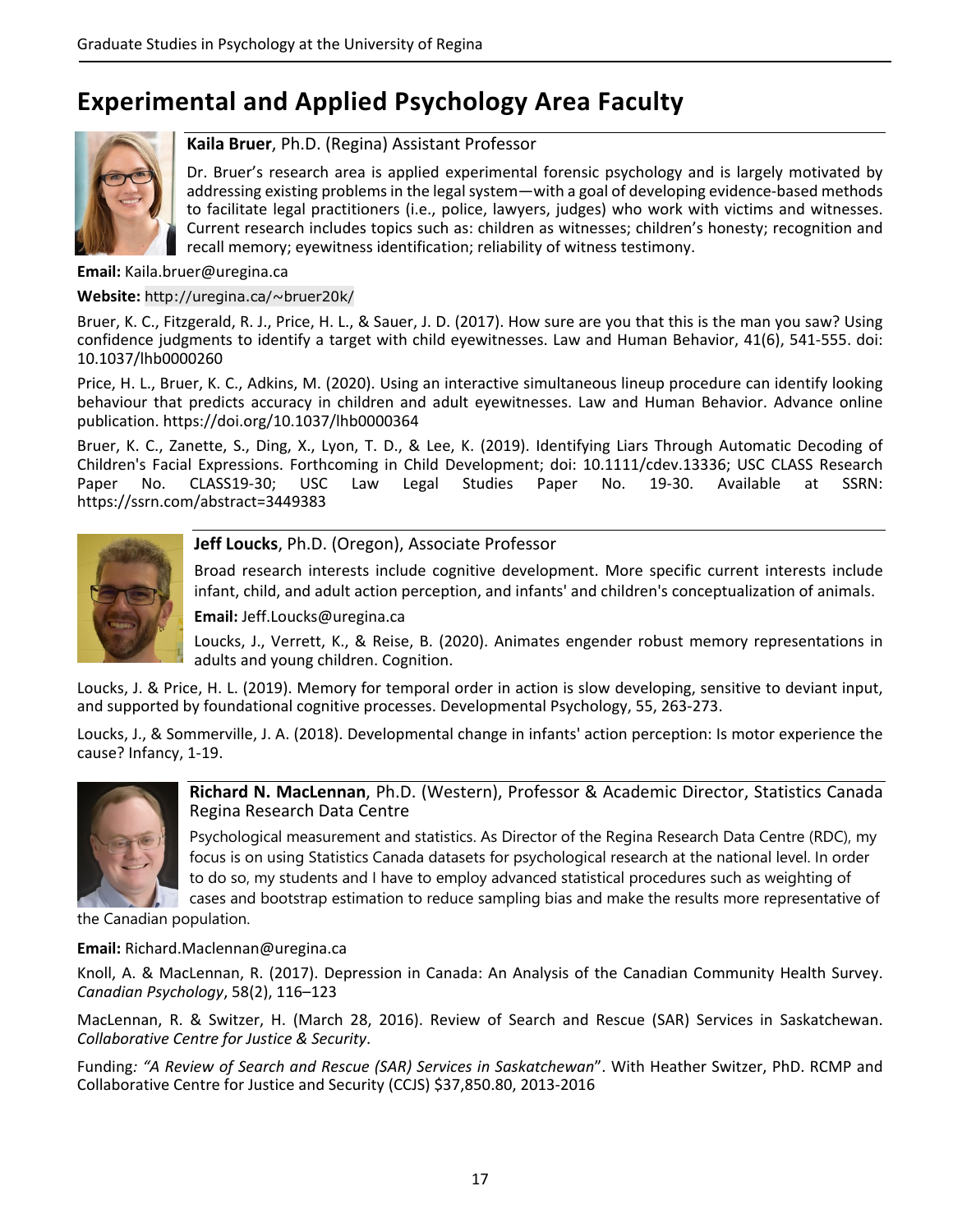

### **Chris Oriet**, Ph.D. (Waterloo), Professor

Interests focus primarily on the effects of attention and experience on perception and memory, as well as limitations in the allocation of attention across time and space. Current research interests include: 1) statistical summary representations of sets, 2) the relationship between attention and awareness, 3) attentional biases, and 4) methodological issues in eyewitness memory.

**Email:** Chris.Oriet@uregina.ca

Oriet, C., Giesinger, C.\*, & Stewart, K.\* (2020). Can change detection succeed when localization fails? Journal of Experimental and Applied Psychology: Human Perception and Performance.

Oriet, C., & Fitzgerald, R. F. (2018). The single lineup paradigm: A new way to manipulate target presence in eyewitness identification experiments. Law and Human Behavior, 42, 1 – 12.

Oriet, C., Pandey, M., & Kawahara, J.‐I. (2017). Attention capture without awareness in a non‐spatialselection task. Consciousness and Cognition, 48, 117 – 128.



**Tom Phenix**, Ph.D. (Saskatchewan), Associate Professor (Campion College, University of Regina) Mathematical cognition; retrieval‐induced forgetting; math anxiety

**Email:** Tom.Phenix@uregina.ca

Bruer, K. Price, H. & Phenix T. (2016). The 'magical' effect of integration on event memory. Applied Cognitive Psychology, 30, 591 ‐ 599.

Price, H. L. & Phenix, T L. (2015). True (but not false) memories are subject to retrieval-induced forgetting in children. *Journal of Experimental Child Psychology, 133*, 1‐15.

Phenix, T. L. & Price, H. L. (2012). Applying retrieval‐induced forgetting to children's testimony. *Applied Cognitive Psychology, 26,* 796‐801.

**Katherine Robinson**, Ph.D. (Alberta), Professor (Campion College, University of Regina), Mathematical Cognition Lab and IMPACT Lab.

My primary area is mathematical cognition research with both adults and children. Most of this research focuses on conceptual knowledge of arithmetic. I also conduct collaborative and interdisciplinary research on how poetics and aesthetics affect cognitive processing and on how eye trackers can be used to create artwork for individuals with mobility limitations. My research is funded by NSERC and SSHRC. My labs are equipped with mobile data collection devices including laptops, video cameras, iPads, and portable eye trackers, as well as a Tobii eye‐tracker located in the CFI‐funded IMPACT (Interactive Media, Poetics, Aesthetics, Cognition, and Technology) Lab.

#### **Email:** Katherine.Robinson@uregina.ca

Robinson, K.M., Osana, H.P., & Kotsopoulos, D. (2019). Mathematical learning and cognition in early childhood: Integrating interdisciplinary research into practice. Springer.

Robinson, K.M., Price, J.A.B., & Demyen, B. (2018). Understanding arithmetic concepts: Does operation matter? Journal of Experimental Child Psychology, 166, 421‐436.

Riegel, C., Robinson, K.M., & Herman, A. (2017). Harnessing quantitative eye tracking data to create art: Interdisciplinary collaboration and data visualization. Body, Space, and Technology Journal, 16.



### **Sarah Sangster**, Ph.D. (Saskatchewan), Assistant Professor

Research interests include: Experiences in the reproductive health care system and informed reproductive decision making in the contexts of fertility control and infertility, prenatal screening and diagnostic testing, pregnancy and birth, pregnancy termination, and the transition to parenting.

**Email:** Sarah.Sangster@uregina.ca

Sangster, S., & Bayly, M. (2016). "Anarchists", "naturalists", "hippies", and "artists": Beliefs about midwifery care and those who choose it. The Canadian Journal of Midwifery Research and Practice, 15(2), 38‐46.

Couture, J., Sangster, S., Williamson, L., & Lawson, K. (2016). Endorsement of abortion: The differential impact of social perspective on women and men. Journal of Reproductive and Infant Psychology, 34(2) 210‐220. doi:10.1080/02646838.2015.1124071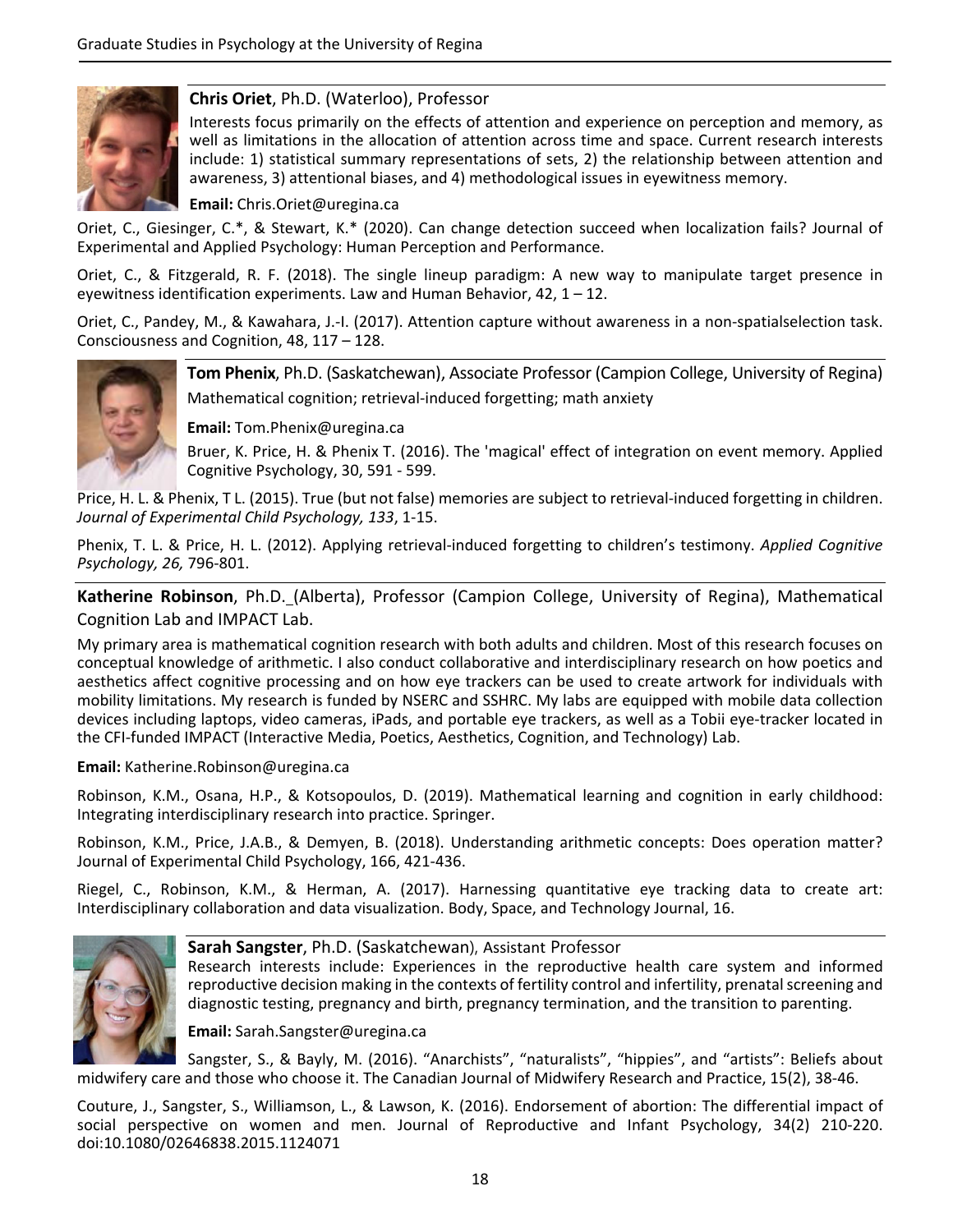Sangster, S., & Lawson, K. (2015). Is any press good press? The impact of media portrayals of infertility on young adults' perceptions of infertility. Journal of Obstetrics and Gynaecology Canada: JOGC, 37(12), 1072‐1078. doi: 10.1016/S1701‐2163(16)30072‐X



### **Donald A. Sharpe**, Ph.D. (Manitoba), Professor

Current research interests include applications of quantitative approaches (e.g. meta-analysis; structural equation modeling), research methodology, and research ethics.

### **Email:** sharped@uregina.ca

Sharpe, D., & Poets, S. (2017). Canadian psychology department participant pools: Closing for the season? *Canadian Psychology*, *58*, 168‐177.

Sharpe, D., & Whelton, W. J. (2016). Frightened by an old scarecrow: The remarkable resilience of demand characteristics. *Review of General Psychology*, *20*, 349‐368.

Sharpe, D. (2013). Why the resistance to statistical innovations? Bridging the communication gap. Psychological Methods, 18, 572‐558.



### **Austen Smith**, Ph.D. (Saskatchewan), Assistant Professor

Visuospatial attention, eye tracking, laterality, perceptual asymmetries, aesthetics and art, emotion and the posing bias, driving and navigation, multisensory integration, and body mapping.

**Email:** Austen.Smith@uregina.ca

Smith, A.K., Sedgewick, J.R., Weiers, B., & Elias, L.J. (2021). Is there an artistry to lighting? The complexity of illuminating three‐dimensional artworks. Psychology of Aesthetics, Creativity, and the

Arts, 15(1), 20–27. http://dx.doi.org/10.1037/aca0000221

Smith, A.K., Duerksen, K.N., Gutwin, C., & Elias, L.J. (2020). Lateral biases in aesthetic and spatial location judgments:<br>Differences between tasks and native reading directions. Laterality, 25(1). 5–21. Differences between tasks and native reading directions. Laterality, 25(1), 5–21. https://doi.org/10.1080/1357650X.2019.1577433

Flath, M.E., Smith, A.K., & Elias, L.J. (2019). Cultural differences in lateral biases on aesthetic judgments: The effect of native reading direction. Culture and Brain, 7, 57–66. http://dx.doi.org/10.1007/s40167‐018‐0062‐6



**Laurie Sykes Tottenham**, Ph.D. (Saskatchewan), Associate Professor*, Department Head*

My research examines individual differences in emotional and spatial abilities from a neuropsychological perspective. Areas of focus include: laterality, influences of task characteristics, and steroid hormones. Research techniques include salivary and urinary enzyme immunoassays (conducted on‐site, to assess circulating hormone concentrations) and behavioural testing.

**Email:** Laurie.SykesTottenham@uregina.ca

Hatin, B., & Sykes Tottenham, L. (2016). The relationship between line bisection performance and emotion processing: Where do you draw the line? *Laterality: Asymmetries of Body, Brain and Cognition*, 1‐23.

Hatin, B., & Sykes Tottenham, L. (2016). What'sin a line? Verbal, facial, and emotional influences on the line bisection task. Laterality: Asymmetries of Body, Brain and Cognition, 1‐20.

Hatin, B., Sykes Tottenham, L., & Oriet, C. (2012). The relationship between collisions and pseudoneglect: Is it right? *Cortex, 48(*8)*,* 997‐1008.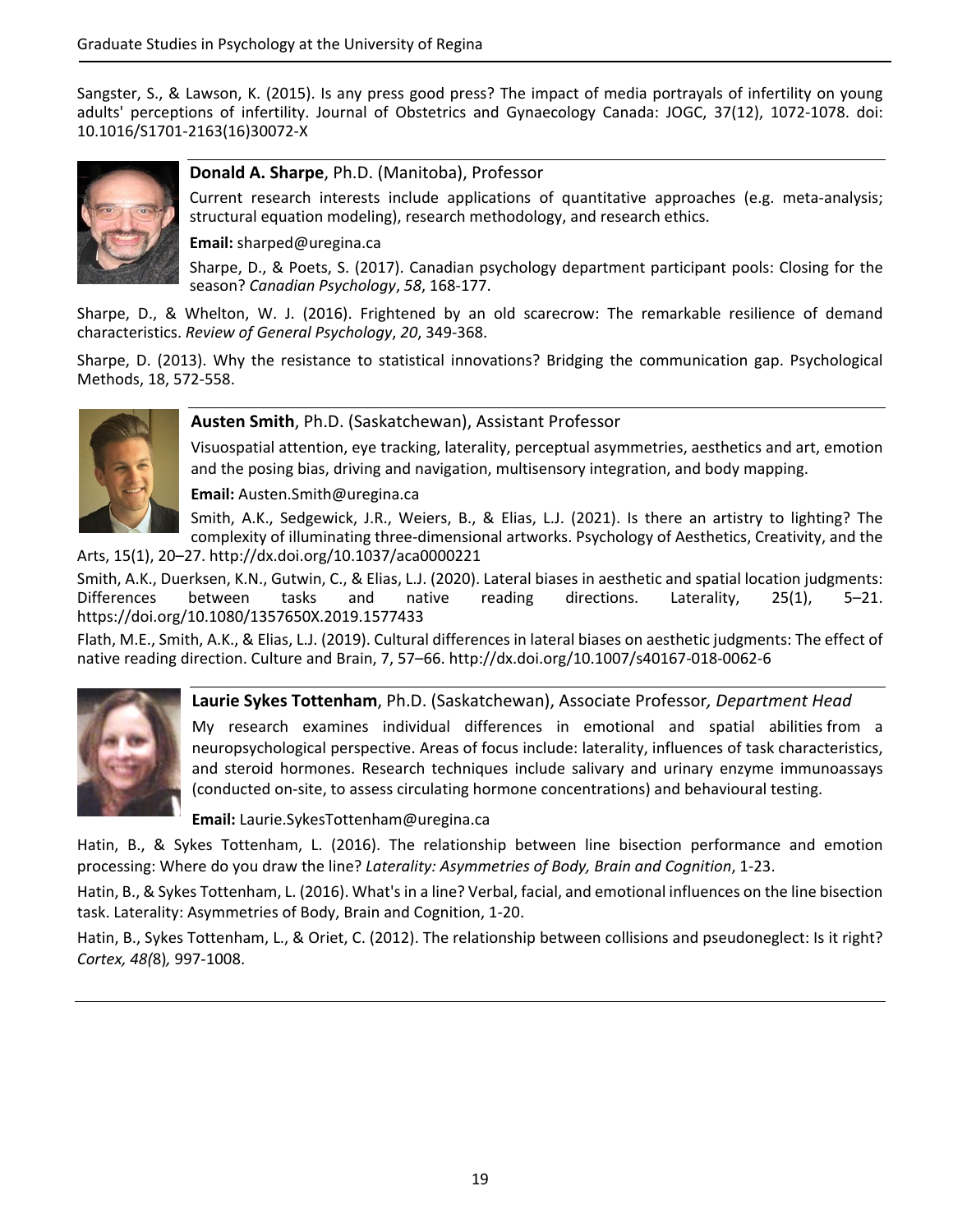# **ADJUNCT FACULTY**

### **Robert Brown**, PhD (Memorial University of Newfoundland)

## **Email:** robert.brown@uregina.ca

My research interests involve the molecular mechanisms of plasticity and how these mechanisms become engaged during phenomena such as learning and the development of addictive behaviours.

TM Furlong, LH Corbit, RA Brown, BW Balleine (2018). Methamphetamine promotes habitual action and alters the density of striatal glutamate receptor and vesicular proteins in dorsal striatum. Addiction Biology 23(3):857‐867

Selective wheat germ agglutinin (WGA) uptake in the hippocampus from the locus coeruleus of dopamine‐β‐ hydroxylase‐WGA transgenic mice. SG Walling, RAM Brown, N Miyasaka, Y Yoshihara, CW Harley (2012). Frontiers in behavioral neuroscience 6, 23

Acquisition and performance of goal‐directed instrumental actions depends on ERK signaling in distinct regions of dorsal striatum in rats. MW Shiflett, RA Brown, BW Balleine (2010). Journal of Neuroscience 30 (8), 2951‐2959

## **Jody L. Burnett**, Ph.D. RD Psych (PSPNET)

**Email:** jjburnett@sasktel.net

McCall, H., Sison, A., Burnett, J., Beahm, J. & Hadjiatravopoulos, H. (2020). Exploring perceptions of internet‐delivered cognitive behavior therapy among public safety personnel: Informing dissemination efforts. International Journal of Environmental Research and Public Health, 17, 1‐17.

Burnett, J., Ruddell, R., & O'Sullivan, S. & Bernier, C. (2019). Releasing the names of homicide victim: Understanding the issues. Saskatoon, SK: Community Safety Knowledge Alliance.

Burnett, J., Ruddell, R., & Wyatt, R. (2018). An examinations of Saskatchewan's bail verification reports. Saskatoon, SK: Community Safety Knowledge Alliance.

**Gregory Kratzig**, Ph.D. (Director Research and Strategic Partnerships/Directeur recerche et partenariats stratégiques, RCMP Depot Division/Ecole de la GRC Division Dépôt)

### **Email:** Greg.kratzig@uregina.ca

Carleton, R. N., Krätzig, G. P., Sauer‐Zavala, S., Neary, J. P., Lix, L. M., Fletcher, A. J., Afifi, T. O., Brunet, A., Martin, R., Hamelin, K., Teckchandani, T., Jamshidi, L., Gerhard,D., McCarron, M., Hoeber, O., Jones, N., Stewart, S. H., Keane, T. M., Sareen, J., Dobson, K., & Asmundson, G. J. G. (submitted). The Royal Canadian Mounted Police (RCMP) Study: Protocol for a Prospective Investigation of Mental Health Risk and Resiliency Factors. Health Promotion and Chronic Disease Prevention in Canada: Research, Policy and Practice.

Kratzig, G. P., & Arbuthnott, K. A., (submitted). Skills Transferability and Retention: An Investigation into the Efficacy of Training and Testing in a Synthetic Firearms Environment. Journal of Psychology: Applied.

Krätzig, G. P., (2014). Pistol skill acquisition and retention: A 3‐year longitudinal study. Interservice/Industry Training, Simulation, and Education Conference (I/ITSEC). 1‐10 (Second Place for Best Paper).

### **Heather Price**, Ph.D. (Thompson Rivers University)

Current research interests include: Children as witnesses; autobiographical and event memory; alibi witnesses; effects of stress/emotional arousal on memory; forensic interviewing.

### **Email:** hprice@tru.ca

Price, H. L., & Evans, A. D. (2021). With support, children can accurately sequence within‐event components. Applied Cognitive Psychology. Advanced online publication.

Price, H. L., Bruer, K. C., & Atkins, M. C. (2020). Using machine learning analyses to explore relations between eyewitness lineup looking behaviors and suspect guilt. Law and Human Behavior, 44, 223‐237.

Evans, A. D., Dykstra, V. W., Bruer, K. C., & Price, H. L. (2021). Lying to conceal a group transgression in middle‐ to late‐ childhood. Merrill‐Palmer Quarterly, 67, 75‐93.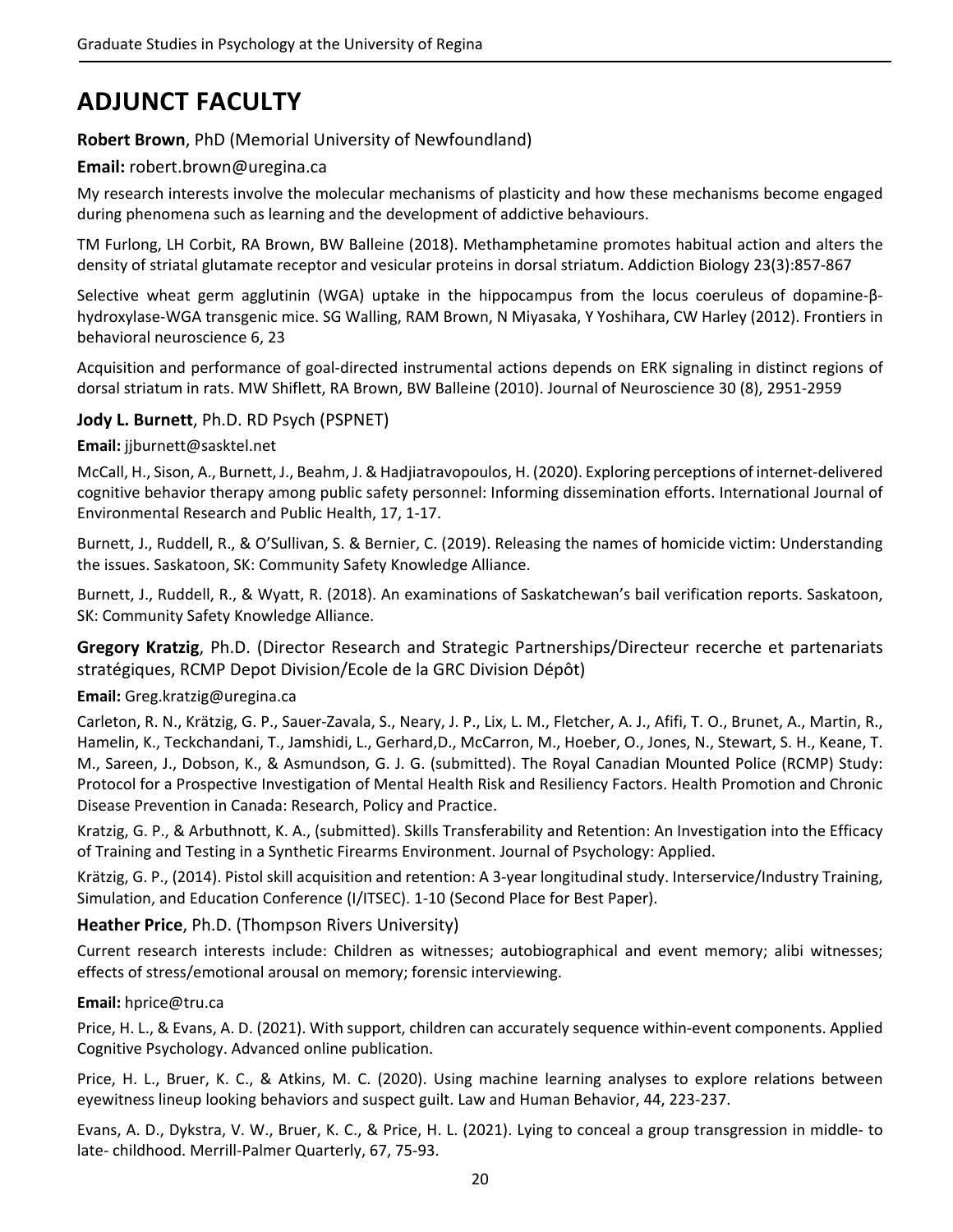## **Michelle C.E. McCarron**, Ph.D. (Saskatchewan Health Authority)

Current research interests include: Public Safety Personnel (PSP) mental health, moral injury in front‐line healthcare workers and PSP, qualitative research methodology, applied health research, research ethics, and bioethics.

**Email:** Michelle.McCarron@uregina.ca or Michelle.McCarron@saskhealthauthority.ca

Carleton, R. N., Korol, S., Wagner, J., Horswill, S., Mantesso, J., Neary, J. P., Luhanga, F., Arvidson, S., McCarron, M., Hozempa, K., Harenberg, S., Donnelley, G., & Lyster, K. (2019). A prospective assessment of PTSD symptoms using analogue trauma training with nursing students. Canadian Journal of Behavioural Science, 51(3), 181‐191. https://doi.org/10.1037/cbs0000127

Harenberg, S., McCarron, M. C. E., Carleton, R. N., O'Malley, T., & Ross, T. (2018). Experiences of trauma, depression, anxiety, and stress in Western‐Canadian HEMS Personnel. Journal of Community Safety & Well‐Being, 3(2) 18‐21. https://doi.org/10.35502/jcswb.62

Paluck, E., McCarron, M. C. E., Pandey, M. & Banka, D. (2017). An innovative service collaboration to reduce criminal recidivism for inmates with severe addictions. Journal of Community Safety & Well‐Being, 2(2), 66‐70. https://doi.org/10.35502/jcswb.43

### **Jennifer McConnell‐Nzunga,** Ph.D. (Statistics Canada)

Current research interests: obesity, child and youth health, physical activity, social determinants of health, health care utilization.

### **Email**: jsmcconnell12@gmail.com

McConnell‐Nzunga, J., Mâsse, L. C., Buckler, E. J., Carson, V., Faulkner, G. E., Lau, E. Y., McKay, H. A., Temple, V. A., Wolfenden,L., Naylor, P. J. (2020). Prevalence and relationships among physical activity policy, environment, and practices in licensed childcare centers from a manager and staff perspective. International Journal of Environmental Research and Public Health, 17(3), 1064.2.

McConnell‐Nzunga, J. Naylor, P.J., Macdonald, H., Rhodes, R., Hofer, S., Mckay, H. (2020). Body fat accrual trajectories for a sampleof Asian‐ and Caucasian‐Canadian children and youth: A longitudinal DXA‐based study. Pediatric Obesity, 15 (1), e12570. 3.

McConnell‐Nzunga, J. Naylor, P.J., Macdonald, H., Rhodes, R., Hofer, S., Mckay, H. (2018). Classification of obesity varies between measures of BMI and direct measures of body fat in boys and girls of Asian and European ancestry. Measurement in Physical Education and Exercise Science, 1‐13.

### **Sandeep Mishra,** Ph.D. (University of Guelph)

Research interests are in the areas of judgment and decision-making (risk-taking, risk-sensitivity, gambling) and conflict, stress, and health (competition, inequality, dis/advantage, antisociality, mental health), with a primary focus on understanding individual differences.

**Email**: sandeep.mishra@uoguelph.ca.

Mishra, S., Barclay, P., & Sparks, A. (2017). The relative state model: Integrating need-based and ability-based pathways to risk‐taking. Personality and Social Psychology Review, 21, 176–198.

Mishra, S., & Novakowski, D. (2016). Personal relative deprivation and risk: An examination of individual differences in personality, attitudes, and behavioral outcomes. Personality and Individual Differences, 90, 22–26.

Mishra, S., & Carleton, R. N. (2015). Subjective relative deprivation is associated with poorer physical and mental health. Social Science & Medicine, 147, 144–149.

**Jason Peebles,** PhD R.D. Psych, C.Psych (CANSOFCOMM)

### **Email:** peebles.pppc@gmail.com

Peebles, J. E. (2006). The interactive nature of mental capacity. The Saskatchewan Advocate, 8(4). Peebles, J. E., McWilliams, L., & MacLennan, R. (2001). Comparing SCL‐90‐R profiles of patients with chronic pain from whiplash and from other musculo‐skeletal injuries. Spine, 26, 766‐770. Peebles, J. E. (2000). The future of psychotherapy outcome research: Science or rhetoric? Journal of Psychology: Interdisciplinary and Applied, 134, 659‐670.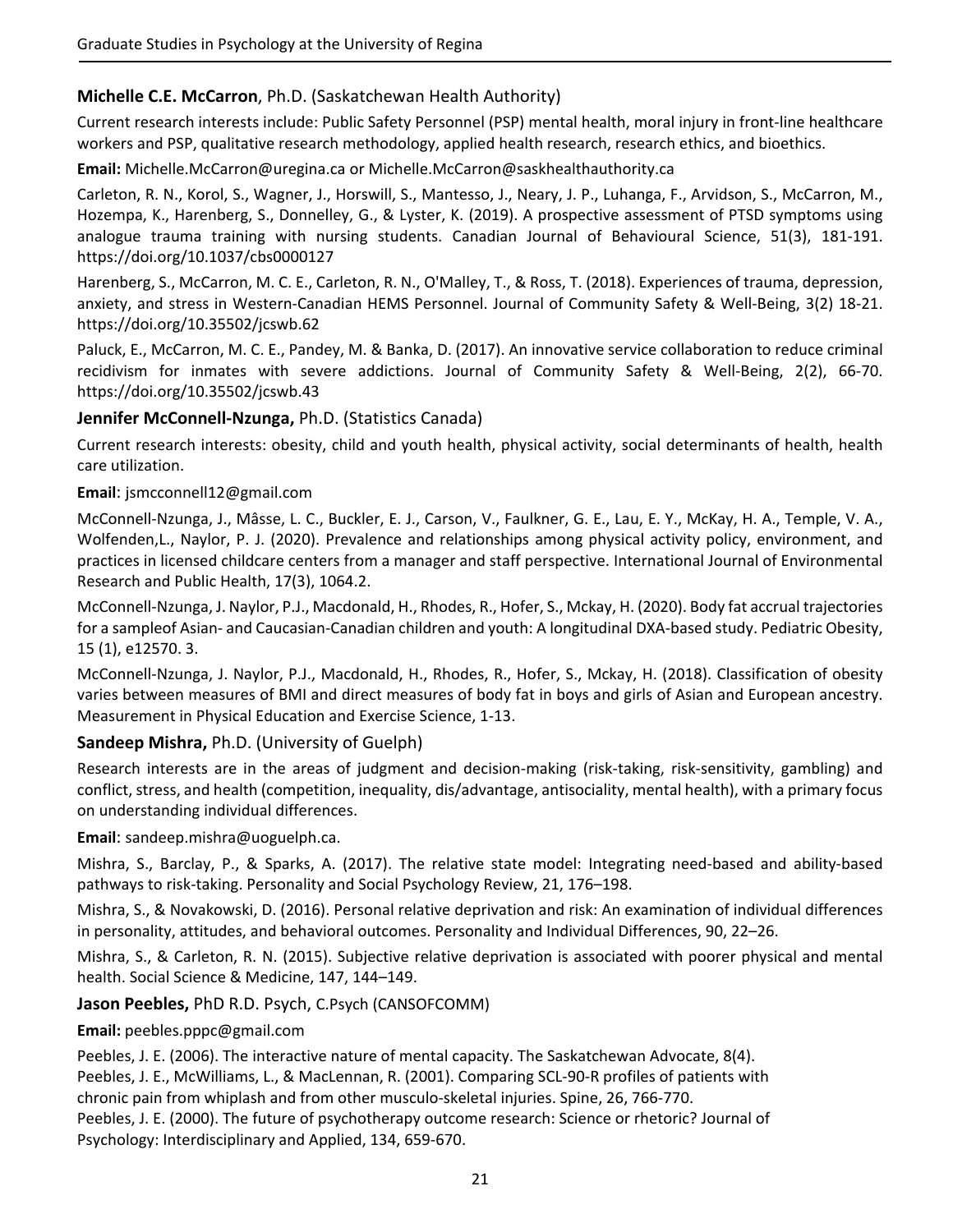**Phillip R. Sevigny,** Ph.D. (Associate Professor, Department of Educational Psychology, University of Alberta)

### **Email:** psevigny@ualberta.ca

Sevigny, P. R., Loutzenhiser, L., & Oriet, C. (in press). Canadian fathers' preferences for support during the transition to fatherhood. Canadian Journal of Community Mental Health.

Chahar Mahali, S. & Sevigny, P. R. (in press). Teaching diverse students: Exploring factors contributing to culturally responsive teaching self‐efficacy. Education and Urban Society

Jones, C., Miguel‐Cruz, A., Smith‐MacDonald, L., Cruikshank, E., Baghooi, D., Chohan, A. K., Laidlaw, A., White, A., Cao, B., Agyapong, V., Burback, L., Winkler, O., Sevigny, P. R., Dennett, L., Ferguson‐Pell, M., Greenshaw, A., & Bremault‐ Phillips. S. (2020). Virtual trauma‐focused therapy for military members, veterans, and public safety personnel with Post-Traumatic Stress Injury: A systematic scoping review. Journal of Medical Internet Research: mHealth & uHealth. 8(9):e22079. doi: 10.2196/22079

### **Jennifer St. Onge**, Ph.D. (independent consultant)

Current research interests include: farm animal welfare and advocacy; research prioritization; research impact.

### **Email:** stonge2j@gmail.com

Harenberg, S., St. Onge, J., Robinson, J., Omorowa, E., Feinstein, A., Dorsch, K., Kakar, R., Abdulhakim, R., Rehman, Z., Shawush, M., & Pillay, V. (2020). The effectiveness of 3‐dimensional multiple object tracking in Patients with Multiple Sclerosis – A pilot trial. International Journal of MS Care. https://doi.org/10.7224/1537‐2073.2020‐007

Harenberg, S., St. Onge, J. R., Robinson, J., Eguakun, O., Lavoie, A., Dorsch, K., Kakar, R. S., & Dehghani, P. (2020). Assessing postoperative cognitive dysfunction using 3D multiple object tracking in open heart surgery patients. Technology & Disability, 32(2): 123‐128.

St.Onge, J.R., Stephenson, R., Senthil Kumar, B. (2016). Validation of the FRIENDS Anxiety Prevention Program for Children in Canada. Canadian Journal of Community Mental Health, 35 (3): 1‐24.

### **Jaime Williams,** Ph.D.

**Email:** Jaime.Williams@uregina.ca

Williams, J., Hadjistavropoulos, T., Ghandehari, O. O., Malloy, D. C., Hunter, P. V., Martin, R. R. (2016). Resilience and organizational empowerment among long‐term care nurses: Effects on patient care and absenteeism. Journal of Nursing Management, 24, 300‐308.

Williams, J. & Richmond, C. (2015). Cross-cultural issues in health psychology (pp.296-314). In T. Hadjistavropoulos & H. Hadjistavropoulos (Eds.), Fundamentals of health psychology. Don Mills, Ontario: Oxford University Press.

Williams, J., Hadjistavropoulos, T., Ghandehari, O. O., Yao, X., & Lix, L. (2015). An evaluation of a person‐centred care program for long‐term care facilities. Ageing & Society, 35, 457‐488.

## **Associate Members**

Kim Dorsch, Ph.D. (Kinesiology and Health Studies, University of Regina) Gordon Pennycook, Ph.D. (Hill/Levene Schools of Business, University of Regina)

## **Professional Associates**

Amy Janzen Claude, Ph.D. (Mental Health Services, Regina Qu'Appelle Health Region) Kent Klippenstein, Psy.D. (Private Practice, Regina)

## **Professors Emeritus**

Dennis P. Alfano, Ph.D. Siu Chow, Ph.D. Robert Moore, Ph.D. Joan Roy, Ph.D. William E. Smythe, Ph.D. William Wynn, Ph.D.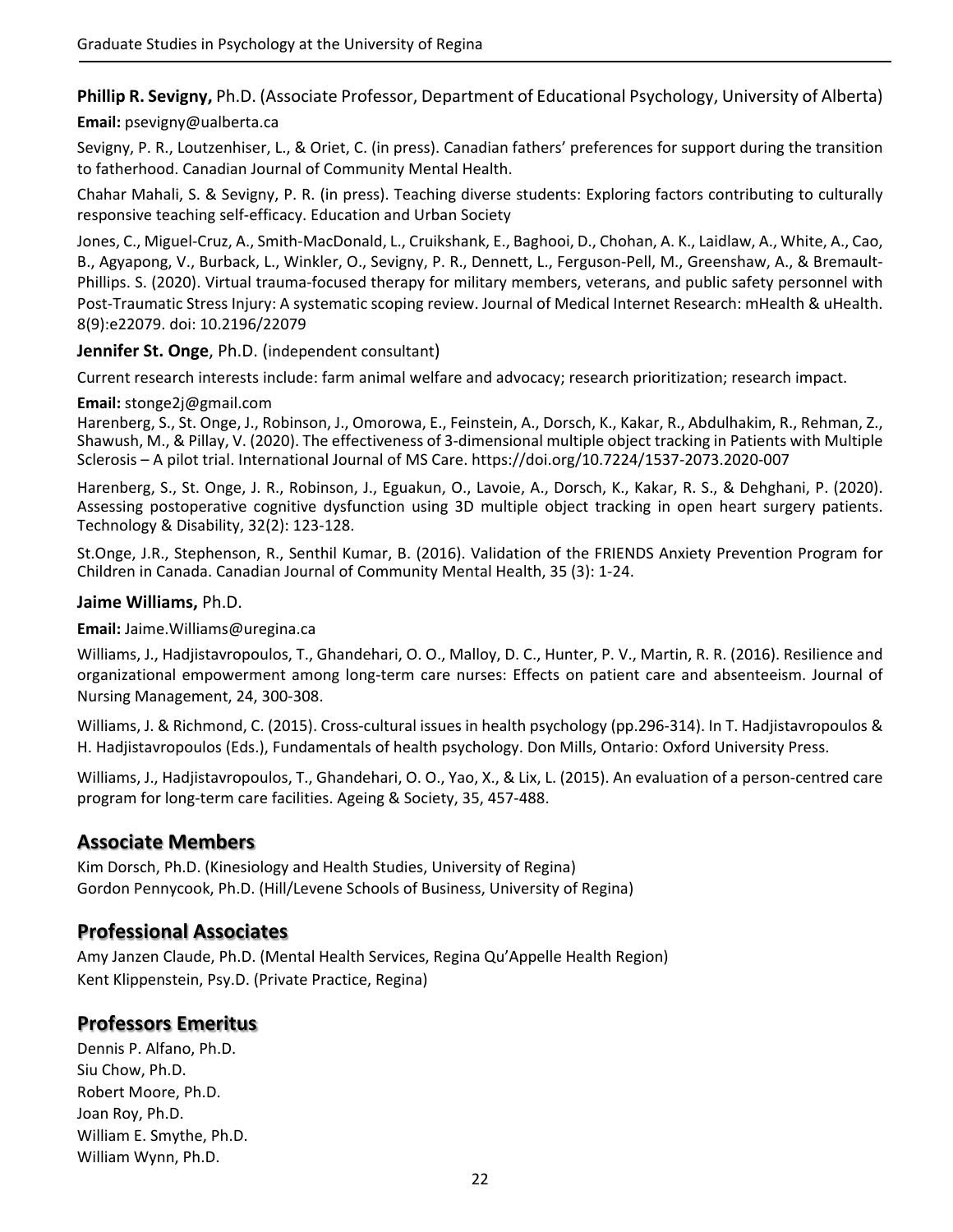# Recent Graduate Theses and Dissertations

# Ph.D.

Kokokyi, S. (2020). A Patient Oriented Research Approach to Assessing Patients' and Primary Care Physicians' Opinions on Trauma‐Informed Care in Primary Care in Canada

Shackleton, D. (2020). Age Differences in Pain Responses.

Soucy, J. (2020). Online Motivational Interviewing for Enhancing Internet‐Delivered Cognitive Behaviour Therapy: A Randomized Controlled Trial.

Wuerch, M. (2020). Intimate Partner Violence in Rural and Northern Communities: A Canadian Perspective.

Price, J. A. B. (2019). Children's Mathematics Anxiety and Their Arithmetic Fluency: How Do Teachers and Parents Pay a Role in Their Development?

Tamaian, A. (2019). Individual Factors and Patient Appraisal of Betrayal in the Medical System.

Teale Sapach, M. (2019). Self‐Compassion Training for Individuals with Social Anxiety Disorder: A Randomized Controlled Trail.

Thorisdottir, A. (2019). Internet‐Delivered Cognitive Processing Therapy for Individuals with a History of Bullying Victimization: A Randomized Controlled Trial.

Schneider, L. H. (2019). Efficacy of Internet‐Delivered Cognitive Behavioural Therapy Following an Acute Coronary Event: A Randomized Controlled Trial.

Welch, P. G. (2019). Investigating the Effects of Task Characteristics and Educational Interventions on Intuitive Statistical Biases.

Barefoot, C. (2018). A Meta‐Analysis of Neuro‐ psychological Outcomes of the Frontal Lobe Following Chemotherapy.

Dirkse, D.A. (2018). A Randomized Non‐inferiority Trial of Technician‐Guided and Self‐Guided Transdiagnostic Internet Delivered Cognitive Behaviour Therapy for Cancer Survivors: Making Treatment Scalable

Ghandehari, O. G. (2018). Exploring the Relationship Between Pain and Emotion Regulation in Older Adults.

Hampton, A.J.D. (2018). Contextual Influences in Decoding Pain Expressions: Effects of Patient Age, Informational Priming, and Observer Characteristics.

Reiser, Sarah. (2018). Examining Health Anxiety and Anxiety About Fetal Health During Pregnancy.

Bruer, K.C. (2017). A Repeated Forced‐choice Lineup Procedure: Examining the Impact on Child and Adult Eyewitnesses.

Duranceau, S. (2017). Mental Health Care Seeking in the Canadian Armed Forces Post‐Afghanistan: Can Social Support and Paraprofessional Initiatives Help Increase Access to Care?

Hatin, B.D.M. (2017). That's Just Your Point of View: How Visuospatial Biases and Functional Lateralization Influence the Way We Perceive the World.

Horswill, S.C. (2017). Exploring Police Officers' Susceptibility to Posttraumatic Stress and Growth After Trauma.

LeBouthillier, D.M. (2017). The Efficacy of Aerobic Exercise and Resistance Training for Anxiety‐Related Disorders and Constructs: A randomized Controlled Trial.

Parkerson, H. (2017). A Pilot Test of an Internet‐Based Smoking Cessation Intervention: Outcomes Across Chronic Pain and Pain‐Free.

Walker, K. (2017). Randomized Control Trial on the Efficacy of Parent‐Directed Presurgery Shaping and Exposure to Anesthetic Mask for Prevention of Preoperative Anxiety in Children.

Delparte, C.A. (2016). Development and Effectiveness of a Brief Dialectical Behavior Therapy skills training group for Bariatric Patients.

Drost, C. (2016). Exploring Therapist Behaviours in Therapist‐Assisted Internet‐Delivered Cognitive Behavioural Therapy for Generalized Anxiety Disorder: A Mixed Methods Analysis.

Gagnon, M. (2016). Pain Communication in Couples with Chronic Pain.

Kratzig, G.P. (2016). Skill retention: A test of the effects of overlearning and skill retention interval on maintenance of infrequently used complex skills.

Mustafaeva, S. (2016). The Cultural Shaping of Depression: A Qualitative Investigation into Afghan Women's Perspectives on Depression.

McMillan, K. (2016). Comorbidity of Posttraumatic Stress Disorder and Social Anxiety Disorder: Implications for Diagnosis and Treatment.

Zorn, K. (2016). The Impact of Intimate Partner Stalking on Women Targets: A Narrative Inquiry Analysis.

Dhillon, J. (2015). Stereotypes and Perceptions of Child Witness Credibility

Friesen, L.N. (2015). A Randomized Controlled Trial of Internet‐Delivered Cognitive Behaviour Therapy for Individuals with Fibromyalgia.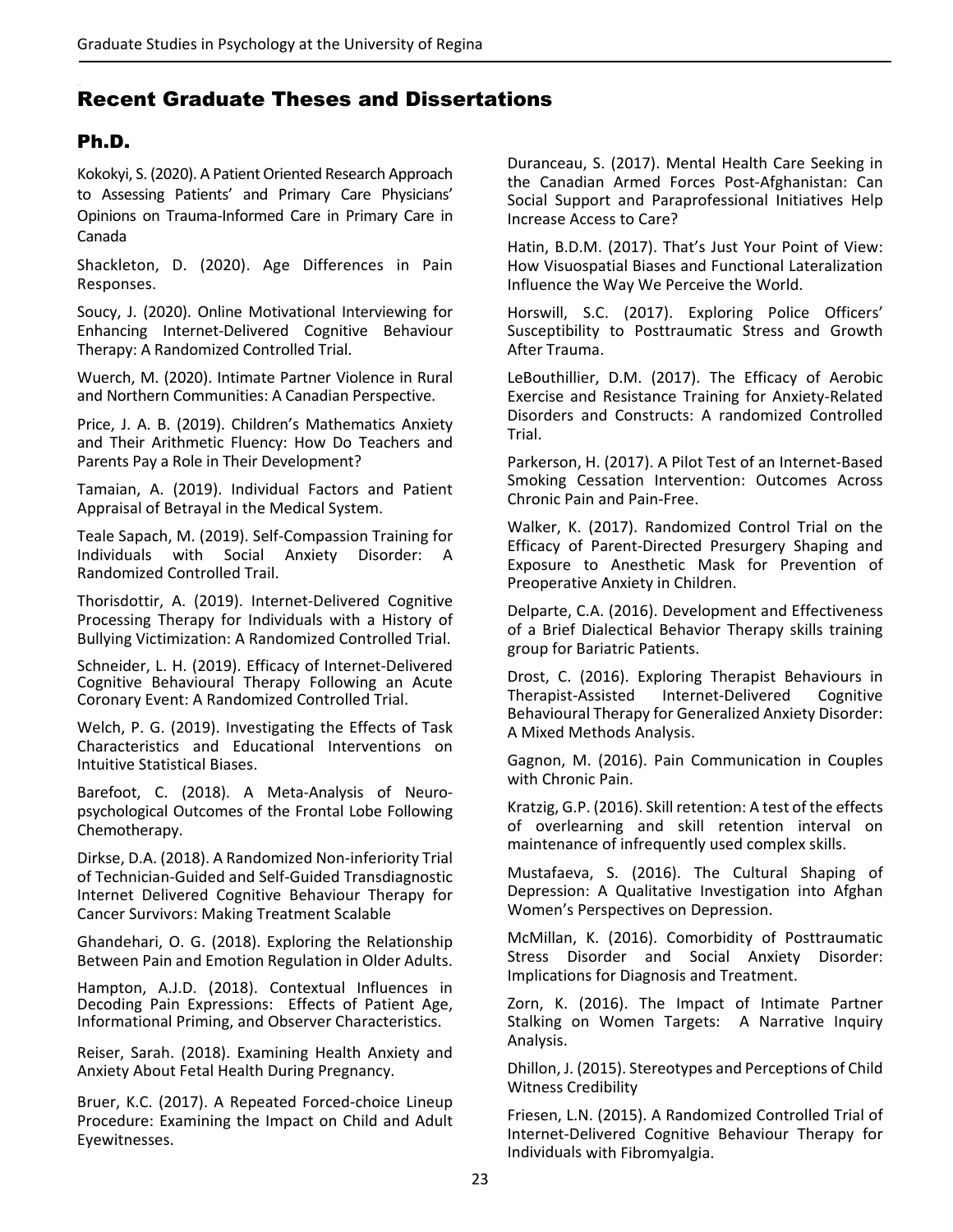Gelinas, B.L. (2015). Recovery from Deliverate Self‐ Harm Perspectives from Those Who Have Survived and From Those Who Have Helped.

Abrams, M.P. (2014). Clarifying the Nature of Pain‐ Related Anxiety: Implications for Assessment and Treatment of Chronic Musculoskeletal Pain

Alberts, N.M. (2014). Transdiagnostic Internet‐ Delivered Cognitive‐Behaviour Therapy for Recent Cancer Survivors: A Feasibility Trial and Examination of Clinician Perspectives.

Eritz, H.S. (2014). Life History, Nurse Empathy, and Aggressive Behaviours in Individuals with Dementia.

Fitzgerald, R.J. (2014). Lineup Composition Effects on Eyewitness Identification.

Jones, S.L. (2014). An Efficacy Trial of Therapist-Assisted Internet‐Delivered Cognitive‐Behaviour Therapy for Older Adults with Generalized Anxiety.

Makelki, M.C. (2014). Long‐term Neuropsychological and Psychosocial Consequences of Pediatric Mild Traumatic Brain Injury.

Berard, N.C.M. (2013). Executive Function, Social Emotional Learning, and Social Competence in Austism Spectrum Disorder.

Chan, S. (2013). Evidence‐based Development and Initial Validation of the pain assessment checklist for Seniors with Limited Ability to Communicate‐II (PACSLAC‐II).

Dever Fitzgerald, T.G. (2013). The Impact of Patient Assessments on Nurse Fears, Patient Falls, and Functional Ability in Seniors with Dementia.

Fetzner, M.G. (2013). Investigating the Anxiolytic Effects of Aerobic Exercise for the Treatment of Posttraumatic Stress Disorder.

Kehler, M. (2013). Emotional Adjustment to Multiple Sclerosis: Evaluation of a Stress and Coping Model and a Cognitive Adaptation Model.

Lewis, J. (2013). Mental Health Services in Canada: Building a Model of Mental Health Care Utilization.

Pandey, M. (2013). Can Meaning Associated with Perceptual Grouping Modulate Attention?

Pugh, N.E. (2013). A Randomized Controlled Trial of a Therapist‐Assisted Internet Cognitive Behaviour Therapy Program for Women with Postpartum Depression.

Sevigny, P. (2013). Understanding Parental Self‐ Efficacy in Fathers.

Thibodeau, M.A. (2013). Development of Scales that Measure Disorder‐Specific Intolerance of Uncertainty.

Woods, M. (2013). Sleep and Health Service Use in Survivors of Intimate Partner Violence: A Longitudinal Feminist Analysis.

Bovell, C. (2012). Randomized Controlled Feasibility Trial of a Self‐Help Book for Health Anxiety.

Dubé, A. (2012). Conceptually‐Based Strategy Use: Investigating Underlying Mechanisms and Development Across Adolescence and into Early Adulthood. Hunter, P. (2012). An Empirical Study of Health Professionals' Beliefs about Personhood in Dementia and Their Influence on Intended Patient Care.

McKay‐McNabb, K. (2012). Life Experiences of Aboriginal Women and HIV/AIDS: A Qualitative Inquiry.

Peluso, D. (2012). Cognitions in Non Life‐Threatening Traumatic Events.

Shujah, A. (2012). A Workshop to Improve Experienced Therapists' Capacity to Integrate a Client's Cultural and Spiritual Identity.

Collimore, K. (2011). Responses to Interoceptive Exposure in Social Anxiety Disorder: Further Exploration of the Relationship Between Anxiety Sensitivity and Social Anxiety.

Janzen Claude, J. (2011). An Application of Health Behaviour Models to Diabetic Treatment Adherence: A Comparison of Protection Motivation Theory and the Theory of Planned Behaviour.

Tuttle, M. (2011). A Modified Dialectical Behaviour Therapy Skills Group for Multi‐diagnostic Suicidal Adolescents with Symptoms of BPD.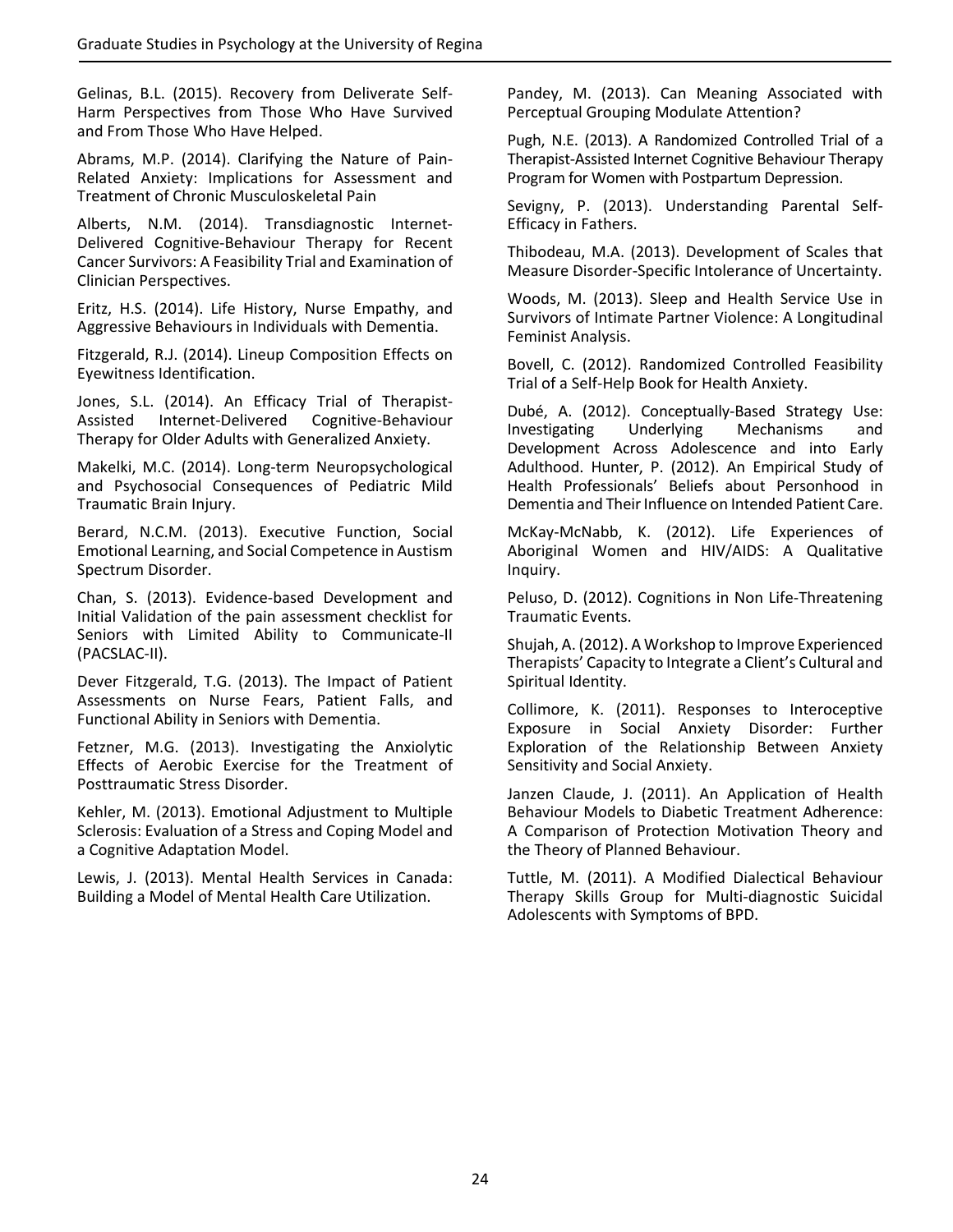## Master's

Angehm, A. (2020). "Suck It Up, Buttercup": The Role of Gender In The Mental Health of Police Officers.

Balsom, A. (2020). Distress and Coping Among Infertile Women Attempting to Conceive Naturally.

Del Rosario, N. (2020). Do You Mind? Examining Public Perceptions of Mindfulness‐Based Programs.

DeLucry , K. (2020). Exploring Parental Intentions To Engage In A Parent‐Administered Internet Cognitive Behavioural Therapy Program.

McCall, H. (2020). Does Persuasive Design Predict Efficacy in Unguided ICBT? A Meta‐Regression Analysis.

Paluszek, M. (2020). The Role of Anxiety Sensitivity and Disgust on Facets of Covid‐19‐Related Anxiety.

Shivak, S. (2020). A Qualitative Exploration of the Information and Service Needs of Youth Siblings of Individuals with Cystic Fibrosis.

Anstey, H. (2019). "So What Happened To You?" A Pilot Study Examining the Impact of Ableist Microaggressions.

Buchko, D. (2019). The Roles of Language in Childrens Snake Aversion and Categorization.

Chahar Mahali, S. (2019). Burnout and Mental Well‐ Being in Higher Education: Investigating the Impact of Multicultural Efficacy.

Hahn, I. (2019). Are you Certain it is that bad? Examining the Role of Intolerance of Uncertainty in the Experience of Pain.

Iskric, A.J. (2019). The Impact of Cognitive Distortions on Negative Social Comparisons and Depressive Symptoms: Six‐Month Longitudinal Study.

Krakauer, R.L. (2019). Does Exercise Prevent Exacerbation of Anxiety‐Related Vulnerability Factors Following An Analogue Stressor: A Randomized Controlled Trial.

MacIntyre, A.A. (2019). A Pain Self‐Management Program for Older Adults: Online vs. Workbook Delivery.

Peynenburg, V.A. (2019). Perceptions of and Preference for Internet‐Delivered Cognitive Behaviour Therapy among Post‐Secondary Students.

Power, H.A. (2019). Informing the Development of An Internet‐Delivered Mental Health Program for Youth With Cystic Fibrosis: A Qualitative Study.

Refaie, N. (2019). Experimentally Testing the Three‐ Factor Structure of Socio‐Emotional Comparisons.

Stopyn, R. (2019). Facial Cues of Pain in Older Adults: Predicting the Accuracy of Observer Pain Ratings.

Wuth, A.A. (2019). From the Distal to the Proximate: Exploring Social Cognitions in Risk‐Taking.

Edmonds, M.R. (2018). Can Patient Characteristics at Intake Predict Patient Response to Therapist‐ Assisted, Transdiagnostic Internet‐delivered Cognitive Behavioural Therapy?

Ethier, A.E. (2018). The Influence of Hormonal Fluctuation on Stress-Induced Smoking Cravings in Women.

Gonzales, J.D. (2018). Strategic Risk‐Taking in the National Football League: a Multi‐Level Model Analysis of the Relative State Model.

Owens, V. (2018). Examining Change in Health Anxiety Symptoms Resulting from Transdiagnostic, Internet‐Delivered Cognitive Behaviour Therapy: The Impact of Therapist Support.

Mason, J. (2018). A Single Bout of Sprint Interval Training or Continuous Moderate Intensity Training for Reducing Anxiety Sensitivity: A Randomized Controlled Trial

Novakowski, D. (2018). Embodied Capital, Envy, and Relative Deprivation.

Vig, K.D. (2018). An Investigation of the Associations Between Intolerance of Uncertainty, Attentional Network Functioning, and Attentional Bias for Uncertainty.

Yu, K.T. (2018). Cross‐Cultural Examination of the Cognitive Theory of Depression Among Individuals of Chinese.

Faller, Y.N. (2017). Qualitative Examination of Mental Health Disclosure in the Workplace.

Mazenc, K. (2017). Internet‐Delivered Exposure Therapy Training for Parents of Children with Anxiety: Therapist and Parent Perceptions of Usability.

Ammaturo, D. (2016). Use of the Pain Assessment Checklist for Seniors with Limited Ability to Communicate‐II (Pacslac‐II) by People Who are not health professionals

D'Ambrosio C. (2016). The Therapeutic Benefit of Expressive Writing for Posttraumatic Symptoms: A Randomized Controlled Trial of Emotional Moderators and Writing Modality.

Gallant, N. (2016). Experiencing Pain Alone and in the Presence of Others: A Study of Older Adults.

Ivens, S. (2016). Fatigue In Parents Of Children With Autism Spectrum Disorder: The Role of Parental and Child Factors for Mothers and Fathers.

Kokokyi, S. (2016). A Qualitative Exploration of Doctor‐Patient Relationship Experiences in Trauma Survivors and Primary Care Physicians.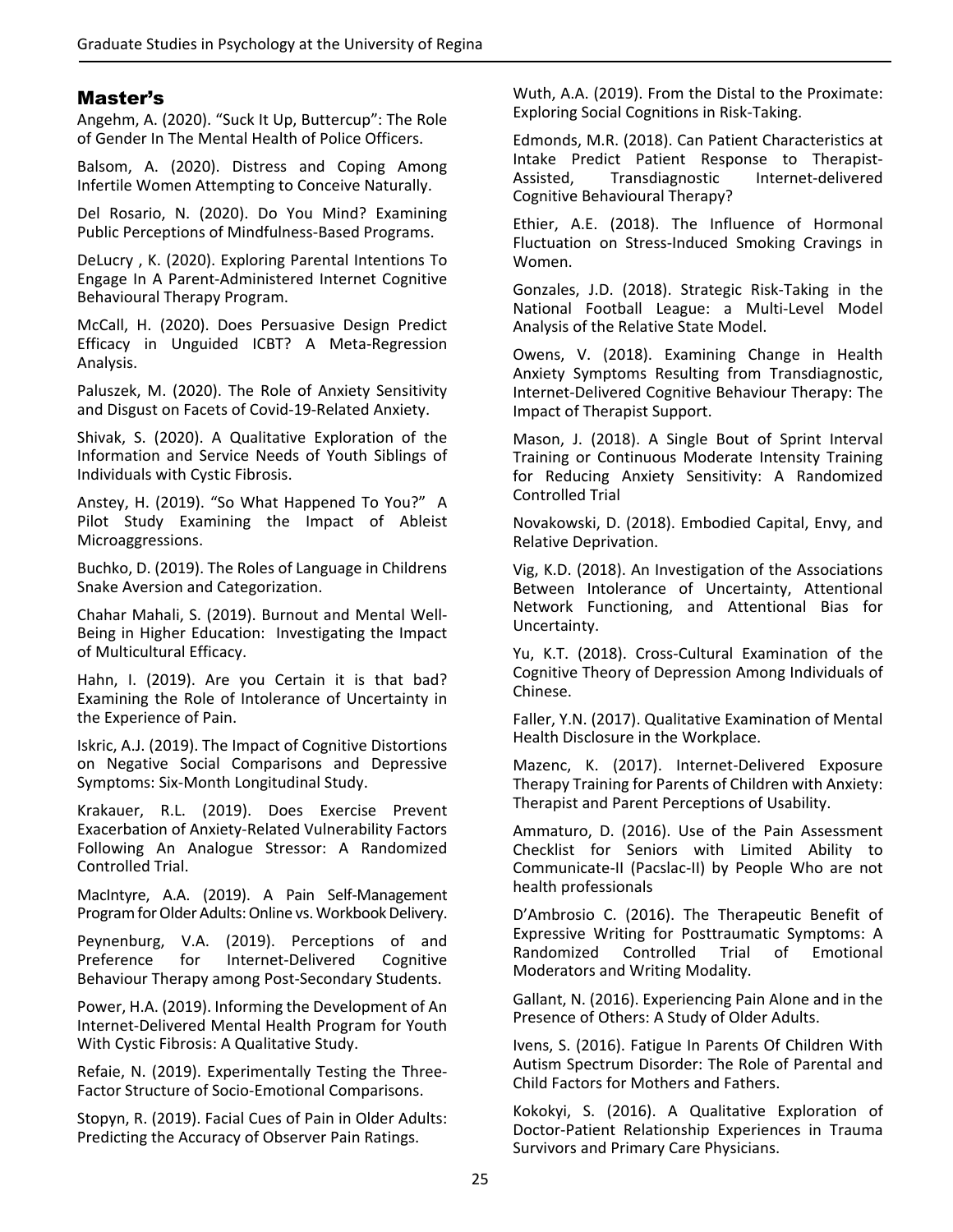Price, J. (2016). Children's Mathematics Anxiety and its Effect on Their Conceptual Understanding of Arithmetic and their Arithmetic.

Soltani, S. (2016). The Impact of Intolerance of Uncertainty and Social Threat on Decision‐Making in Socially Anxious Individuals.

Soucy, J. (2016). Treatment Acceptability and Preference among Primary Care Patients Experiencing Severe Health Anxiety: The Role of Internet‐Delivered Cognitive Behaviour Therapy.

Summerfield, T. (2016). Police Decision‐Making: The Impact of Choice on Use‐of‐Force Decisions.

Wallace, J. (2016). Beliefs about the Healthfulness of Common Foods.

Hembroff, C.C. (2015). Framing Effects in Officer Use‐ of‐Force Decision‐Making.

Price, J.A.B. (2015). Children's Mathematics Anxiety and its effect on their conceptual understanding of arithmetic and their arithmetic fluency.

Tamaian, A. (2015). Institutional Betrayal in the Medical System: Development, Reliability, and Validity of a Self‐Report Questionnaire.

Teale Sapach, M.J.N. (2015). Exploring the Relationship between Negative Social Experiences and Social Anxiety.

Viklund, A.K. (2015). Walking the walk: Exploring the Utility of a Computerized Gait Method in Feigned Symptom Detection.

Wuerch, M. (2015). Support‐Seeking and Quality of Life in Female Survivors of Intimate Partner Violence.

Dirske, D.A. (2014). Linguistic Analysis of Communication in a Therapist‐Assisted Internet‐ Based Cognitive Behaviour Therapy Program for Individuals with Generalized Anxiety Disorder.

Duranceau, S. (2014). An Examination of Attentional Bias for Threat in Motor Vehicle Accident Survivors with Posttraumatic Stress Disorder.

Hampton, A.J.D. (2014). The Effect of Emotion Regulation Strategies on the Pain Experience.

LeBouthillier, D.M. (2014). Can a Single Bout of Aerobic Exercise Reduce Anxiety Sensitivity? A Randomized Controlled Trial.

Walker, K. (2014). Snap® for Schools: Impact on Internalizing Symptoms.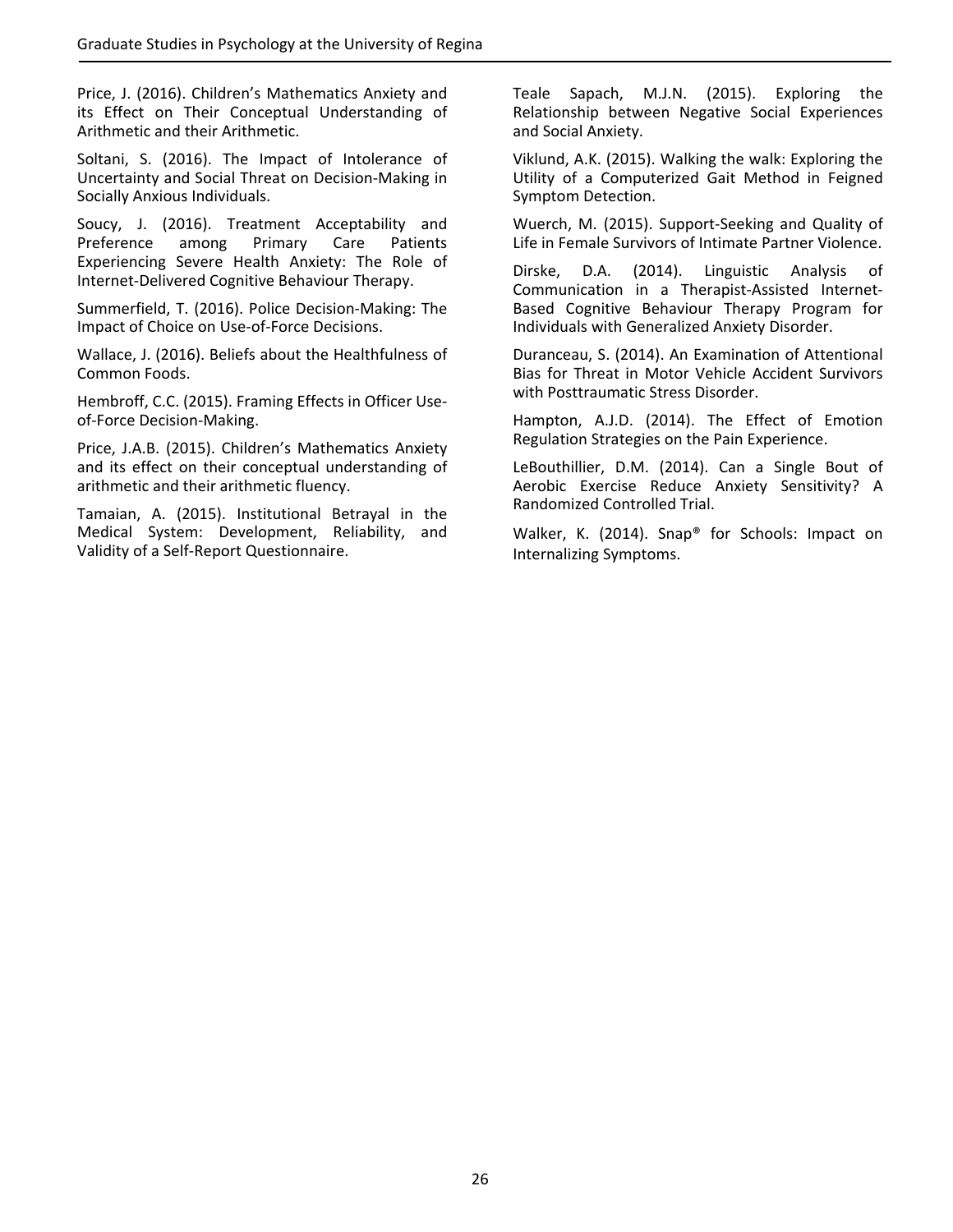## Clinical Psychology Program Department of Psychology University of Regina

September 2020 to August 2021 Program Review

Lynn Loutzenhiser, Ph.D., R. D. Psych

Director of Clinical Training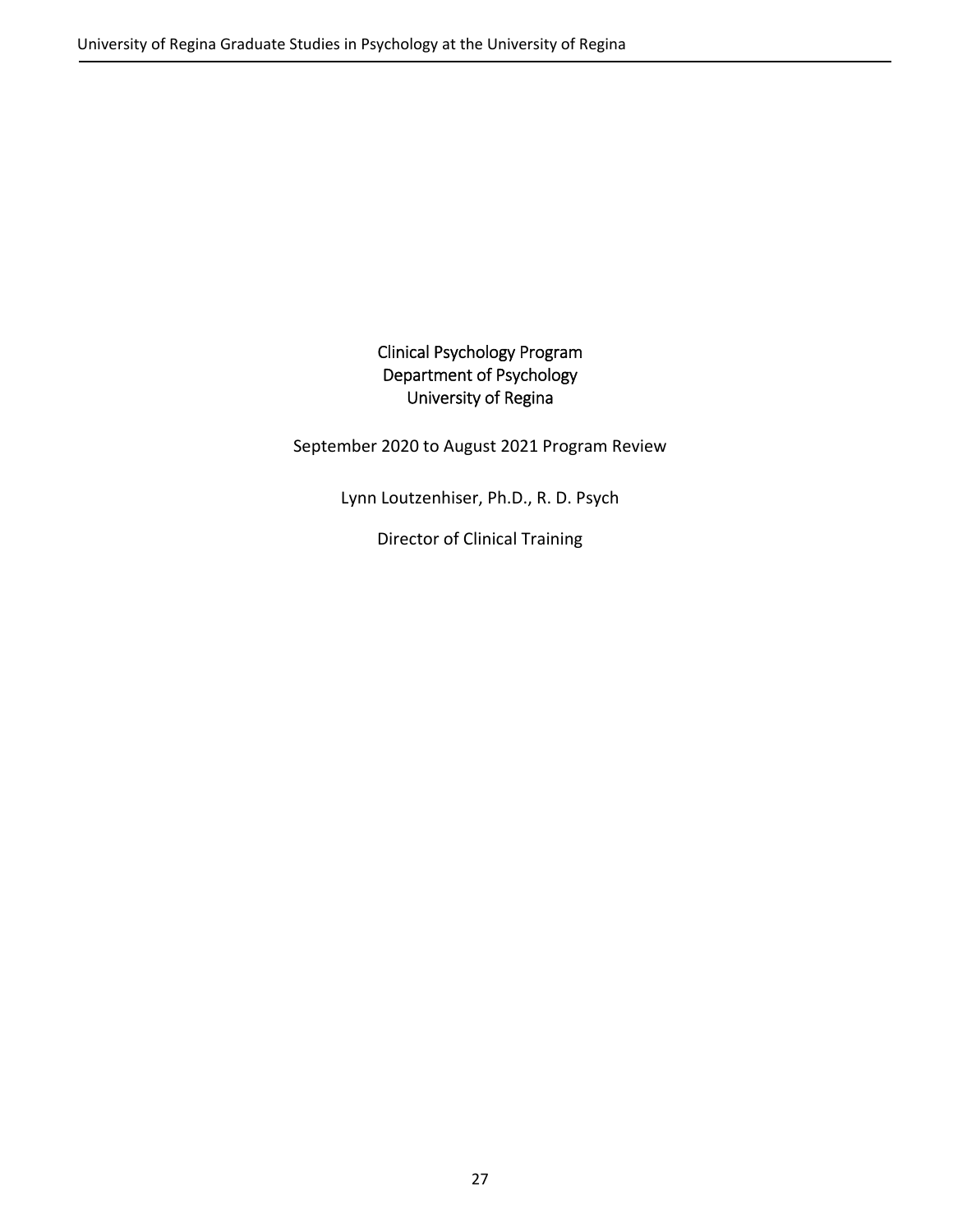## **Overview of Review**

CPA encourages us to evaluate our program on a regular basis. The purpose of this report is to review the goals, objectives and outcomes of the Clinical Psychology Program. Please send comments and feedback to lynn.loutzenhisert@uregina.ca.

## **Research**

*Research Goals:* We strive to prepare students to have an understanding and respect for both basic and applied research. We subscribe to the views that the clinical scientist, who is competently trained in practice, makes the most significant contributions to clinical research; and the practitioner, who is familiar with the body of basic and applied research, and, who can critically evaluate research findings makes the soundest contributions to society and the profession.

*Research Objectives:* To meet the above goals, students: 1) take courses in research methods and statistics and gain experience in program evaluation; 2) take clinical courses that incorporate research literature; 3) complete an Master's thesis and Ph.D. dissertation; and 4) participate in faculty research projects.

|                            | 2012- | 2013- | 2014- | $2015 -$ | 2016- | $2017 -$ | 2018- | 2019- | 2020- |
|----------------------------|-------|-------|-------|----------|-------|----------|-------|-------|-------|
|                            | 2013  | 2014  | 2015  | 2016     | 2017  | 2018     | 2019  | 2020  | 2021  |
| Research Methods course    | 94%   | 90%   | 88%   | 88%      | 90%   | 91%      | 91%   | 90%   | 91%   |
| average                    |       |       |       |          |       |          |       |       |       |
| Statistics course average  | 90%   | 89%   | 88%   | 90%      | 92%   | 93%      | 90%   | 87%   | 93%   |
| Students with at least one | 100%  | 100%  | 100%  | 100%     | 86%   | 75%      | 80%   | 53%   | 57%   |
| conference presentation    |       |       |       |          |       |          |       |       |       |
| Students with at least one | 82%   | 89%   | 64%   | 70%      | 66%   | 56%      | 62%   | 63%   | 80%   |
| refereed publication       |       |       |       |          |       |          |       |       |       |
| <b>Students holding RA</b> | 59%   | 57%   | 64%   | 56%      | 53%   | 36%      | 31%   | 47%   | 94%   |
| positions*                 |       |       |       |          |       |          |       |       |       |
| Students with major        | 56%   | 64%   | 39%   | 37%      | 47%   | 42%      | 40%   | 50%   | 69%   |
| external funding*, **      |       |       |       |          |       |          |       |       |       |
| Students with Faculty of   | 74%   | 64%   | 69%   | 97%      | 93%   | 75%      | 66%   | 73%   | 69%   |
| Graduate Studies &         |       |       |       |          |       |          |       |       |       |
| Research(FGSR) funding*    |       |       |       |          |       |          |       |       |       |

*Outcomes:* The following are some indicators that represent how we are doing in this area:

\* excludes students who are on or have completed the predoctoral residency

\*\*includes both tri‐council funding and other major external funding

# **Clinical Practice**

*Clinical Practice Goals:* Students will be trained to be competent in assessment, diagnosis, and intervention. In each area, students will gain competency in the development and maintenance of interpersonal relationships, including competency in working with diverse groups. It is recognized, however, that the field of clinical psychology is diverse and no single practitioner can master all areas. Students will be taught to recognize their skills and when appropriate refer to colleagues who have the requisite skills.

*Clinical Practice Objectives:* Students will meet the clinical goals by: 1) completing course work in psychopathology, assessment and interventions exposing students to more than one theoretical orientation and skills for working with both adults and children and diverse populations; 2) carrying out at least 2700 hours of clinical training under supervision; and 3) completing comprehensive exams that require an oral case presentation, a review paper on a clinical topic, and an ethics oral exam.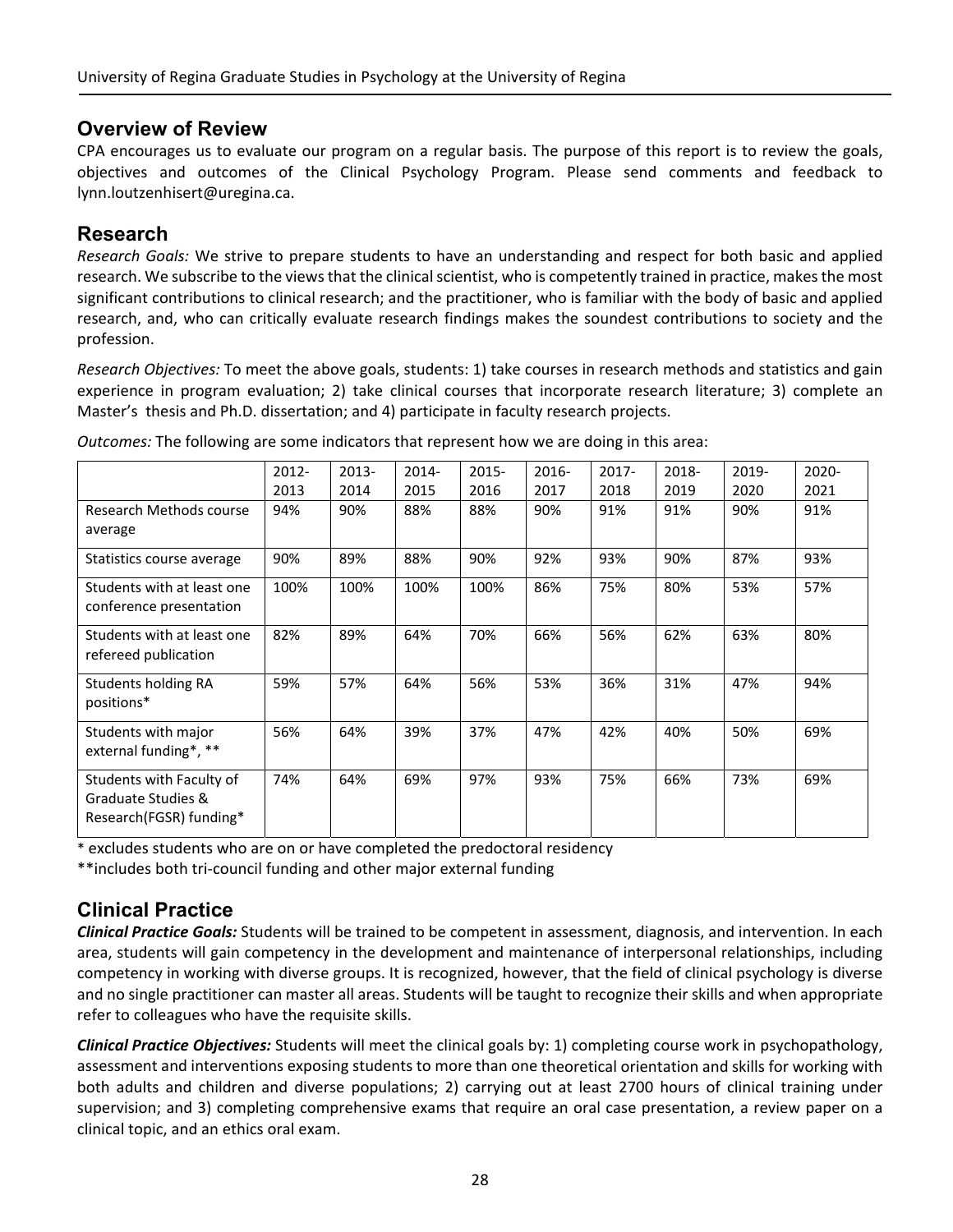|                                                                                              | 2012-2013                                                       | 2013-2014                                                       | 2014-2015                                                       | 2015-2016                                                       | 2016-2017                                                       | 2017-2018                                                       | 2018-2019                                                       | 2019-2020                                                       | 2020-2021                                                       |
|----------------------------------------------------------------------------------------------|-----------------------------------------------------------------|-----------------------------------------------------------------|-----------------------------------------------------------------|-----------------------------------------------------------------|-----------------------------------------------------------------|-----------------------------------------------------------------|-----------------------------------------------------------------|-----------------------------------------------------------------|-----------------------------------------------------------------|
| Psychopathology                                                                              | 87%                                                             | 91%                                                             | 87%                                                             | 87%                                                             | 86%                                                             | 87%                                                             | 88%                                                             | 91%                                                             | 90%                                                             |
| Assessment I                                                                                 | 89%                                                             | 87%                                                             | 86%                                                             | 87%                                                             | 88%                                                             | 90%                                                             | 88%                                                             | $\overline{\phantom{0}}$                                        | 86%                                                             |
| Assessment II                                                                                | $\overline{\phantom{a}}$                                        | 90%                                                             | $\overline{\phantom{a}}$                                        | 88%                                                             | $\overline{\phantom{a}}$                                        |                                                                 | 89%                                                             | 90%                                                             | $\overline{\phantom{a}}$                                        |
| Interventions I                                                                              | 87%                                                             | 85%                                                             | 84%                                                             | 87%                                                             | 84%                                                             | 88%                                                             | 88%                                                             | 84%                                                             | 86%                                                             |
| Interventions II                                                                             | 87%                                                             | ٠                                                               | 89%                                                             | $\overline{\phantom{a}}$                                        | 91%                                                             | 91%                                                             | 93%                                                             | ٠                                                               | 96%                                                             |
| Percentage<br><b>Students</b><br>Matched<br>(includes those)<br>matched through<br>Phase II) | 100%<br>(84% of<br>Canadian<br>students<br>matched<br>by APPIC) | 100%<br>(86% of<br>Canadian<br>students<br>matched<br>by APPIC) | 100%<br>(84% of<br>Canadian<br>students<br>matched<br>by APPIC) | 100%<br>(94% of<br>Canadian<br>students<br>matched<br>by APPIC) | 100%<br>(95% of<br>Canadian<br>students<br>matched<br>by APPIC) | 100%<br>(85% of<br>Canadian<br>students<br>matched<br>by APPIC) | 100%<br>(92% of<br>Canadian<br>students<br>matched<br>by APPIC) | 100%<br>(86% of<br>Canadian<br>students<br>matched<br>by APPIC) | 100%<br>(90% of<br>Canadian<br>students<br>matched<br>by APPIC) |

## *Outcomes:* Some indicators of our success in this area are:

|           | <b>Predoctoral Residency Sites</b>                                                      |
|-----------|-----------------------------------------------------------------------------------------|
| 2021-2022 | University of Ottawa, Centre for Psychological Service, Ottawa, ON<br>П                 |
|           | Royal Ottawa Health Care Group, Ottawa, ON<br>П                                         |
|           | Memorial University of Newfoundland, Student Wellness and Counselling Centre,<br>$\Box$ |
|           | St. John's NL                                                                           |
| 2020-2021 | Northern Ontario Psychology Internship Consortium, Thunder Bay, ON<br>□                 |
|           | Vancouver Coastal Health Vancouver, BC<br>П                                             |
|           | Royal Ottawa Health Care Group, Ottawa, ON<br>L                                         |
|           | University of Manitoba Clinical Health, Winnipeg, MB<br>$\Box$                          |
|           | London Clinical Psychology Consortium, London, ON<br>$\Box$                             |
|           | Kingston Internship Consortium, Kingston ON<br>$\Box$                                   |
|           | SHA Regina Clinical Psych, Regina SK<br>$\Box$                                          |
| 2019-2020 | University of Manitoba Clinical Health<br>П                                             |
|           | London Clinical Psychology Consortium, London, ON<br>$\Box$                             |
|           | The Ottawa Hospital, Ottawa, ON<br>$\Box$                                               |
|           | Waterloo Region Psychology Consortium<br>$\Box$                                         |
|           | Edmonton Consortium, Edmonton, AB<br>$\Box$                                             |
|           | Saskatoon Health Region, Saskatoon, SK<br>П                                             |
| 2018-2019 | University of Manitoba Clinical Health<br>П                                             |
|           | Nova Scotia Health Authority - Annapolis Valley<br>$\Box$                               |
|           | University of Ottawa, Centre for Psychological Service<br>$\Box$                        |
|           | Royal Ottawa Health Care Group<br>□                                                     |
|           | Saskatoon Health Region, Saskatoon, SK<br>$\Box$                                        |
| 2017-2018 | University of Manitoba Clinical Health<br>П                                             |
|           | Psychology Internship-ROMHC Site, Ottawa, ON<br>$\Box$                                  |
|           | Nova Scotia Capital District Mental Health Internship                                   |
|           | Regina Qu'Appelle Health Region (primary rotation: WRC Children's Program)              |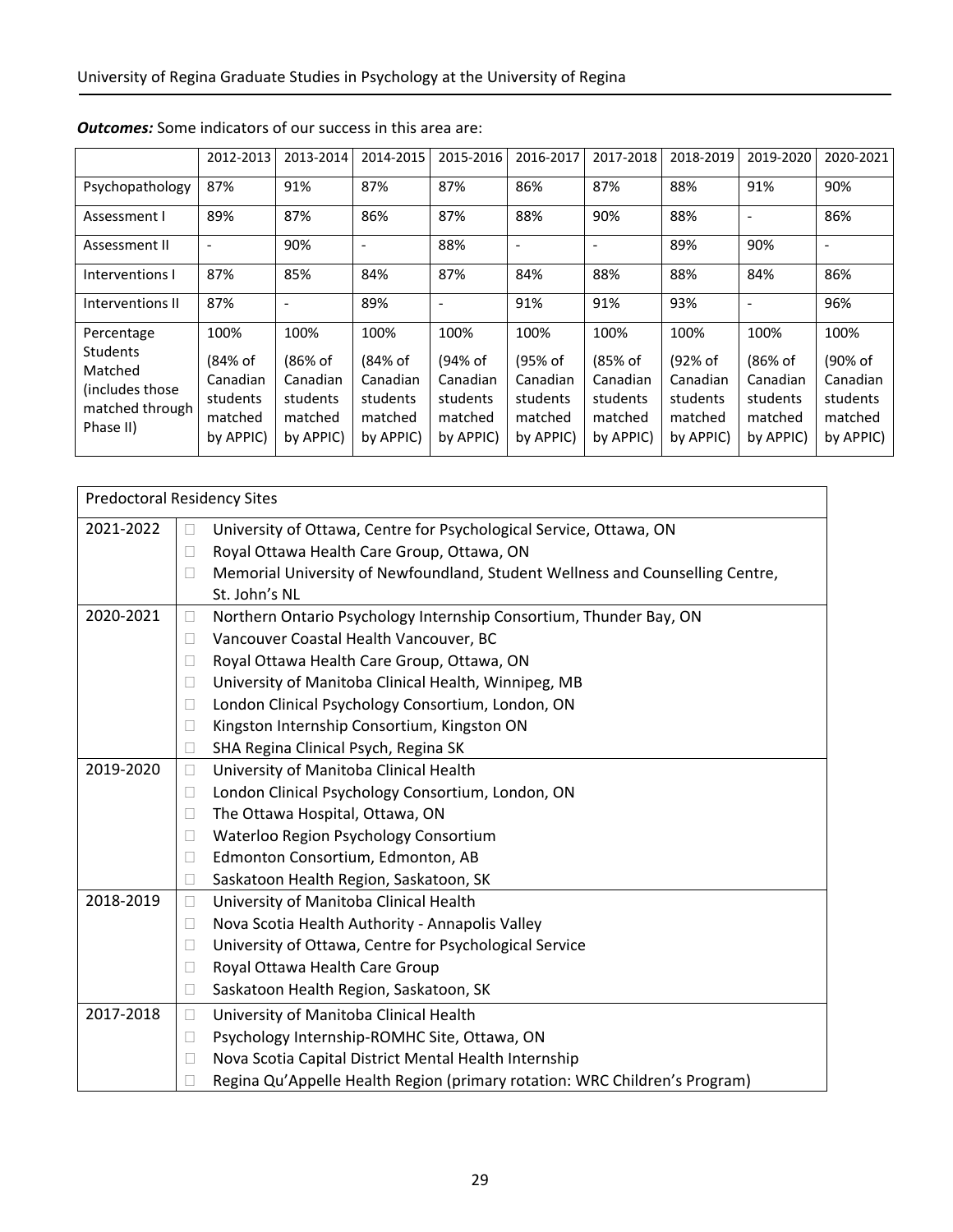| 2016-2017 | $\Box$         | Northern Ontario Psychology Internship Consortium, Thunder Bay, ON  |
|-----------|----------------|---------------------------------------------------------------------|
|           | $\Box$         | Calgary Clinical Psychology Program, Calgary AB                     |
|           | $\blacksquare$ | Vancouver Coast, Vancouver, BC                                      |
|           |                | London Clinical Psychology Consortium, London, ON                   |
| 2015-2016 | □              | University of Arizona College of Medicine                           |
|           | □              | Calgary Clinical Psychology Program                                 |
|           | □              | London Clinical Psychology Consortium; Adult Mental Health Track    |
|           | □              | Hospital for Sick Children Psychology Internship-Toronto, ON        |
|           | □              | Annapolis Valley Health Psychology Internship, Kentville, NS        |
|           | □              | Regina Qu'Appelle Health Region                                     |
| 2014-2015 | $\Box$         | Vancouver Coastal Health                                            |
|           | □              | Royal Ottawa Health Care Group                                      |
|           | □              | University of Washington                                            |
|           | □              | Saskatoon Health Region                                             |
|           | □              | Centre for Addiction & Mental Health - Clarke Division, Toronto, ON |
|           | □              | Regina Qu'Appelle Health Region                                     |
| 2013-2014 | $\Box$         | Vancouver Coastal Health                                            |
|           | □              | Royal Ottawa Health Care Group                                      |
|           | □              | Ottawa Hospital Health and Rehabilitation Psychology                |
|           | □              | Regina Qu'Appelle Health Region (2)                                 |

# **Knowledge**

*Knowledge Goals:* Students will gain a working understanding of biological, social, cognitive and affective bases of behaviour as well as individual differences, statistics and research methods. A more thorough knowledge of personality, psychopathology, assessment, diagnostics, intervention, ethics and professional behaviour will be obtained.

*Knowledge Objectives:* To meet the knowledge goals students: 1) complete course work at the graduate level in all of the above areas, 2) gain knowledge through clinical experiences, and 3) complete comprehensive exams.

*Outcomes:* Indicators of success are reflected in course work completion noted above but also in marks for the following courses:

|                     | $2012 -$ | 2013- | $2014 -$ | $2015 -$ | 2016- | $2017 -$ | 2018- | 2019- | $2020 -$ |
|---------------------|----------|-------|----------|----------|-------|----------|-------|-------|----------|
|                     | 2013     | 2014  | 2015     | 2016     | 2017  | 2018     | 2019  | 2020  | 2021     |
| 803 (Psychometrics) |          | 91%   |          | 91%      |       | $91% -$  | 93%   | 95%   | 96%      |
| 845 or 847          | 82%      |       | 89%      |          | 89%   |          | 91%   |       | 93%      |
| (Neuropsychology)   |          |       |          |          |       |          |       |       |          |
| 881 (Information    |          | 90%   |          | 89%      |       | 89%      |       | 91%   | 92%      |
| Processing)         |          |       |          |          |       |          |       |       |          |
| 820 (Social)        | 88%      |       | 91%      | 89%      | 92%   |          | 91%   |       | 91%      |
|                     |          |       |          |          |       |          |       |       |          |

# **Ethics and Professional Conduct**

*Ethics and Professional Conduct Goals:* Students will be prepared to be ethical and professional in their research, clinical, and teaching activities, and sensitive to issues of racial and cultural diversity and individual differences.

*Ethics and Professional Conduct Objective:* To meet the ethical goals of our program, students: 1) take a course in professional ethics, 2) are exposed to diverse clients at clinical training sites(over 2700 hours of clinical training), 3) complete an oral ethics exam as part of the comprehensive examination process, and 4) apply for ethics approval for Master's . and Ph.D. research.

*Outcomes:* This is measured through the following: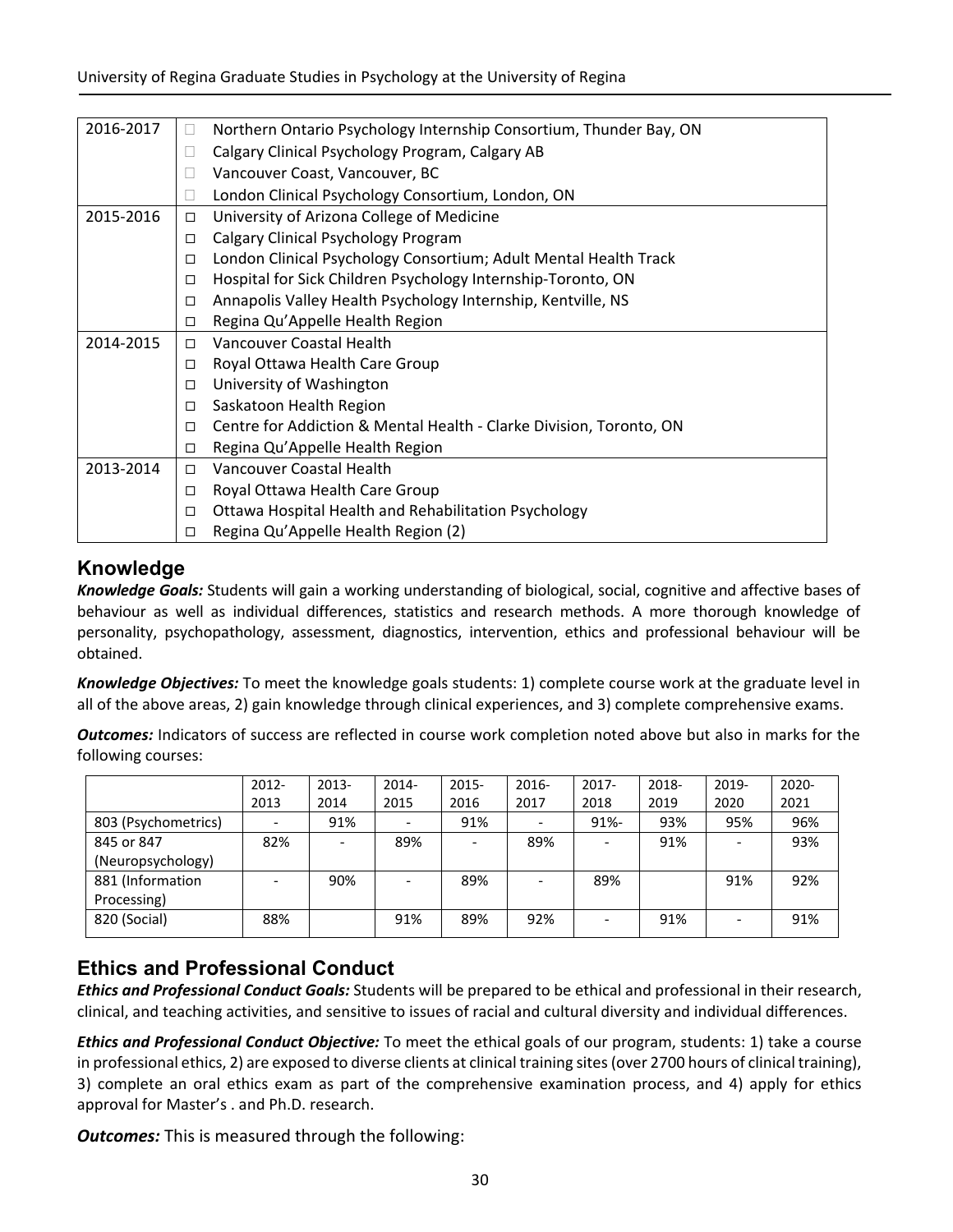# **Leadership**

*Leadership Goals:* Students will gain experiences that prepare them to take leadership roles and contribute to psychology as a profession.

*Leadership Objectives:* Students complete a seminar in professional issues at the PhD level and are encouraged to:

- 1) present and publish their work,
- 2) attend professional seminars and conferences when possible;
- 3) gain experience in supervision of junior students;
- 4) obtain experience as teaching assistants or sessional instructors;
- 5) be active in the department and the PGSA and the community, and
- 6) be members of the Canadian Psychological Association or other professional organizations.

*Outcomes:* Indicators of outcome in this area are seen through examination of students enrolled each year:

|                     | 2012-2013 | 2013-2014 | 2014-2015 | 2015-2016 | 2016-2017 | 2017-2018 | 2018-2019 | 2019-2020 | 2020-2021 |
|---------------------|-----------|-----------|-----------|-----------|-----------|-----------|-----------|-----------|-----------|
| Conference          | 100%      | 100%      | 86%       | 89%       | 86%       | 75%       | 80%       | 53%       | 57%       |
| Presentations       |           |           |           |           |           |           |           |           |           |
| <b>Publications</b> | 82%       | 89%       | 64%       | 63%       | 66%       | 56%       | 62%       | 62%       | 62%       |
| TA/Sessional        | 56%       | 75%       | 64%       | 70%       | 75%       | 69%       | 54%       | 56%       | 69%       |
| <b>Positions</b>    |           |           |           |           |           |           |           |           |           |
| Professional<br>Org | 97%       | 100%      | 94%       | 93%       | 94%       | 81%       | 87%       | 90%       | 97%       |
| Membership          |           |           |           |           |           |           |           |           |           |
| Additional          | 79%       | 93%       | 89%       | 67%       | 71%       | 69%       | 82%       | 53%       | 92%       |
| Workshops           |           |           |           |           |           |           |           |           |           |

\* excludes students who are on or have completed the predoctoral residency

## **Sample Positions after Graduation**

- Assistant Professor, University of Saskatchewan, Saskatoon, SK
- Canada Research Chair, Concordia University, Montreal
- Psychologist, Child and Youth Services, Regina, SK
- Assistant Professor, Department of Psychology, University of Regina, Regina, SK
- Psychologist, Acute Care, Waterford Hospital, St. John's, NL
- Psychologist, Functional Rehab Program, Regina, SK
- Assistant Professor, Department of Clinical Health Psychology, University of Manitoba, and Staff Psychologist, Community Mental Health Program, Steinbach, MB
- Postdoctoral Fellow, CANH, now Psychologist, Royal Ottawa Mental Health Centre, Ottawa, ON
- Psychologist, Adult Mental Health, Regina, SK
- Assistant Professor, St. Thomas More College, Saskatoon, SK
- Psychologist, Oshawa Psychological and Counselling Services
- Ranch Ehrlo's Clinical Assessment and Resource Services, Regina, SK
- Mental Health Practitioner, Edmonton North Primary Care Network, Edmonton, AB
- Psychologist, St. John Psychology Centre
- Psychologist, Ottawa Institute for CBT
- Wascana Rehabiliation Centre, Children's Program, Regina, SK
- Southport Psychology, Calgary, Alberta
- Brief Intervention Unit, Vancouver Coastal Health
- Psychologist, Odyssey Health Services, Ottawa, ON
- Psychologist, University Health Network Eating Disorder Program, Toronto, ON
- Assistant Professor, U of Saskatchewan, Saskatoon, SK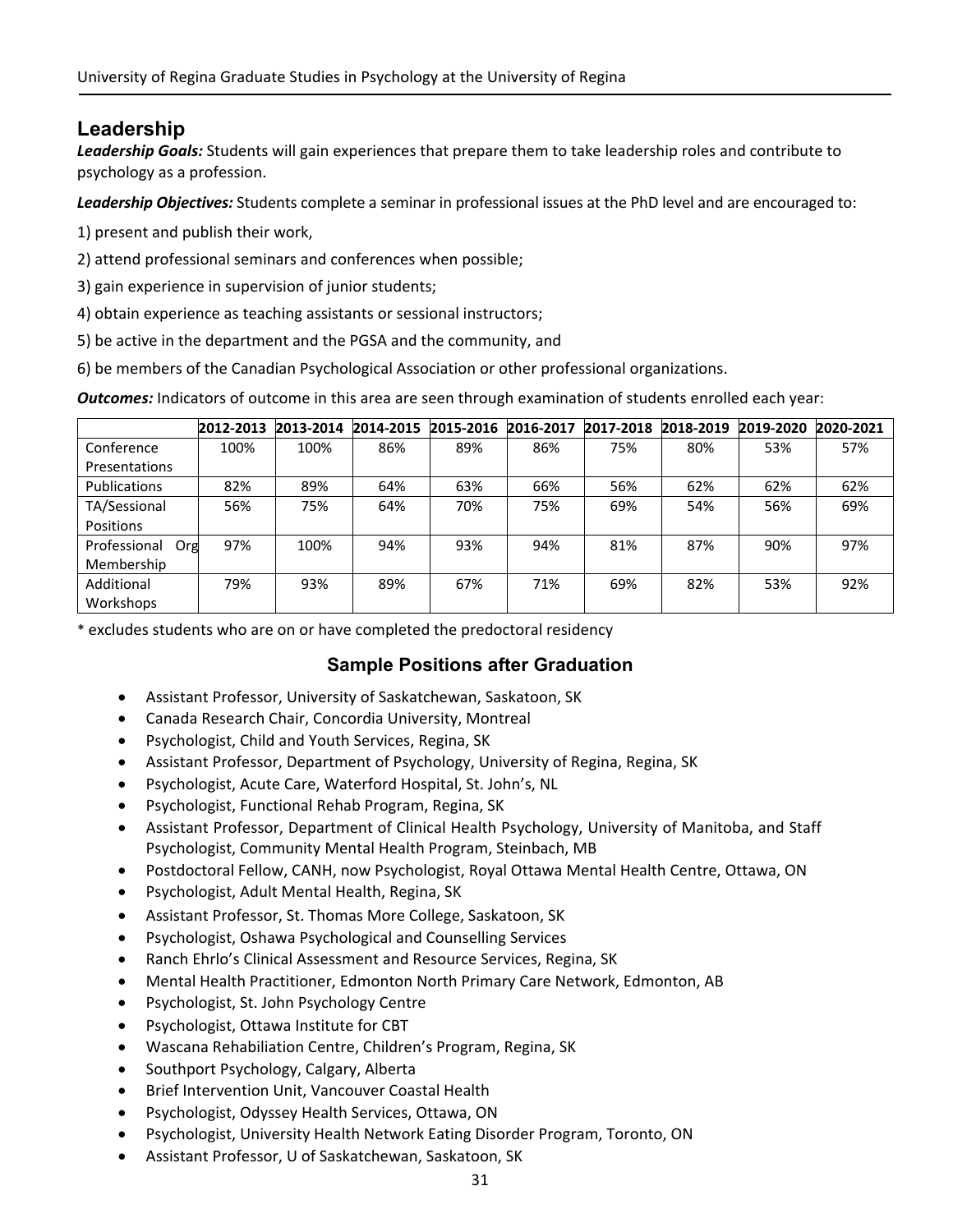- Clinical Psychologist, Alberta Health Services
- Mental Health and Addiction Services, Saskatoon Health Region

# **Graduate Survey**

Past graduates of our PhD program completed a survey about our program. Below is a summary of feedback from this survey.

|                          | 2011-2012        | 2012-2013               | 2013-2014    | 2014-2016    | 2016-2017    | 2017-2018          | 2018-2021    |
|--------------------------|------------------|-------------------------|--------------|--------------|--------------|--------------------|--------------|
| To what extent did the   | Completely -     | Completely -            | Completely - | Completely - | Completely - | Completely -       | Mostly -     |
| program achieve its      | 60%              | 70%                     | 50%          | 50%          | 33%          | 25%                | 100%         |
| goal to train you as a   | Mostly - 40%     | Mostly - 30%            | Mostly - 50% | Mostly - 50% | Mostly - 67% | Mostly - 75%       |              |
| scientist practitioner?  |                  |                         |              |              |              |                    |              |
| How would you rate the   | Excellent -      | Excellent -             | Excellent -  | Good - 100%  | Excellent -  | Excellent -        | Excellent-   |
| overall quality of the   | 40%              | 40%                     | 60%          |              | 67%          | 25%                | 50%          |
| training you received?   | Good - 60%       | Good - 60%              | $Good-40%$   |              | Good - 33%   | Good - 75%         | Good - 50%   |
| How prepared did you     |                  |                         |              |              |              |                    |              |
| feel for:                |                  |                         |              |              |              |                    |              |
| Conducting clinical      | Great - 60%      | Great - 60%             | Great - 40%  | Great - 50%  | Great - 67%  | Great - 50%        | Great - 50%  |
| assessments              | Good - 40%       | Good - 40%              | Good - 50%   | Good - 50%   | Good - 33%   | Good - 50%         | Good - 50%   |
|                          |                  |                         | Fair - 10%   |              |              |                    |              |
| Conducting clinical      | Great - 40%      | Great - 40%             | Great - 40%  | Good - 100%  | Great - 67%  | <b>Great - 25%</b> | Great - 50%  |
| interventions            | Good - 60%       | Good - 60%              | Good - 50%   |              | Good - 33%   | Good - 75%         | Poor - 50%   |
|                          |                  |                         | Fair - 10%   |              |              |                    |              |
| Consulting with other    | Great - 50%      | Great - 50%             | Great - 50%  | Good - 50%   | Great - 67%  | Great - 50%        | Good - 50%   |
| professionals            | Good - 40%       | Good - 40%              | Good - 40%   | Fair - 50%   | Good - 33%   | Good - 50%         | Poor - 50%   |
|                          | Fair - 10%       | Fair - 10%              | Fair - 10%   |              |              |                    |              |
| Conducting research      | Great - 40%      | Great - 40%             | Great - 60%  | Great - 100% | Great - 100% | Great - 100%       | Great - 50%  |
|                          | Good - 50%       | Good - 50%              | Good - 40%   |              |              |                    | Good - 50%   |
|                          | Fair - 10%       | Fair - 10%              |              |              |              |                    |              |
| Consuming research       | Great - 90%      | Great - 80%             | Great - 70%  | Great - 100% | Great - 100% | Great - 100%       | $Great -$    |
|                          | Good - 10%       | Good - 20%              | Good - 30%   |              |              |                    | 100%         |
| Teaching                 | Great - 40%      | Great - 40%             | Good - 40%   | Good - 50%   | Great - 67%  | Good - 75%         | Good -       |
|                          | Good - 20%       | Good - 20%              | Fair - 60%   | Fair - 50%   | Good - 33%   | Poor - 25%         | 100%         |
|                          | Fair - 30%       | Fair - 40%              |              |              |              |                    |              |
|                          | Poor - 10%       |                         |              |              |              |                    |              |
| Supervising clinical     | Great - 20%      | Great - 20%             | Great - 10%  | Good - 50%   | Great - 33%  | Good - 50%         | Poor - 100%  |
| work                     | Good - 40%       | Good - 50%              | Good - 70%   | Fair - 50%   | Good - 33%   | Poor - 50%         |              |
|                          | Fair - 20%       | Fair - 20%              | Fair - 20%   |              | Poor - 33%   |                    |              |
|                          | Poor - 20%       | Poor - 10%              |              |              |              |                    |              |
|                          | Great - 40%      |                         | Great - 20%  | Good -       |              | Good -             |              |
| Dealing with ethical     |                  | Great -40%              |              |              | Great - 33%  |                    | Great - 50%  |
| issues                   | Good - 60%       | Good -60%               | Good - 80%   | 100%         | Good - 67%   | 100%               | Good - 50%   |
| Working with diverse     | Great - 50%      | Great - 40%             | Great - 30%  | Good -       | Great - 33%  | Good -             | Good -       |
| clients                  | Good - 50%       | Good - 60%              | Good - 60%   | 100%         | Good - 67%   | 100%               | 100%         |
|                          |                  |                         | Fair - 10%   |              |              |                    |              |
| In an overall sense, how | very satisfied - | very satisfied -        | very         | Mostly       | very         | very               | Mostly       |
| satisfied are you with   | 30%              | 30%                     | satisfied -  | Satisfied -  | satisfied    | satisfied          | Satisfied -  |
| the training you         | mostly           | <b>Mostly Satisfied</b> | 50%          | 50%          | $-67%$       | $-50%$             | 100%         |
| received?                | satisfied - 70%  | $-70%$                  | Mostly       | Neutral -    | Mostly       | Mostly             |              |
|                          |                  |                         | Satisfied -  | 50%          | Satisfied -  | Satisfied -        |              |
|                          |                  |                         | 50%          |              | 33%          | 50%                |              |
| If a friend of yours was | Yes, definitely  | Yes, definitely -       | Yes,         | Yes, I think | Yes,         | Yes, I think       | Yes, I think |
| interested in attending  | $-80%$           | 80%                     | definitely - | so - 100%    | definitely - | so - 100%          | so - 100%    |
| graduate school, would   | Yes, I think so  | Yes, I think so -       | 70%          |              | 67%          |                    |              |
| you recommend our        | $-20%$           | 20%                     | Yes, I think |              | Yes, I think |                    |              |
| program?                 |                  |                         | so - 30%     |              | so - 33%     |                    |              |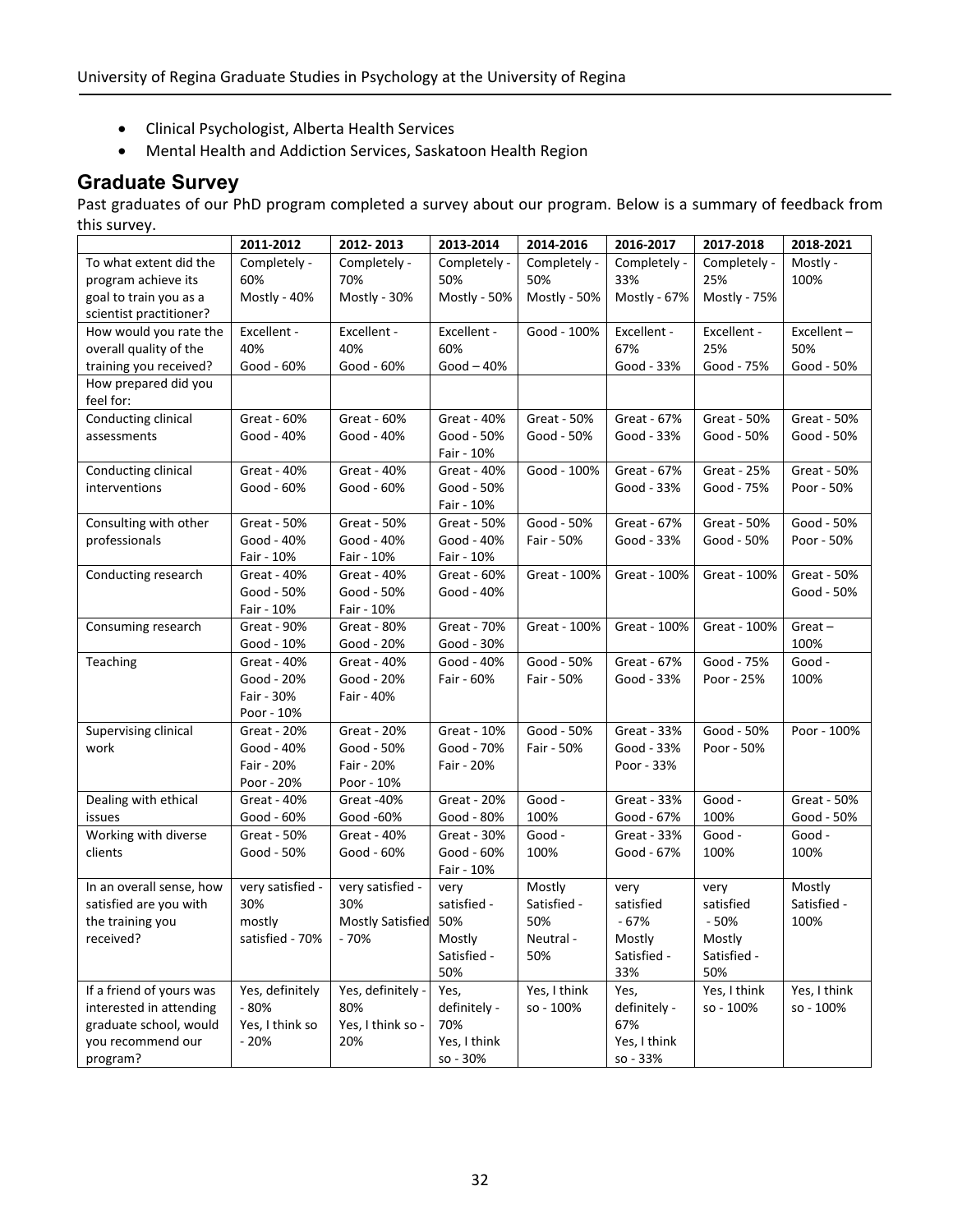### **Notable Strengths and suggestions for improvements – reported by students 2010‐2019**

## **STRENGTHS:**

- Research
	- o Research education & training (12)
	- o Productive research lab (1)
	- $\circ$  Opportunities to attend conferences (1)
- Faculty and Supervisors
	- $\circ$  Supportive supervisor/faculty (7)
	- o Supportive clinical supervisors (2)
	- o Supportive DCT invested in program and student success (2)
	- o Expertise and experience of the faculty (2)
	- o Personable program given small nature of program (4)
	- $\circ$  Collaborative program incorporate input from students ; students shaped program (2)
- Clinical Training
	- $\circ$  Diversity of clinical training experiences (adult, child, neuropsychological, clinic based, hospital based) (5)
	- o Felt prepared for internship & career (1)
	- $\circ$  Felt competitive with other students from other programs (1)
	- o Opportunity to supervise other students in clinical settings (1)
	- o Comps are helpful (2)
- Courses/Workshops
	- o The ethics course prepared me for exams and professional practice (3)
	- o Quality of courses (2)
	- o Exposed to supervision/consultation/interprofessional collaboration (1)
	- $\circ$  Lots of additional training experiences available (e.g., symposium) (1)
- General Program
	- o Good balance of research & clinical training (4)
	- o Accreditation (1)
	- o Small and cohesive (1)
	- o Opportunities to teach undergraduate courses (1)

### **SUGGESTIONS FOR IMPROVEMENT**

### **Courses**

- $\bullet$  Include actual clients in the intervention II class (2)
- Increase the difficulty of the neuropsychology course (e.g., measures, clinical presentations) (1)
- More information on consultative psychology throughout training (1)
- More emphasis on some other therapy approaches in the intervention ii class (e.g., DBT, motivational interviewing, schema therapy). (2)
- There is a very limited focus on children and families and a solid foundation for family therapy would be beneficial (1)
- Separate adult and child classes (1)
- More additional workshops (1)
- $\bullet$  Examine case studies (1)
- Greater emphasis and provision of information about employment as psychologists; (1)
- Limited focus on marginalized populations first nations; people with disabilities (1)
- Providing students with the criteria used to decide course grades would help to give students a better sense of their strengths and weaknesses. Students would ultimately (maybe not immediately) benefit from a culture in which everyone hears about strengths and weaknesses (in practica and coursework and informally) from an early stage but, to build confidence, this is best done in a collegial atmosphere with an emphasis on positive changes observed.(1)
- The pressure on the Clinical Psychology students can be too high because of the multiple and there is not sufficient support to students' mental health (1)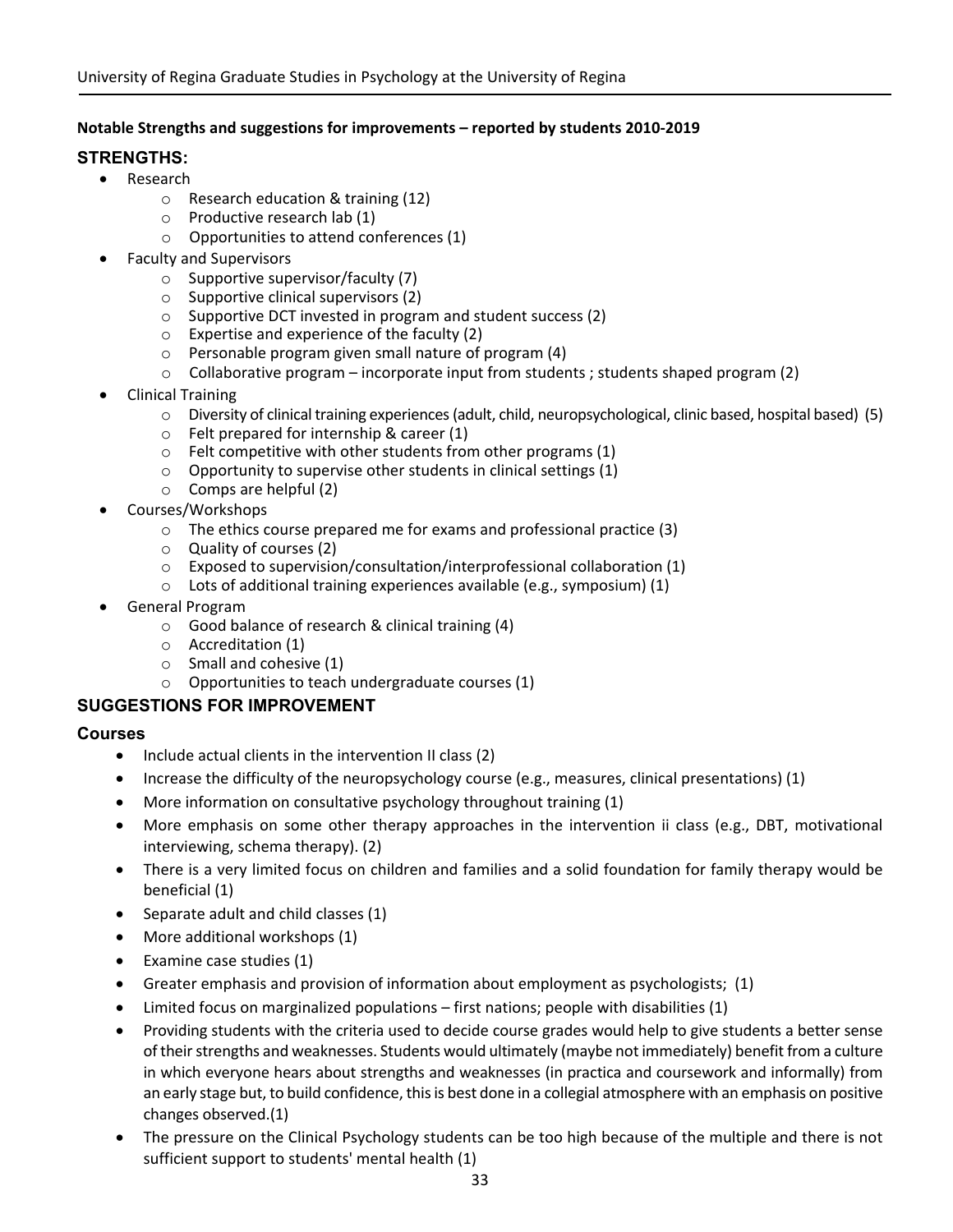### **Clinical Training**

- Ensure students get experience with diversity with real clients (1)
- Increased support for out of province practicum opportunities (1)
- Review of the process of how practicums are assigned to students  $(1)$
- Master's intervention course could be more practical (2)
- More practica and clients during placement (3)
- Exposure to more complex and challenging cases in the later stages of the training would have aided in the transition to my current areas of practice (1)
- Providing more opportunities to carry long-term clients throughout training would have also been helpful. (1)
- adapting the training program to changing landscape of healthcare and the role of psychology in healthcare settings (1)
- Difficult to get enough client contact hours for APPIC (1)
- Better preparation for applying for residency (e.g., when speaking with graduates from other programs, they indicated that they have seminars dedicated towards informing students on how to apply, how to interview, how to write a good cover letter) (2)
- More clinical courses (1)

### **Research**

- $\bullet$  Implement strict deadlines for thesis (1)
- Closer tracking of progress on thesis/dissertation and more encouragement on supervisors to maintain schedule (students have limited influence). (2)

### **Administrative**

- More independence from FGSR. Their annual progress reports were repetitive from those completed for our department and I never felt they understood the unique nature of our program to other Ph.D. programs. (1)
- Other programs reduce fees once student has completed their comprehensive exams, this would be a nice way to reduce the cost of the program. (2)
- Work towards guaranteed funding for incoming students (1)
- Process for providing anonymous feedback (1)

# **Financial Support**

### **Funding for Master's Students**

| ັ                                                                  | 2014-2015<br>$(n=11)$ | 2015-2016<br>$(n=11)$ | 2016-2017<br>$(n=12)$ | 2017-2018<br>$(n=11)$ | 2018-2019<br>$(n=14)$ | 2019-2020<br>$(n=13)$ | 2020-2021<br>$(n=10)$ |
|--------------------------------------------------------------------|-----------------------|-----------------------|-----------------------|-----------------------|-----------------------|-----------------------|-----------------------|
| Average level of<br>income:                                        | \$31,629              | \$25,358              | \$18,359              | \$17,508              | \$23,073              | \$25,717              | \$23,153              |
| # of students<br>reporting income<br>below \$10,000                | $\Omega$              | $\Omega$              | 2                     | $1**$                 | 1                     | 0                     | 1                     |
| # of students<br>reporting income<br>between \$10,000-<br>19,999   | $\Omega$              | 3                     | $\overline{2}$        | 8                     | 3                     | $\overline{2}$        | $\overline{2}$        |
| # of students<br>reporting income<br>between \$20,000-<br>\$29,999 | 6                     | 3                     | 7                     | $\overline{2}$        | $\overline{7}$        | 9                     | 5                     |
| # of students<br>reporting income<br>above \$30,000                | 5                     | 3                     | $\Omega$              | $\Omega$              | 3                     | $\overline{2}$        | $\overline{2}$        |
| % with external<br>funding                                         | 73%                   | 45%                   | 42%                   | 36%                   | 40%                   | 54%                   | 60%                   |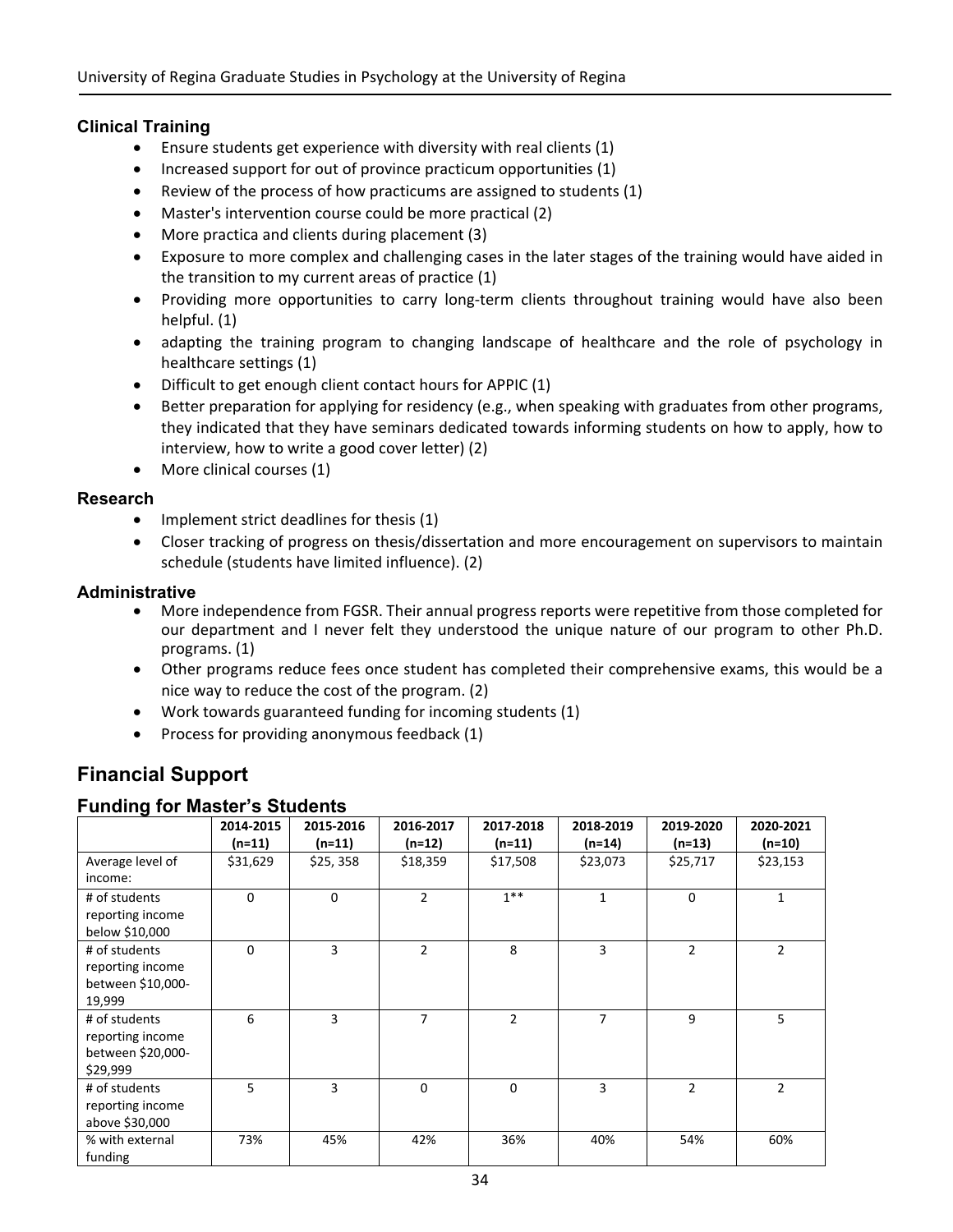| % with FGSR funding | 91%  | 100% | 100% | 55% | 67% | 39% | 100% |
|---------------------|------|------|------|-----|-----|-----|------|
| % who obtained TA   | 100% | 73%  | 100% | 73% | 60% | 69% | 30%  |
| funding             |      |      |      |     |     |     |      |
| % who obtained RA   | 73%  | 73%  | 42%  | 9%  | 26% | 62% | 60%  |
| funding             |      |      |      |     |     |     |      |
| % who held outside  | 18%  | 36%  | 9%   |     | 13% | 8%  | 10%  |
| employment          |      |      |      |     |     |     |      |

\*this student was not eligible for internal funding

## **Ph.D. Funding**

|                                                                    | 2014-2015<br>$(n=17)*$ | 2015-2016<br>$(n=16)*$ | 2016-2017<br>$(n=23)$ | 2017-2018<br>$(n=20)*$ | 2018-2019<br>$(n=19)*$ | 2019-2020<br>$(n=17*)$ | 2020-2021<br>$(n=16*)$ |
|--------------------------------------------------------------------|------------------------|------------------------|-----------------------|------------------------|------------------------|------------------------|------------------------|
| Average level of<br>income:                                        | \$32,175               | \$29,190               | \$29,956              | \$31,502               | \$27,939               | \$29,947               | \$29,496               |
| # of students<br>reporting income<br>between \$0-19,999            | $\mathbf{1}$           | $\overline{2}$         | $\overline{2}$        | 5                      | 6                      | $\overline{2}$         | $\mathbf{1}$           |
| # of students<br>reporting income<br>between \$20,000-<br>\$29,999 | $\overline{7}$         | $\overline{7}$         | 11                    | 11                     | 6                      | 6                      | 8                      |
| # of students<br>reporting income<br>between \$30,000-<br>\$39,999 | 5                      | 3                      | $\overline{4}$        | $\overline{3}$         | $\overline{3}$         | $\overline{5}$         | 3                      |
| # of students<br>reporting income<br>above \$40,000                | $\overline{4}$         | $\overline{4}$         | 6                     | $\mathbf{1}$           | $\overline{4}$         | $\overline{4}$         | $\overline{4}$         |
| % with major<br>external funding                                   | 47%                    | 38%                    | 39%                   | 45%                    | 47%                    | 47%                    | 69%                    |
| % with FGSR<br>funding                                             | 71%                    | 25%                    | 70%                   | 75%                    | 68%                    | 59%                    | 69%                    |
| % who obtained<br>TA/sessional<br>funding                          | 41%                    | 63%                    | 65%                   | 60%                    | 63%                    | 47%                    | 69%                    |
| % who obtained RA<br>funding                                       | 65%                    | 50%                    | 48%                   | 45%                    | 37%                    | 35%                    | 94%                    |
| % who held outside<br>employment                                   | 41%                    | 19%                    | 39%                   | 30%                    | 26%                    | 29%                    | 19%                    |

\* excludes those who are on or have completed the pre‐doctoral residency

## **Program Statistics**

|                          | 2012-2013 2013-2014 2014-2015 2015-2016 2016-2017 2017-2018 2018-2019 |      |    |    |    |    |     | 2019-2020 | 2020-2021 |
|--------------------------|-----------------------------------------------------------------------|------|----|----|----|----|-----|-----------|-----------|
| Number of Master's       |                                                                       |      | 6  | 6  |    |    |     | n         |           |
| <b>Students Admitted</b> |                                                                       |      |    |    |    |    |     |           |           |
| Master's                 | 23                                                                    | 24   | 24 | 27 | 25 | 23 | N/A | 24        | N/A       |
| Number of Ph.D.          | 4                                                                     | 6    |    |    | 4  |    | 4   |           |           |
| <b>Students Admitted</b> |                                                                       |      |    |    |    |    |     |           |           |
| Number of Ph.D.          |                                                                       | 6    |    |    |    |    |     |           |           |
| Graduates                |                                                                       |      |    |    |    |    |     |           |           |
| PhD Time to              | 100                                                                   | 96.5 | 90 | 74 | 77 | 78 | 72  | 92        |           |
| Completion (months)      |                                                                       |      |    |    |    |    |     |           |           |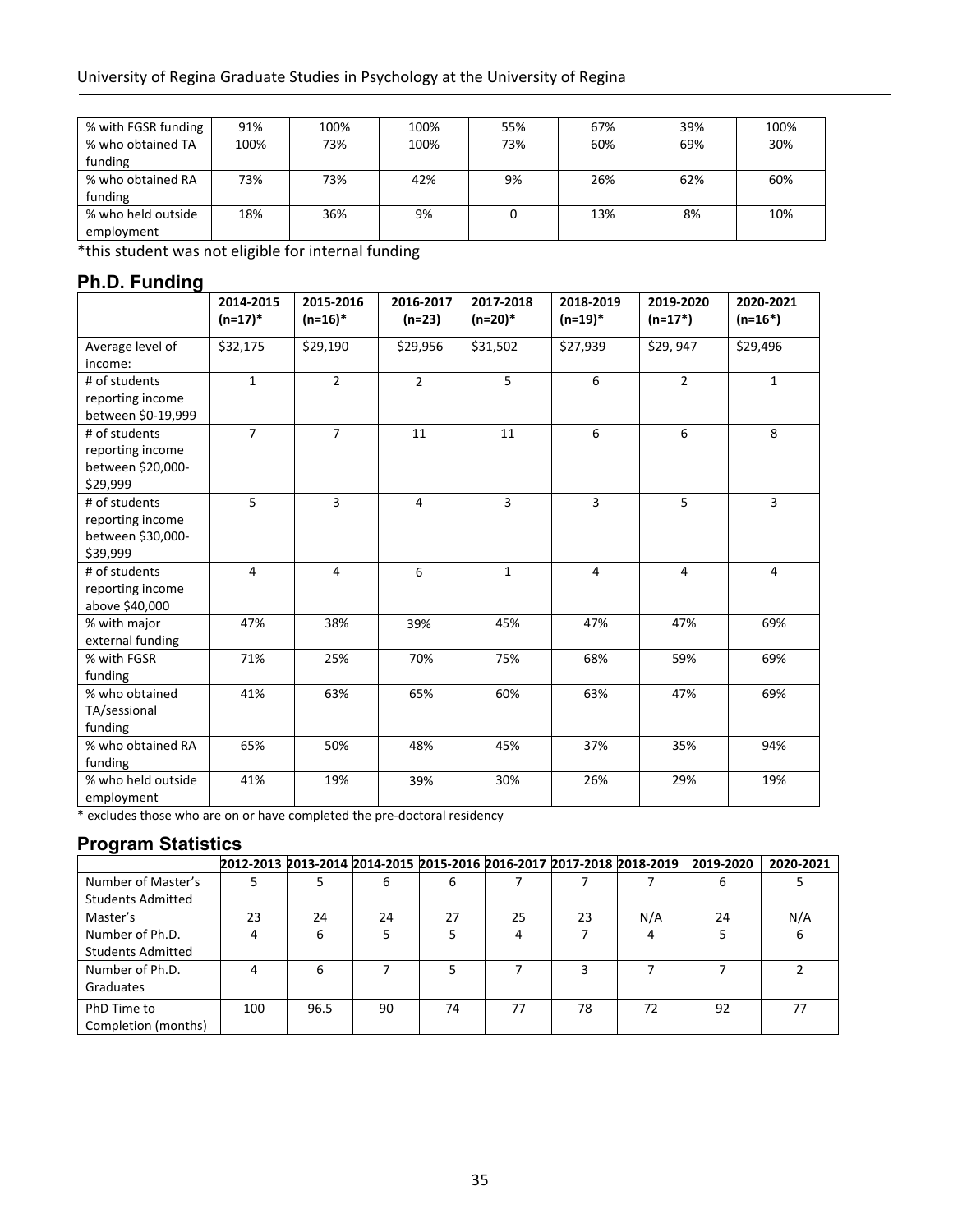# **Faculty Statistics**

|                                                                                                                                                                                                                                                                                                                                                                                                                                                                                                                                  | 2012-                                                                    | 2013-                                                                     | 2014-                                                                     | 2015-                                                                   | 2016-                                                                   | 2017-                                                                    | 2018-                                                                     | 2019-                                                                    | 2020-                                                                   |
|----------------------------------------------------------------------------------------------------------------------------------------------------------------------------------------------------------------------------------------------------------------------------------------------------------------------------------------------------------------------------------------------------------------------------------------------------------------------------------------------------------------------------------|--------------------------------------------------------------------------|---------------------------------------------------------------------------|---------------------------------------------------------------------------|-------------------------------------------------------------------------|-------------------------------------------------------------------------|--------------------------------------------------------------------------|---------------------------------------------------------------------------|--------------------------------------------------------------------------|-------------------------------------------------------------------------|
|                                                                                                                                                                                                                                                                                                                                                                                                                                                                                                                                  | 2013                                                                     | 2014                                                                      | 2015                                                                      | 2016                                                                    | 2017                                                                    | 2018                                                                     | 2019                                                                      | 2020                                                                     | 2021                                                                    |
| Total number of core                                                                                                                                                                                                                                                                                                                                                                                                                                                                                                             | 9                                                                        | 9                                                                         | 9                                                                         | 12                                                                      | 12                                                                      | 11                                                                       | 9                                                                         | 9                                                                        | 10                                                                      |
| faculty                                                                                                                                                                                                                                                                                                                                                                                                                                                                                                                          |                                                                          |                                                                           |                                                                           |                                                                         |                                                                         |                                                                          |                                                                           |                                                                          |                                                                         |
| Total number of                                                                                                                                                                                                                                                                                                                                                                                                                                                                                                                  | 10                                                                       | 10                                                                        | 10                                                                        | 10                                                                      | 10                                                                      | 8                                                                        | 10                                                                        | 9                                                                        | 11                                                                      |
| complementary faculty                                                                                                                                                                                                                                                                                                                                                                                                                                                                                                            |                                                                          |                                                                           |                                                                           |                                                                         |                                                                         |                                                                          |                                                                           |                                                                          |                                                                         |
| Total number of adjunct                                                                                                                                                                                                                                                                                                                                                                                                                                                                                                          | 26                                                                       | 21                                                                        | 21                                                                        | 22                                                                      | 22                                                                      | 22                                                                       | 22                                                                        | $11*$                                                                    | 11                                                                      |
| faculty & professional                                                                                                                                                                                                                                                                                                                                                                                                                                                                                                           |                                                                          |                                                                           |                                                                           |                                                                         |                                                                         |                                                                          |                                                                           |                                                                          |                                                                         |
| associates                                                                                                                                                                                                                                                                                                                                                                                                                                                                                                                       |                                                                          |                                                                           |                                                                           |                                                                         |                                                                         |                                                                          |                                                                           |                                                                          |                                                                         |
| Core faculty males                                                                                                                                                                                                                                                                                                                                                                                                                                                                                                               | 33%                                                                      | 44%                                                                       | 44%                                                                       | 25%                                                                     | 25%                                                                     | 27%                                                                      | 44%                                                                       | 44%                                                                      | 40%                                                                     |
| tenured                                                                                                                                                                                                                                                                                                                                                                                                                                                                                                                          |                                                                          |                                                                           |                                                                           |                                                                         |                                                                         |                                                                          |                                                                           |                                                                          |                                                                         |
| Core faculty males non-                                                                                                                                                                                                                                                                                                                                                                                                                                                                                                          | 11%                                                                      | 0%                                                                        | 0%                                                                        | 17%                                                                     | 17%                                                                     | 9%                                                                       | 0%                                                                        | 0%                                                                       | 0%                                                                      |
| tenured                                                                                                                                                                                                                                                                                                                                                                                                                                                                                                                          |                                                                          |                                                                           |                                                                           |                                                                         |                                                                         |                                                                          |                                                                           |                                                                          |                                                                         |
| Core faculty females                                                                                                                                                                                                                                                                                                                                                                                                                                                                                                             | 44%                                                                      | 44%                                                                       | 44%                                                                       | 50%                                                                     | 41%                                                                     | 45%                                                                      | 44%                                                                       | 56%                                                                      | 83%                                                                     |
| tenured                                                                                                                                                                                                                                                                                                                                                                                                                                                                                                                          |                                                                          |                                                                           |                                                                           |                                                                         |                                                                         |                                                                          |                                                                           |                                                                          |                                                                         |
| Core faculty female non-                                                                                                                                                                                                                                                                                                                                                                                                                                                                                                         | 11%                                                                      | 11%                                                                       | 11%                                                                       | 8%                                                                      | 17%                                                                     | 18%                                                                      | 11%                                                                       | 0%                                                                       | 17%                                                                     |
| tenured                                                                                                                                                                                                                                                                                                                                                                                                                                                                                                                          |                                                                          |                                                                           |                                                                           |                                                                         |                                                                         |                                                                          |                                                                           |                                                                          |                                                                         |
| Authors/co-authors of                                                                                                                                                                                                                                                                                                                                                                                                                                                                                                            | 100%                                                                     | 100%                                                                      | 100%                                                                      | 100%                                                                    | 100%                                                                    | 100%                                                                     | 100%                                                                      | 100%                                                                     | 100%                                                                    |
|                                                                                                                                                                                                                                                                                                                                                                                                                                                                                                                                  |                                                                          |                                                                           |                                                                           |                                                                         |                                                                         |                                                                          |                                                                           |                                                                          |                                                                         |
|                                                                                                                                                                                                                                                                                                                                                                                                                                                                                                                                  |                                                                          |                                                                           |                                                                           |                                                                         |                                                                         |                                                                          |                                                                           |                                                                          |                                                                         |
|                                                                                                                                                                                                                                                                                                                                                                                                                                                                                                                                  |                                                                          |                                                                           |                                                                           |                                                                         |                                                                         |                                                                          |                                                                           |                                                                          |                                                                         |
|                                                                                                                                                                                                                                                                                                                                                                                                                                                                                                                                  |                                                                          |                                                                           |                                                                           |                                                                         |                                                                         |                                                                          |                                                                           |                                                                          |                                                                         |
|                                                                                                                                                                                                                                                                                                                                                                                                                                                                                                                                  |                                                                          |                                                                           |                                                                           |                                                                         |                                                                         |                                                                          |                                                                           |                                                                          |                                                                         |
|                                                                                                                                                                                                                                                                                                                                                                                                                                                                                                                                  |                                                                          |                                                                           |                                                                           |                                                                         |                                                                         |                                                                          |                                                                           |                                                                          |                                                                         |
|                                                                                                                                                                                                                                                                                                                                                                                                                                                                                                                                  |                                                                          |                                                                           |                                                                           |                                                                         |                                                                         |                                                                          |                                                                           |                                                                          |                                                                         |
|                                                                                                                                                                                                                                                                                                                                                                                                                                                                                                                                  |                                                                          |                                                                           |                                                                           |                                                                         |                                                                         |                                                                          |                                                                           |                                                                          |                                                                         |
|                                                                                                                                                                                                                                                                                                                                                                                                                                                                                                                                  |                                                                          |                                                                           |                                                                           |                                                                         |                                                                         |                                                                          |                                                                           |                                                                          |                                                                         |
|                                                                                                                                                                                                                                                                                                                                                                                                                                                                                                                                  |                                                                          |                                                                           |                                                                           |                                                                         |                                                                         |                                                                          |                                                                           |                                                                          |                                                                         |
|                                                                                                                                                                                                                                                                                                                                                                                                                                                                                                                                  |                                                                          |                                                                           |                                                                           |                                                                         |                                                                         |                                                                          |                                                                           |                                                                          |                                                                         |
|                                                                                                                                                                                                                                                                                                                                                                                                                                                                                                                                  |                                                                          |                                                                           |                                                                           |                                                                         |                                                                         |                                                                          |                                                                           |                                                                          |                                                                         |
|                                                                                                                                                                                                                                                                                                                                                                                                                                                                                                                                  |                                                                          |                                                                           |                                                                           |                                                                         |                                                                         |                                                                          |                                                                           |                                                                          |                                                                         |
|                                                                                                                                                                                                                                                                                                                                                                                                                                                                                                                                  |                                                                          |                                                                           |                                                                           |                                                                         |                                                                         |                                                                          |                                                                           |                                                                          |                                                                         |
|                                                                                                                                                                                                                                                                                                                                                                                                                                                                                                                                  |                                                                          |                                                                           |                                                                           |                                                                         |                                                                         |                                                                          |                                                                           |                                                                          |                                                                         |
|                                                                                                                                                                                                                                                                                                                                                                                                                                                                                                                                  |                                                                          |                                                                           |                                                                           |                                                                         |                                                                         |                                                                          |                                                                           |                                                                          |                                                                         |
|                                                                                                                                                                                                                                                                                                                                                                                                                                                                                                                                  |                                                                          |                                                                           |                                                                           |                                                                         |                                                                         |                                                                          |                                                                           |                                                                          |                                                                         |
|                                                                                                                                                                                                                                                                                                                                                                                                                                                                                                                                  |                                                                          |                                                                           |                                                                           |                                                                         |                                                                         |                                                                          |                                                                           |                                                                          |                                                                         |
|                                                                                                                                                                                                                                                                                                                                                                                                                                                                                                                                  |                                                                          |                                                                           |                                                                           |                                                                         |                                                                         |                                                                          |                                                                           |                                                                          |                                                                         |
|                                                                                                                                                                                                                                                                                                                                                                                                                                                                                                                                  |                                                                          |                                                                           |                                                                           |                                                                         |                                                                         |                                                                          |                                                                           |                                                                          |                                                                         |
|                                                                                                                                                                                                                                                                                                                                                                                                                                                                                                                                  |                                                                          |                                                                           |                                                                           |                                                                         |                                                                         |                                                                          |                                                                           |                                                                          |                                                                         |
|                                                                                                                                                                                                                                                                                                                                                                                                                                                                                                                                  |                                                                          |                                                                           |                                                                           |                                                                         |                                                                         |                                                                          |                                                                           |                                                                          |                                                                         |
| papers at professional or<br>scientific meetings<br>Authors/co-authors of<br>articles in refereed<br>journals<br>Member of Journal<br>editorial board<br>Thesis supervisor<br>Thesis supervisor<br>(complementary faculty)<br>Recipients of grants or<br>contracts<br>Members in professional<br>associations<br>Engaged in professional<br>practice<br>Engaged in professional<br>practice (adjunct)<br>Registered in program<br>jurisdiction<br>Registered in program<br>jurisdiction (adjunct and<br>professional associates) | 100%<br>33%<br>100%<br>10%<br>89%<br>100%<br>100%<br>100%<br>100%<br>92% | 100%<br>44%<br>100%<br>20%<br>100%<br>100%<br>100%<br>100%<br>100%<br>86% | 100%<br>30%<br>100%<br>20%<br>100%<br>100%<br>100%<br>100%<br>100%<br>86% | 100%<br>42%<br>67%<br>10%<br>100%<br>100%<br>67%<br>100%<br>100%<br>86% | 100%<br>58%<br>100%<br>25%<br>92%<br>100%<br>92%<br>86%<br>100%<br>100% | 100%<br>64%<br>100%<br>13%<br>91%<br>100%<br>91%<br>100%<br>100%<br>100% | 100%<br>56%<br>100%<br>10%<br>100%<br>100%<br>91%<br>100%<br>100%<br>100% | 100%<br>78%<br>100%<br>11%<br>100%<br>100%<br>90%<br>100%<br>100%<br>72% | 100%<br>60%<br>100%<br>0%<br>100%<br>100%<br>90%<br>100%<br>100%<br>64% |

\* This reflects administrative changes in the definitions of these positions, as well as renewals.